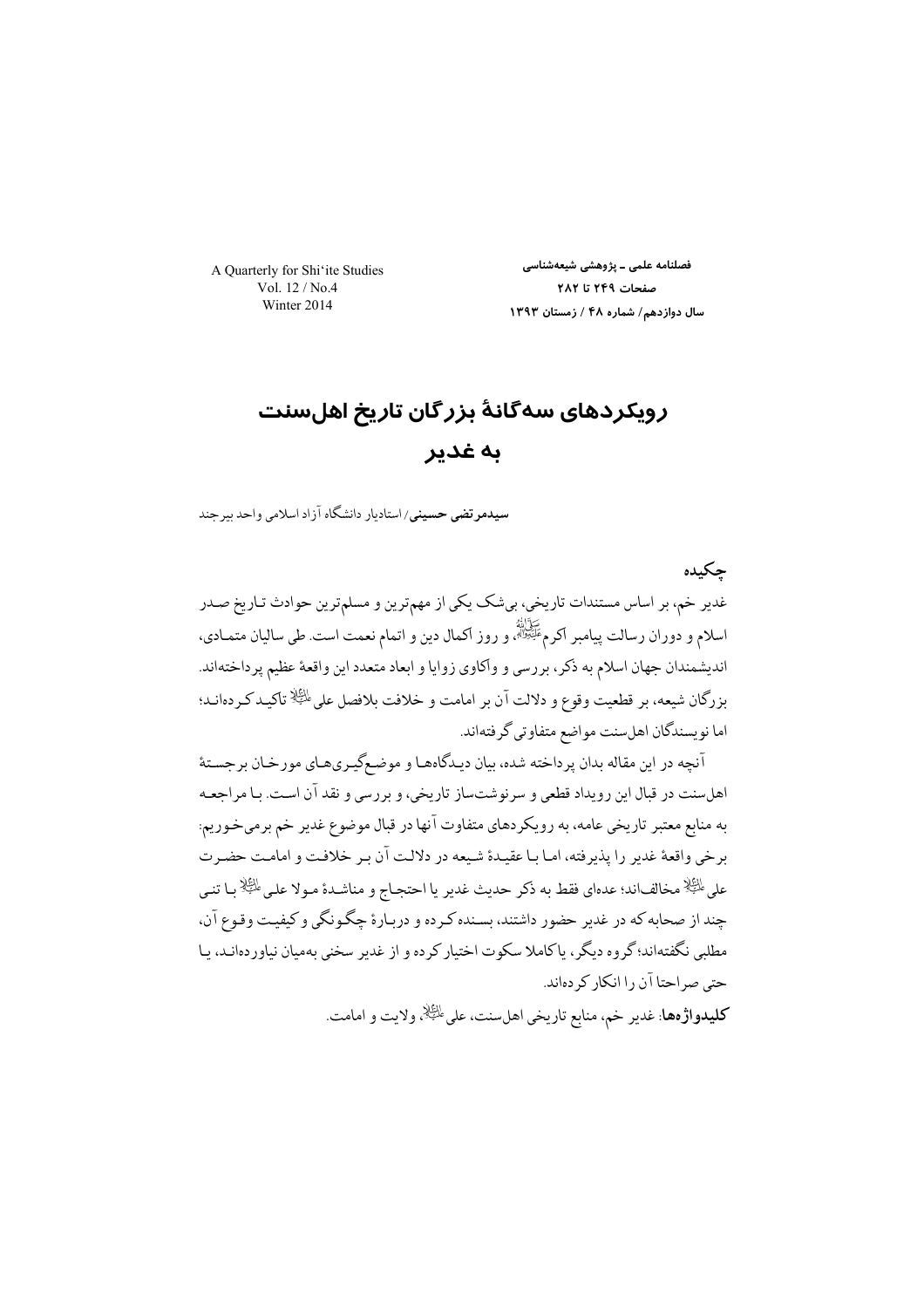به نام بلند خداي على در مطلــع ســخن، ســخن از افتــاب كــن اي دل، حكايت از شرف بوتراب كـن از جسوهر معساني ام الكتــاب كـــن پيراًيـــهٔ جمـــال عـــروس ثنـــاي او وقيف ثنياي آن شيه عيالي جنباب كين اي جــان، زبــان ناطقــهٔ خـوش ســراي را از پـیش اهـل مظلمـه، رفـع حجـاب کـن اي آفتــاب بــرج ولايــت، چــو آفتــاب بازا وبمرج قلعمة بمدعت، خـراب كـن همچون حصار خيبر از امداد لطف حق یا رب، دعای خستهدلان، مستحاب کن ۱ اي ميرحــاج، بعــد ثنــايش بــه حــق بگــو

#### وقدمه

بىشك علىبنابىطالب<sup>ِ لِل</sup>َيْلَا يس از پيغمبر اكرم<sup>ِ تَكَ</sup>اتُهُ والامقامترين انسـاني اسـت كـه پـا بـه عرصـة وجود گذاشته، که بهفرمودهٔ نبي مکرمﷺ، جز خداوند متعال و وجود مبارک حضرتش، کسي او را بهحقيقت نشـناخته اسـت.' يقينـا بهتـرين اوصـاف امـام را در كـلام خداونـد متعـال و فرسـتادة برحقش ميتوان يافت؛ كتابي كه لا يَاتيهِ الْباطِلُ مِنْ بَيْنِ يَدَيْـهِ وَ لا مِـنْ خَلْفِـه (فصـلت،۴۲) و سـخن رسولي كه با عنايت به آيـهٔ شـريفهٔ وَ مَـا يَنطـقُ عَـن الهَـوَى ۞ انْ هُـوَ الا وَحْـيْ يُـوحَى (نجـم،٣ و۴) كلامش كلام خداوند متعال و فرمودههايش خالي از راي شخصي و حب و بغض نفساني است.

اكابر عامـه بـه فضـايل و مناقـب اهـلييـت الجَكْلَهُ و بـهويــزه حضـرت علـى الخِّلْا اذعـان داشـته و كتابهاي مستقلي دربارة فضايل ايشان نگاشتهاند. از جملة اين كتابهاست: مـودة القُربي، تـأليف ميرسيدعلى همداني شافعي؛ ينابيع المودة لِذَوى القُربي، تأليف شيخسـليمان قُنـدوزي حنفـي؛ رشــفة الصادي من بحر فضائل بني النبي الهادي، تأليف سيدابوبكر بن شـهابالـدين علـوي؛ الاتحـاف بحـب الاشراف، تأليف شيخعبداللهين،محمدينعامر شَبراوي؛ احياء الميت في الاحاديث الواردة بفضائل ال البيت، تأليف جلالالدين سُيوطي؛ فرائد السمطَين في فضائل المرتضى و البتـول و السـبطَين والائمــة من ذريتهم، تأليف شيخالاسلام ابو المؤيد ابراهيم حَموئي جُويني شافعي؛ ذخائر العُقبـي فـي مناقـب ذَوى القُر بي، تأليف احمدبنعبدالله طبري شافعي؛ الفصول المهمة في معرفــة احـوال الائمــة، تـأليف

۱. از قصاید قطبالدین میر حاجبی مرغی گنابادی (ف۹۲۳ق)، عارف و شاعر عصر تبموری و صفوی.

٢. بيامبر ﷺ خطاب به على ﷺ فو مود: مَا عَرِ فَكَ ما عَلَى حَقٍّ مَعْرٍ فَتكَ أَلَا اللَّهُ وَ أَنَا. (ديلهي، ١٤١٢، ج ١، ص ٢٠٩)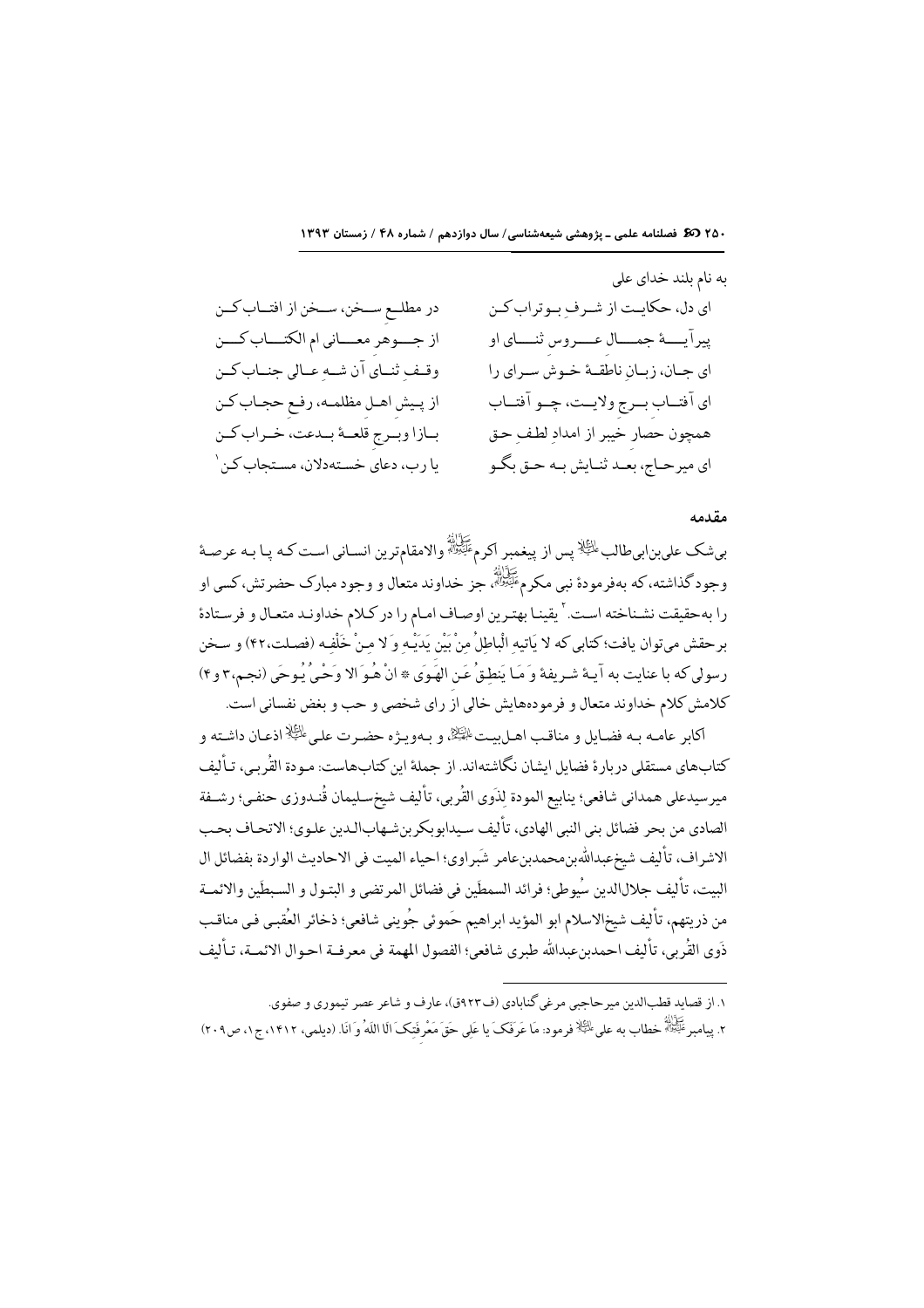نورالدين ابنصباغ مالكي؛ تذكرة خواص الامة في معـرفة الائمــة، تـأليف سـبطـبـنالجـوزي حنفـي؛ مطالب السؤول في مناقب ال الرسول، تأليف محمدبنطلحه شافعي؛ مناقب امير المؤمنين، معـروف به مناقب خوارزمي، تأليف ابوالمؤيد موفق بن احمد حنفي مكي خوارزمي؛ خصائص اميرالمؤمنين على بن ابي طالب، تأليف حافظ ابو عبدالر حمان احمدبن شعيب نسـائي شـافعي؛ و دههـاكتـاب ديگـر . افزون بر کتابهای باد شده، فضایل اهل ست و مولای متقبان علی <sup>بانگ</sup>از به صورت پر اکنده، در پیشتر منابع معتبر حديثي، تاريخي، تفسيري، كلامي، فقهي و ادبي اهلسنت ذكر شده است.

از آنجاكه هدف اصلي نگارش اين مقاله، طرح و بررسي ديـدگاههـاي مورخـان عامـه در قبـال موضوع غدير خم است، از بيان فضايل مولاطليه لسخن كوتـاه مـىكنـيم و بـدان مـىپـردازيم؛ امـا در ابتداي سخن بايد بگوييم: «أكر دانشمندان همهٔ فرق با يذير فتن اصل اساسي وحدت، دربارهٔ مسـائل اصلی یا فرعی، اعتقادی یا فقهی به بحث علمی بپردازند، نهتنها دلها از یکدیگر گریزان نمیشود، .<br>بلکه به همدیگر نزدیک خواهد شد؛ و این یکی از راههای صحیح تقریب بین مـذاهب اسـلامی است». (مدنی، ۱۳۷۷، ص۱۲۱) همچنین دربارهٔ موضوع غدیر بایـد بـدانیم کـه «اگـر شـیعه اصـرار بـر ترویج فرهنگ غدیر دارد، تنها برای حمایت از یک فرد یا افرادی خاص نیست. شاید بعضی خیال کنند شیعه بهعلت تعصب بیجا، از یک فرد یا افرادی حمایت میکند و دل باختهٔ آنان است. جدای از دلباختگي و علاقهمندي، بهاعتقاد محققان و دانشمندان شيعه، اسلام بدون غدير، ابتـر و نـاقص است». (حسینی مقدم، ۱۳۸۷، ص۱۴۴) از نظر شیعه، مسئلهٔ بسیار خطیر امامَت و پیشوایی امت پس از رحلت پيامبر عَمَّالِهُ به حال خود رها نشده است؛ بلکـه رسـول رحمـتﷺ از آغـازين روزهـاي دعوت تا آخرین لحظات عمر پایرکتش، این مسئلهٔ سرنوشت ساز و حسباس را بیبان، و علی <sup>طلط</sup>ح را بهعنوان امام و خلیفهٔ مسلمین معرفی نمود؛ که جریان غدیر، از جملهٔ آن نصوصی است که بر این امر دلالت دارد.

روايات شيعه، چگونگي وقوع غدير خم و نصب اميرمؤمنان على ﷺ را به خلافت از جانب خداوند متعال و پيغمبر اکرمﷺ اينگونه روايت مىکنند: در اواخر عمر پيـامبر خـاتمﷺ، روز ينجشنبه هجدهم ذيحجة سال دهم هجري (سال حجة الوداع) در راه بازگشت ييـامبر و مسـلمانان از مکه به مدینه، در سرزمین رابغ<sup>٬</sup> در محلی که غدیر خم نام داشت، جبرئیل امین نازل شد و آیه

۰. «رابغ»، بیابانی در میانهٔ راه مکه به مدینه است. این سـرزمین، در سـه مـایلی جُحْفـه -کـه یکـی از میقـاتـهـای احرام است- قرار دارد.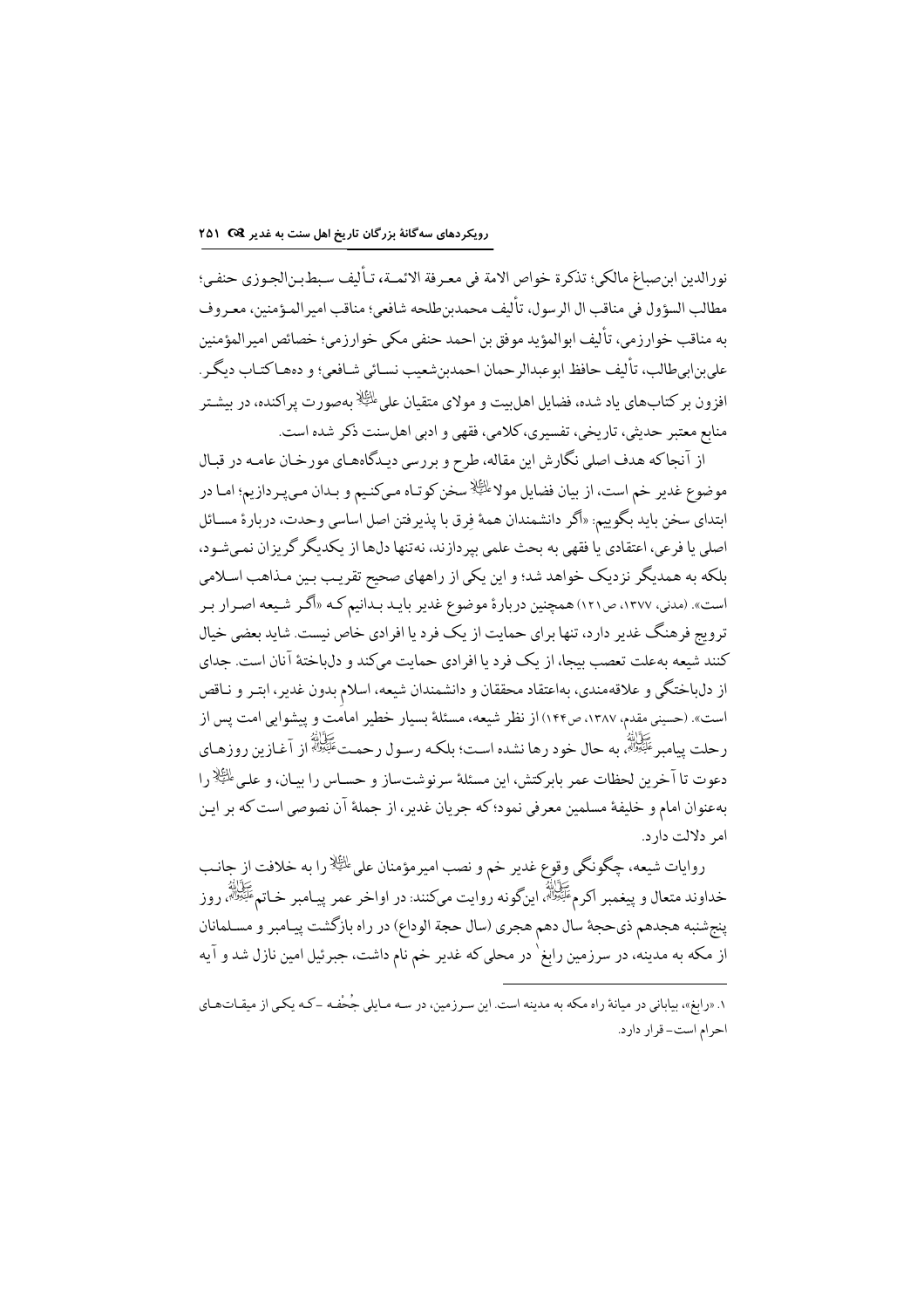٢٥٢ (50 فصلنامه علمی ـ پژوهشی شیعهشناسی/ سال دوازدهم / شماره ۴۸ / زمستان ١٣٩٣

شريفه يا ايهَا الرسولُ بَلغْ ما انْزِلَ الَيكَ من ربكَ وَ ان لَمْ تَفْعَلْ فَمَا بَلغْتَ رسَالتَهُ وَ الله ُ يعصمكَ مِنَ الناس ان اللهَ لا يَهْدِي الْقَوْمَ الْكافِرِينَ (مائده،٤٧) را پيغمبر اكرمﷺ نازلَ كرد. آن حضرت نيـز در حضورَ جمع کثیری از صحابه، با بیان خطابهای طولانی ٰ به بیان معارف بسیار مهمی پرداختنـد و باكلام آشناي اني تاركُ فِيكُم الثقَلَيْنِ كِتابَ الله و عِترتي... و مَن كُنتُ مَـولاهُ فَعَلـى مَـولاهُ...، بـار دیگر امامت و جانشینی سید متقیان علیﷺ را یادآورشدند. چون خطبهٔ نبوی پایان یافت، بـرای بار دوم جبرئيل نازل شد و با تلاوت آية الْيَوْمَ اكْمَلْتْ لَكُمْ دينَكُمْ واتْمَمْتْ عَلَيْكُمْ نعْمَتـى وَرَضـيتُ لَكُمُ الْاسْلامَ دينا (مائده،٣) اكمال دين و اتمام نعمت را از سوى پروردگار سبحان اعَلام كرد. پس از آن، بهدستور پيامبر ﷺ صحابه، از جمله خليفة اول و دوم مقام ولايت على ﷺ(را به آن حضرت .<br>تیر یک و تهنیت گفتند. <sup>۲</sup> (برای آگاهی بیشتر از رویداد و حدیث غدیر، ر.ک: مشایخ فریدنی، «حـدیث غـدیر»، دابر ةالمعـارف تشـيع، ج ۶، ص ١٨٠-١٨٣؛ و «غـدير از ديـدگاه اهـلسـنت»، ص۴۴-۵۰؛ و «غـدير از منظـر عالمـان اهلسنت»، ص١۴۵-١۴٨)

آنچه ذكر شد، خلاصة جريان غديراز ديدگاه شيعه است؛ و همه واقفيم كه غدير خم نخستين موضعي نبودكه رسول اكرم<sup>عَلِيْوْل</sup>ا مولاي متقيان على <sup>الثِيلا</sup>را بهعنوان جانشين خود بـه مـردم معرفـي کرد. حضرت بارها در مناسبتهای مختلف و با شیوههای گوناگون، این امر خطیر را به امت خود گوشز د کر ده بود. احادیث ثقلین، منزلت، رایت، طیر، سفینه، رد الشیمس، سد ایواب، و دیگر احادیث روایت شده از زبان پیغمبر اعظم ﷺ به حایگاه ممتاز مولای متقبان ﷺ اشاره دارنید و دال بر حقیقت یاد شدهاند.

بحث، تحقيق و تأليف دربـارة غـدير خـم، اهميـت و جايگـاه آن، از قـرن دوم (آغـاز حركـت تأليف) تا عصر حاضر، از سـوى نويسـندگان امـامى، اسـماعيلى، زيـدى، سـنى و مسـيحى، بـا تـأليف

١. براي آگاهي از مدارک اصيل متن کامل خطبهٔ غدير ، ر.ک: *الغدير ع*لامه اميني (ج١، ص١٠و١١)؛ *نـوادر الاصول* في معرفة احاديث الرسول حكيم ترمـذي (ج١، ص١٤٣)؛ معجـم كبيـر طَبَرانـي (ج٥، ص١٤۶، حـديث١٩٩٧)؛ نُـزُل الابرار بم*ا صح من مناقب اهل البيت الاطهار* بَدَخشي (ص٥١)، اثبات الهُداة بالنصوص والمُعجزات شيخ حُر عـاملي (ج ۲، ص ۱۱۴ و ج ۳، ص۵۵۸)؛ بحارالانوار علامـه مجلسـي (ج۳۷، ص۲۰۱–۲۱۷)؛ وڭَشْف الْمُهِم فـي طريبق خبـر غدير خير سيد بَحْر اني(ص ١٩٠).

۲. برای اگاهی بیشتراز حدیث تبریک و تهنیت صحابه که به فرمان پیغمبر اکرمﷺ نجال شد، و بـرای اطـلاع از منابع اهلسنت که تبریک خلیفهٔ دوم به مولا علی <sup>الث</sup>یلا را ذکر کردهاند، ر.ک: علامـه امینـی، الغـدیر، ج١، ص١٧٠- $.57<sub>0</sub>$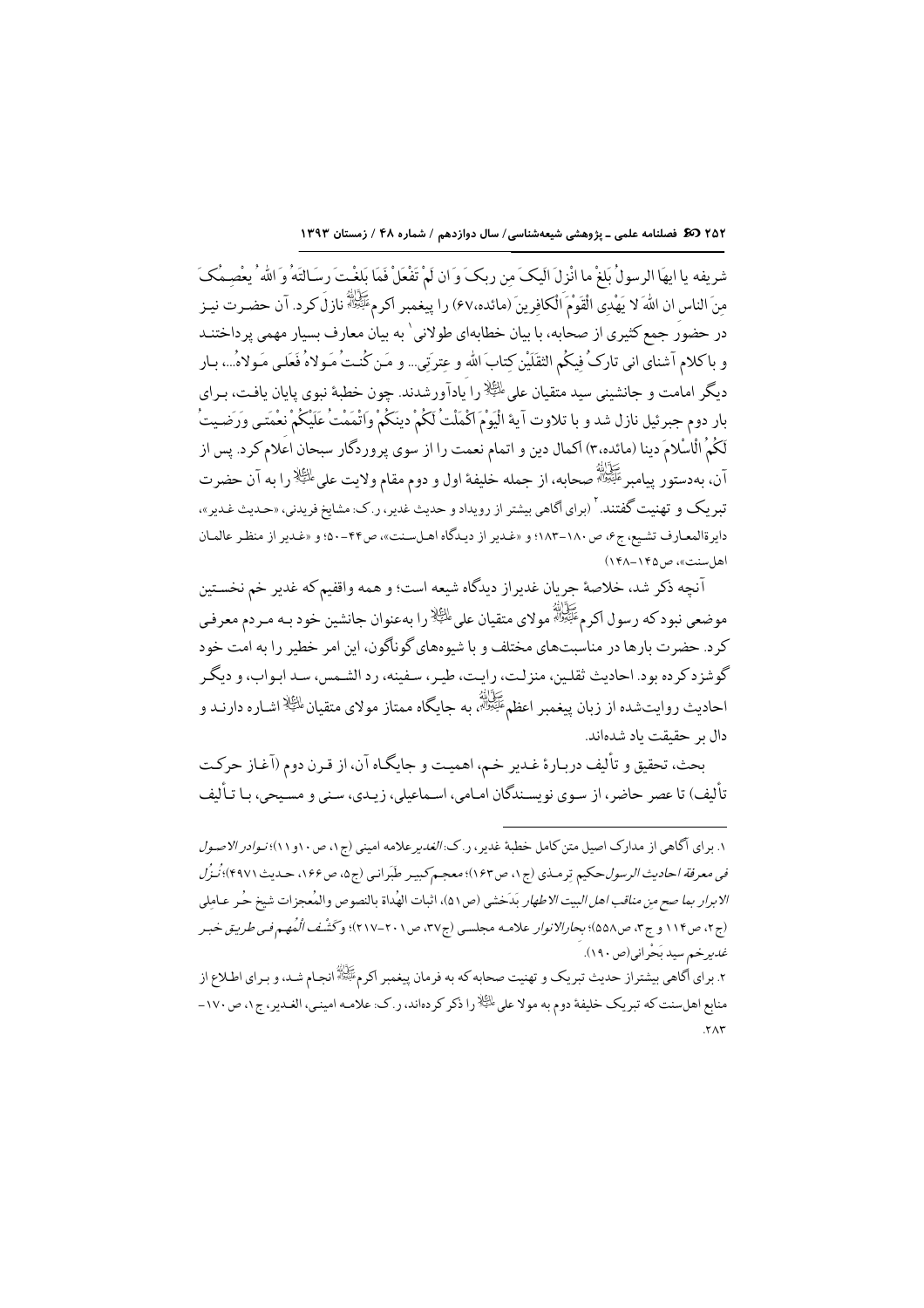کتابهای گرانسنگی به زبان عربی، فارسی، اردو و ترکی، بـهنحـو احسـن صـورت گرفتـه اسـت. عناوين اين تأليفـات، طبـق گـزارش كتـاب تحقيقـي الغـدير فـي التـراث الاسـلامي،` تـأليف علامـه سیدعبدالعزیز طباطبایی، بالغ بر ۱۶۲ عنوان کتاب است که هـر کـدام از آنهـا از یـک جلـد تـا ۲۹ محلد می باشد. <sup>۲</sup>هر چند متأسفانه از این تعداد، ۳۵ عنوان از میان رفتـه و ۲۴ عنـوان بـهصور ت نسخههای خطی باقی مانده و بر روی آنها غبار غفلت نشسته است، اما ۱۰۴ عنوان دیگر به زینت جاب آراسته شده و در اختیار همگان قرار گرفته است.

برخي از اين آثار جامع و بيبديل كه به قلم علماي شيعه نگاشته شدهاند، عبارتاز: الغدير في الكتاب والسنة و الادب، تأليف علامه اميني(ره) در يست جلد؛ ` عيقات الانوار في مناقب الائمــة الاطهار، تألیف علامه سیدمیر حامد حسین موسوی هندی نیشابوری، در سی جلـد، کـه نسـبت بـه کتاب الغدیر ، دارای تفصیل بیشتری در زمینهٔ بحثهای رجالی و تاریخی مربوط بـه سـند حـدیث غدير است (حلد١، حديث الغدير ؛ حلد٣، حديث الولاَّيه)؛ و كتاب نفحات الازهار في خـلاصـة عبقات الانوار تأليف علامه سيدعلىحسيني ميلاني در شـانز ده جلـد (جلـدع، ٧، ٨ و ٩، حـديث الغدير ؛ حلد١٥ و ١٤، حديث الولآيه) و... .

دربارهٔ غدیر، علمای مشهور اهلسنت نیز کتابها و رسالههـای مسـتقلی تـألیف کـر دهانـد؛ از جمله: حديث الولاية از ابوالعباس احمدبنِ محمدبنِ سعيد همداني، معروف به ابنِ عُقْده كوفي (قـرن چهارم)، كه در آن ۱۰۵ سند حديث غدير را جمعآوري كرده است؛ كتاب الولاية في طُرق حـديث الغدیر، از مورخ و مفسر مشهور، ابنجریر طبری (ف ٣١٠ق)، که از ٧۵ سند روایت غدیر نام بـرده است؛ مَن روى حديث غدير خم از حافظ ابوبكر جعابي (ف80%ق)؛ رسالة في اسناد حديث غدير

١. اين كتاب، تاكنون دو بار چاپ شده است: يك بار در بيروت، توسط دارالمورخ العربي؛ و يك بـار در ايـران، توسط انتشارات الهادي. آقاي مهدي جعفري، اين كتاب را با اختصار ترجمـه كـرده كـه توسط انتشـارات كتابخانـهٔ چهل ستون در تهران در سال ۱۴۱۱ق منتشر شده است. آقای محمد انصاری زنجانی نیز با تکیه بـر ایـن اثـر علامـه سيدعبدالعزيز طباطبايي و نقل مطالب بسيار از آن،كتاب غدير در آيينهٔ كتـاب را توسـط انتشـارات الهـادي منتشـر که ده است.

۲. چنانکه از قول امام الحَرمَين، ابوالمعالي جويني (ف ۴۷۸ق) آمده است: «در بغداد، نزد صحافي کتابي ديدم که بر آن نوشته بود: جلد بيستوهشتم از اسناد حديث «مَنْ كُنْتْ مَوْلاهُ فَعَلى مَوْلاهُ» و يس از اين جلد، مجلد بيسـتونهـم خواهد بود». (قندوزي، ۱۴۱۶ق، ج۱، ص۱۱۳و۱۱۲/اميني، ۱۹۷۷م، ج۱، ص۱۵۸) ۳. البته تاکنون باز ده حلد از این اثر ارزشمند به زیور حاب اراسته شده است.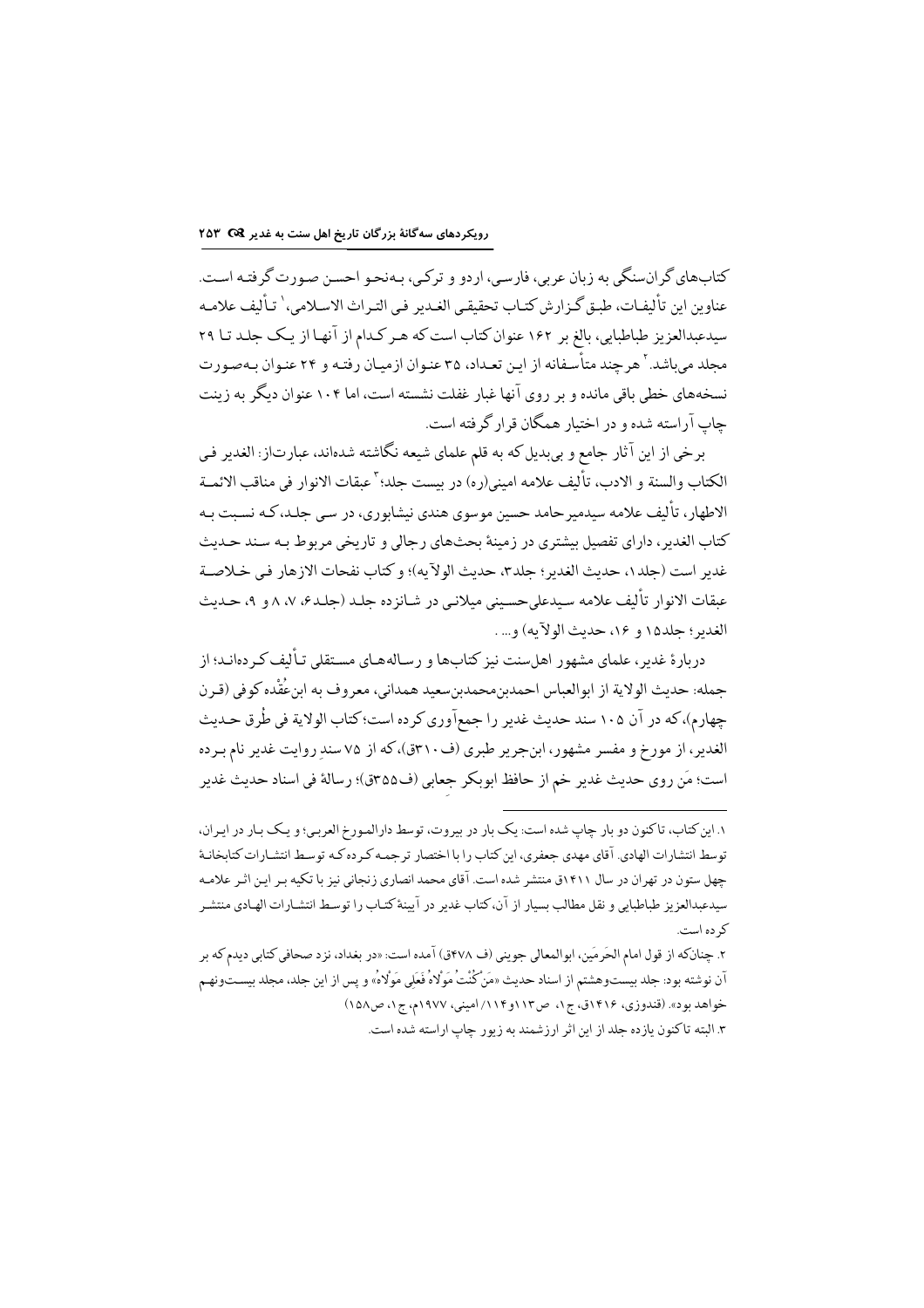يا جزء في طرق حديث الغدير ، از حافظ دارقُطْني (ف٣٨٥ق)؛ كتابي در حديث غدير ، از ابوجعفر شَيباني (قرن چهارم)؛ الدرايــة فـي حـديث الـولايــة، در هفـده جلـد، از ابوسـعيد مسـعودبنِناصـر سجستانی (ف۷۷۷ق)، که ۱۲۰ سند از روایت غدیر را جمعآوری کرده است؛ رسالة طُرِق حـدیث مَن كُنتُ مَولاه فهذا عَلى مَولاه از شـمسالـدين محمـد ذهبـي (ف٧٤٧ق)؛ كتـابي در حـديث غـدير، از زينالعابدين عبدالرحيم شـافعي(قـرن نهـم) و ... (براي أكـاهي بيشـتر، رك: الغـدير علامـه امينـي، ج١،  $(10V-10Y, 0)$ 

علامه امینی، به ۲۴ مورخ، ۲۷ محدث، ۱۴ مفسر،۷ متکلم و تعدادی از علمای لغت عربی -كه در آثار خود، واقعهٔ غدیر خم را ثبت كردهاند ـ اشاره كرده و آن را دلیل اهمیت این واقعـه در تاريخ، حديث، تفسير، كلام و لغت عـرب دانسـته اسـت. (اميني، ١٩٧٧م، ج١، ص٤-٨). وي در جلـد نخست كتاب شريف خود، به اسامي ١١٠ نفر از صحابه (همان، ج١، ص١٤-٤١) و ٨٤ نفـر از تـابعين (همان، ج۱، ص۶۲-۷۲) و ۳۶۰ تن از دانشمندان و بزرگان اهلسنت از آغاز قرن دوم تـا پايـان قـرن چهاردهم (همان، ص٧٣-١٥١) كه حديث غدير را نقل كردهاند، اشاره مى كند. بنابر يادداشتهاى علامه، در مستدركات الغدير و در چاپ نهايي آن، بر تعداد علما و بزرگان اهلسنت افزوده شده و به حدود هفتصد نفر رسیده است، که این عدد راویان غدیر، آن هم تنها در میان عالمان اهلسنت، قابل اعتنا و چشمگیر، و حاکي از وقوع حتمي غدير خم و عظمت بيكران آن حادثهٔ تاريخي است.

بنابراين، ملاحظه مي و كه حادثة تاريخساز غدير، فقط از جانب انديشمندان شيعه مطرح نشده، بلكه هر يك از عالمان اهلسنت، با هر تخصصي، بـه آن عنايـت داشـتهانـد. در واقـع، بايـد گفت: «این موضوع [غدیر خم] در نظر علمای عامه نیز ثابت و محقق، و از متواترات` و مسلمات است». (همان، ص۱۴). <sup>۲</sup>

۱. حديث «متواتر» به حديثي گويند كه از اشخاص مختلف و متعددي نقل شده است و تعـداد راويـان و نحـوۀ بيـان آنها، بهگونهاي است كه احتمال هيچ گونه تباني ميان آنان براي جعل حديث نميرود و صدور آن از ناحيهٔ معصوم، قطعي و اطمىنانآور است.

۲. البته شایان ذکر است که دربارهٔ موضوع غدیر خم، با مواردي از اختلاف نظرهـاي علمـاي شـيعه و سـني مواجـه میشویم که بیشتر آنها، به دلالت حدیث غدیر مربوط است، نـه اعتبـار آن. بـرای آگـاهی بیشـتر از دیـدگاههـای اهلسنت دربارهٔ حدیث غدیر و نقد آن، ر.ک: «نقد دیدگاههای اهلسنت دربارهٔ حـدیث غـدیر»، ص١٢١-١٥٣؛ و «حدیث غدیر در منابع روایی اهلسنت، بخش اول»، ص١٥٢-١٤٠٠؛ و «حـدیث غـدیر در منـابع روایـی اهـلسـنت، بخش دوم»، ص ۷۱–۷۸.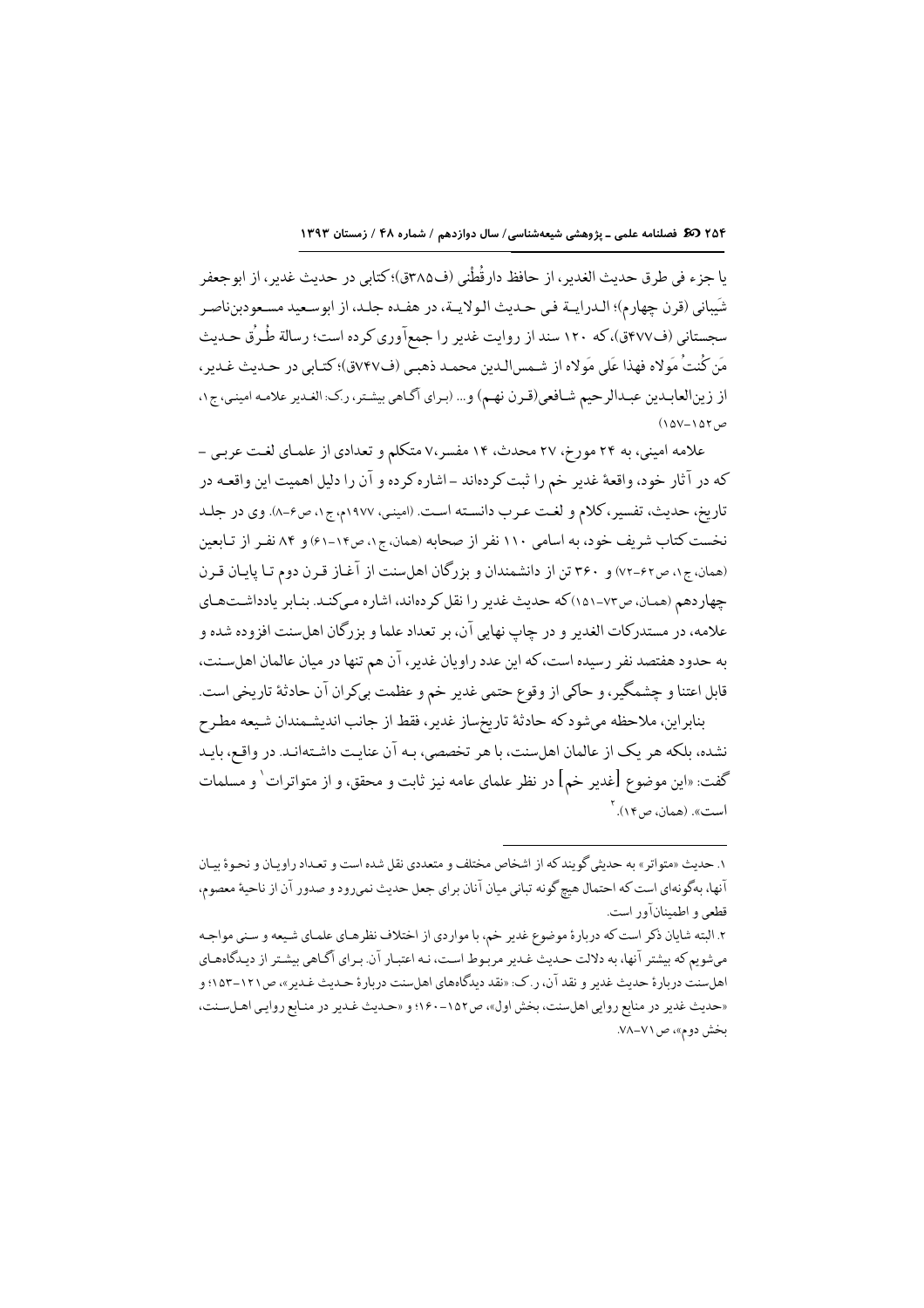با عنايت به اينكه موضوع غدير را عمدتا محدثان و مورخان نقل كردهاند و با توجه به عنوان تحقیق، که صرفا بررسی منابع تاریخی اهلسنت است، از ذکر منابع بیشمار با موضوعات مختلف كه به موضوع غدير پرداختهاند، خودداري شده و فقط نگاه سهگانهٔ منابع معتبر تاريخي اهلسنت در قبال آن حادثهٔ جاودانه، و تفاوت آن با دیدگاه شیعه، مد نظر قرار گرفته است.

پیش از طرح بحث، لازم است یادآور شویم که برخی از نویسندگان اهلسنت، جریان غدیر را یا بهصورت خبر واحد آورده و سند آن را از حالت تواتر خارج نمودهاند و با این کار، از اعتبار خطبهٔ غدیر کاسته و دلالت آن را مخدوش ساختهاند، یا با حذف قراین خطبه ٰ که دربردارندهٔ آیهٔ النبي اولي بالْمُؤْمِنِينَ مِنْ انْفُسِهِمْ (احزاب،٤) و كـلام نبـوي الَسْتُ اولَىي بـالمُؤمِنِينَ مِنْـا نْفُسِهم؟ ْ و حديث ثقليّن ّ و ديگر قرينهها بودهاند، و با اكتفا به ذكر حديث مَن كُنتُ مَولاهُ فهَذا عَلى مَولَاهُ، تـا حدود زيادي موجب ابهام اين سند قطعي دال بر ولايت على للَّيَّالِا شـدهانـد. در نهايـت هـم علمـاي اهلسنت، از واژهٔ «مولا» فقط معنای «دوَست و محب» یا «یاور و ناصر» را برداشت کردهاند. ٔ

در این مجال، دیدگاههای متفاوت مشاهیر اهلسنت در فن تـاریخنگـاری را نسـبتبـه واقعـهٔ غدیر خم مطرح میکنیم و درصدد بررسی و نقد آن برمیآییم؛ و در پایان به تحلیل کلی دیدگاههای آنان خواهيم پرداخت. منابع تاريخي استفادهشده در اين تحقيق، بـر اسـاس تـاريخ وفـات مؤلف و قدمت تاریخی کتاب، ذکر و بررسی شدهاند.<sup>۵</sup>

سريرست»، ر.ک: «غدير از ديدگاه اهلسنت»، ص۵۵ و ۵۶؛ و «حديث غدير، ولايت يا محبت؟»، ص۳۶-۴۳. ۵. باید خاطرنشان کرد که با دقت در ویژگیهای بارز مروج الذهب مسعودی و تاریخ یعقوبی، –که در نظر برخی افراد، از منابع تاریخی اهلسنت شمرده میشوند - نشانههای شیعه بودن مؤلفان این دو کتـاب، قابـل اثبـات اسـت؛ ازاینرو، در این مقاله بدآنها پرداخته نشده است. (ر.ک: محمدرضا ناجي، «تاریخ یعقوبي»، دانشنامهٔ جهـان اسـلام، ج۶؛ و سید محمدطیبی، «تاریخنگاری یعقوبی»، معرفت، شـمارهٔ ۷۷، اردیبهشـت ۱۳۸۳، ص۷۵-۷۸؛ و سـیدمحمد جواد شبيري زنجاني، «اثبات الوصية و مسعودي صاحب مروج الذهب»، انتظار موعود، شماره۴، تابستان ۱۳۸۱.

۱. علامه امینی به ده قرینهٔ معینه (متصله و منفصله)که بـا درنظـر گـرفتن آن،کلمـهٔ «مـولا» در حـدیث غـدیر بـر امامت و ولايت على عليَّظ دلالت دارد، اشاره كرده است. (ر.ك: اميني، ج١، ص٣٧٠-٣٧٧). ۲. این جمله را علامه امینی از ۶۴ محدث و مورخ اهلسنت نقل کرده است. (ر.ک: همان، ص٣٧١). ٣. ذكر حديث ثقلين در سياق حديث غدير، در منابع مختلف اهلسنت آمده است. (ر.ك: همان، ص٢۶، ٢٧، ٣٠،  $(119.98177)$  and  $(119.981)$ ۴. براي آگاهي از اينكه واژهٔ «مولي» در خطبهٔ غدير، به معناي «دوست» است يا بهمعناي «اولي به تصرف، رهبر و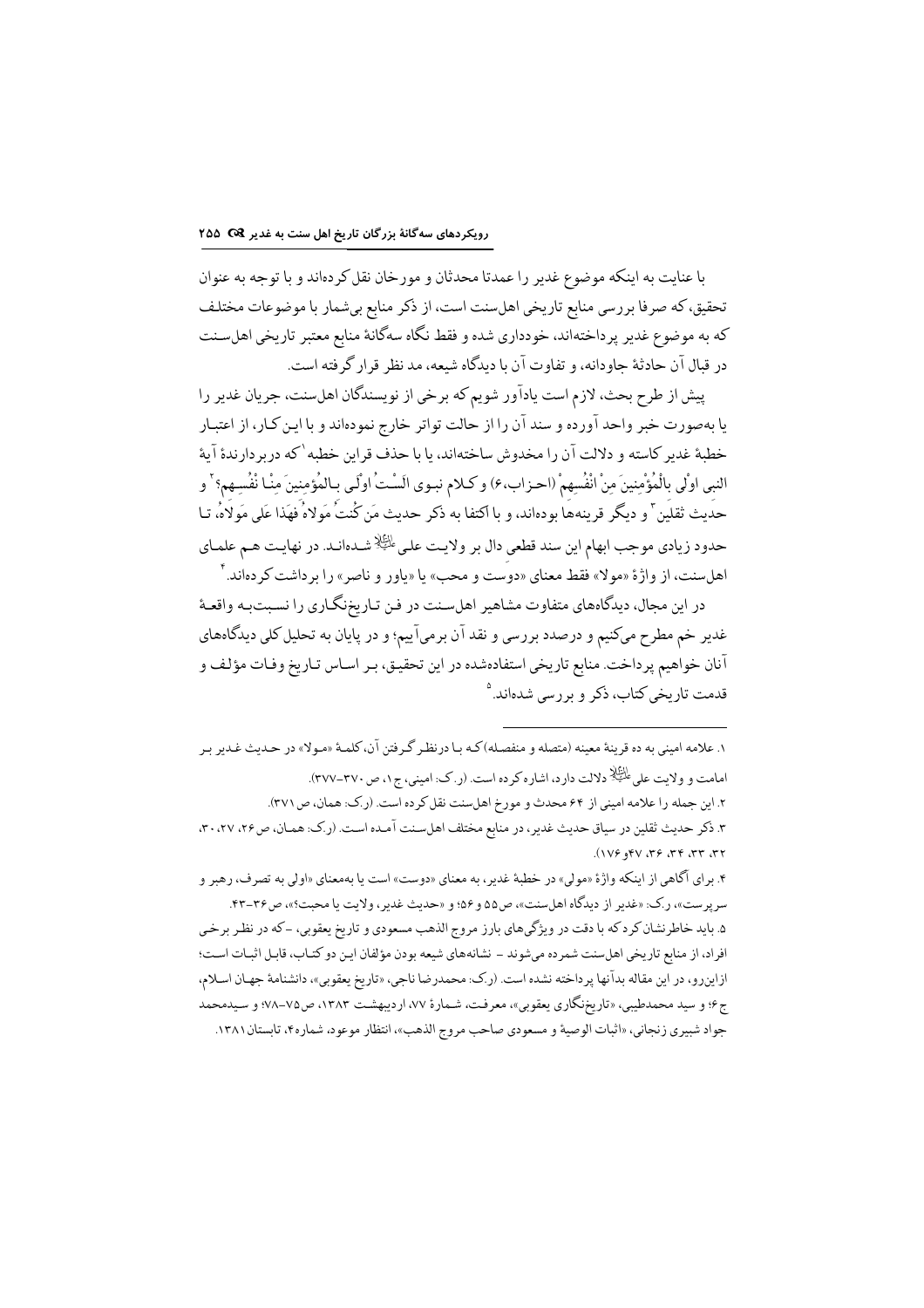الف) پذیر ش غدیر با بر داشتی متفاوت از شیعه

برخي از مشاهير فن تاريخ اهلسنت، در برخورد بـا رويـداد عظـيم غـدير خـم، بـا طـرق و اسـناد مختلف به بیان آن پرداخته و ابعاد حدیث غدیر را بررسی کردهاند؛ بـا ایـن تفـاوت کـه از دیـدگاه آنان، واقعهٔ غدیر خم و علت بیان حدیث غدیر از زبان وجود نازنین پیامبر اکرمﷺ و مواردی از این دست، بـر خلافت و امامـت بلافصـل مـولا علـى <sup>الثِّلا</sup> دلالـت نمـىكنـد. ايـن گـروه از مورخـان اهل سنت، به حدیث غدیر بهعنوان موضوعی بـرای تثبیت محبـت و نصـرت صـحابه نسـبتبـه امیر مؤمنان علی <sup>طلط</sup>ِلاً نگر بستهاند.`

- بلاذُري(ف٢٧٩ق) در *انسابالاشراف*، از برخي صحابه (بَراءبنِعازب و ابوهُريَره و زيـد بـن ارقَم و ابنِعباس و بُريدةبنِالحُصَيب و ابوسعيد خُدْري) جزئيات داستان غُدير را نقل كـرده اسـت و به حديث ولايت (مَنْ كُنْتُ مَوْلاهُ فَهَذَا على مَـوْلاهُ) (بـلاذري، ١٩٩۶م، ج٢، ص١٠٨-١١٢ و ج٥، ص٨٠) و نفرين حضرت در حق برخي از صحابه كه از شهادت دادن نسبتبه واقعـهٔ غـديرامتناع ورزيدنـد، اشاره نموده است. (همان، ج۲، ص۱۵۶و ۱۵۷)

– خطيب بغدادي (ف۴۶۳ق) در تاريخ بغداد، از قول برخي صحابةً پيامبر ﷺ حديث غدير را اّورده است. (خطیب بغدادی، ۲۰۰۲م، ج۸، ص۳۷۲ و ج۱۴، ص۳۰۳) او در شرح حـال حَبشُونبِنموسی، با سند صحیح و راویان ثقات از نظر دانشمندان اهلسنت، از قول ابوهریره به حادثهٔ غـدیر خـم و تبريک خليفهٔ دوم به حضرت <sup>الظِيلا</sup>و نزول آيهٔ اکمال (مائده:۳) بعد از اين قضايا، اشـاره مـىکنـد و مى نويسد: «از عبدالله بن على بن محمد بن شر ان از على بن عُمر الحافظ، از ابو نصر حَيشُو ن بن موسى بن ابوب الخَلال، از على بن سعيد رَمْلي، از ُ ضَمر ةبن رَبعه قُرتَني، از ابن شَوذَب، از مَطَر البوَراق، از .<br>شَهربنحَوشَب، از ابوهُريَره نقـل شـده اسـت كـه گفـت: كسـي كـه روز هجـدهم ذيحجـه را روزه

۱. البته برخي بزرگان اهلسنت، دربارهٔ معناي واژهٔ «مَولَى» در حديث غدير، بـا ديـدگاه شـيعه موافـقانـد. اسـامي و کتاب آنهاکه به این مطلب تصریح دارند، از این قـرار اسـت: ۱. ابـن(وُلاق لیثـی مصـری (ف۳۸۷ق) در تـاریخ مصـر (امینی، ۱۹۷۷م، ص۳۹۱: نیز رک: مقریزی، ۱۴۱۸ق، ج۲، ص۲۵۵)؛ ۲. ابوحامد غزالی (ف۵۰۵هـ) در کتـاب سـر العالمين وكشف ما في الدارين (ج١، ص١٨)، ٣. محمدبن طلحه شافعي (ف٤٥٢هـ) در كتاب مطالب السؤول (ص٤٤-۴۵)، ۴. سبطابنالجوزي (ف۴۵۴هـ) در كتاب *تذكرة خواص الامة في معرفـة الائمــة* (ص٣٠-٣۴)، ۵. محمـد بـن يوسف كنجي شافعي (ف٤٥٨هـ) در كتاب كفايةالطالب في مناقب امير المؤمنين على بن ابي طالب (ص١۶۶ و١٤٧) و... .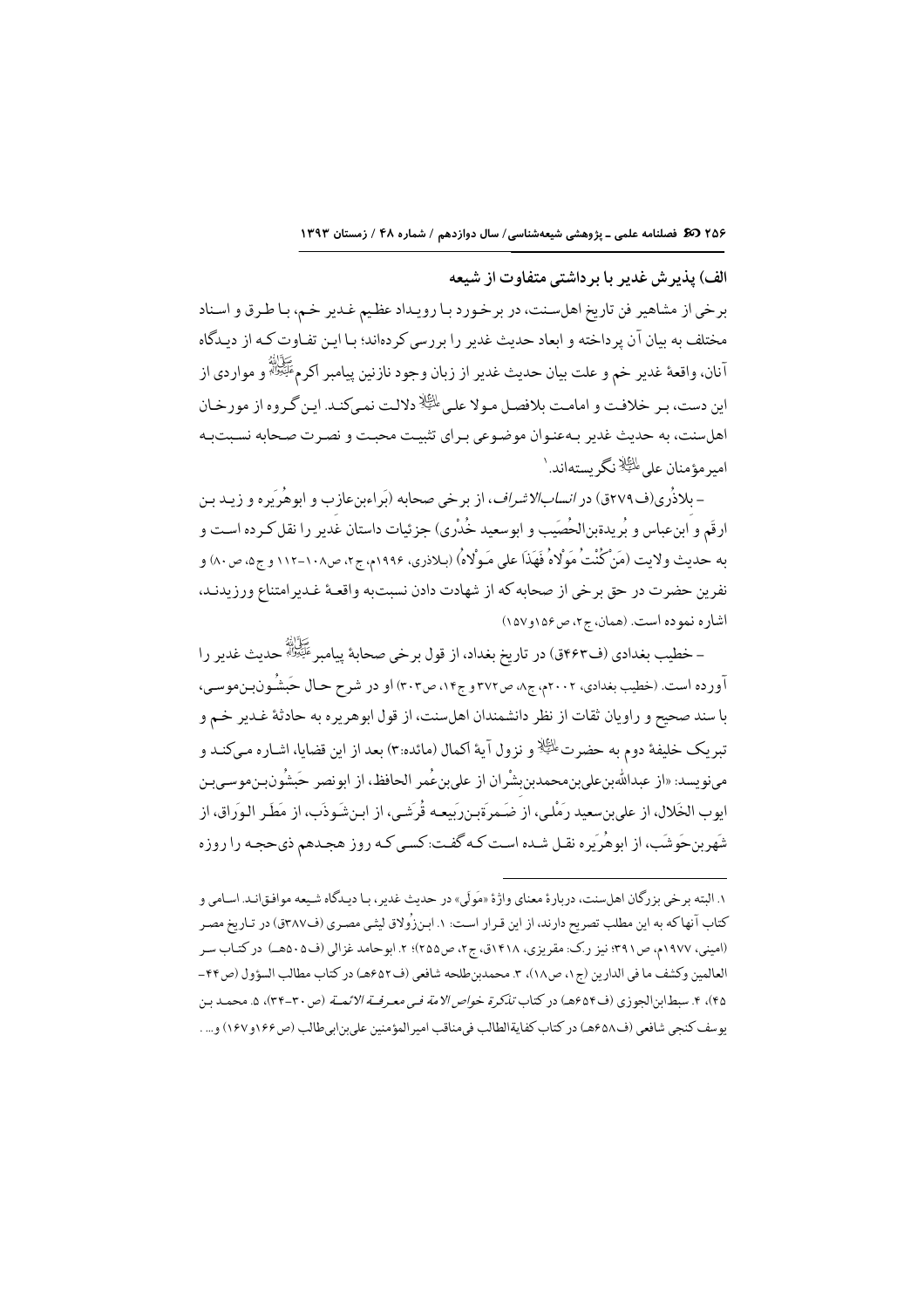.<br>بگیرد، ثواب روزه شصت ماه برای او نوشته مـیشـود. ایـن روز، روز غـدیر خـم اسـت؛ روزی *کـ*ه رسول خدائَتُنُّة است على راگرفت و فرمود: آيـا مـن ولـي مؤمنـان نيسـتم؟ پاسـخ دادنـد: آري، اي<br>رسول خدائَتُنِّة است رسول خدا! فرمود: «هر کس من مولاي او هستم، علي مولاي اوست». سپس عمـر گفـت: تبريـک ميگويم اي فرزند ابوطالب! مولاي من و مولاي هر مسلمان شدي. آنگاه اين آيـه نـازل شـد: الْيـوْمَ اكْمَلْتْ لَكُمْ دينَكُمْ. (همان، ج۹، ص٢٢١) خطيب، در ادامه به بيان تفصيلي سند اين روايت مي پردازد.

نکته مهم قابل استنباط از روایت خطیب بغدادی آن است که نزول آیهٔ شریفه اکمـال، بعـد از اتمام خطابهٔ غدیر است و این میتواند خود دلیل متقنی بر ولایت و امامت مـولا علـیﷺ باشـد؛ چراكه با دقت در محتواي خطابهٔ رسول اللهﷺ درمييابيم كه جز ولايت حضرت على <sup>الظِّلِا</sup> چيـز دیگری صلاحیت اکمال دین و اتمام نعمت را نخواهـد داشـت. همچنـین مسـئلهٔ واضـح و دقیـق در قضية تبريک خليفة دوم آن است که آيا فقط تاکيد بر محبت و نصرت مولا $\mathbb{R}^{\mathbb{K}}$ سـبب تبريـک و تهنيت از جانب عمربنخطاب شده است؟ چراكه أگر مقصود، صرف دوست داشتن على <sup>الثِّلا</sup>ُبود، دىگر چە نيازى پە تېرىك گفتن بود؟!

خطیب بغـدادي همچنـین بـه نقـل از عبـدالرحمنبـنابـیلَیلَـی، بـه مناشـدهٔ صـحابه از سـوی امیرمؤمنان <sup>الِثَالا</sup> درخصوص حدیث غدیر اشاره میکند و مینویسد: از علی <sup>الثِ</sup>الا در رَحْبه (آبـادیای نزدیک کوفه) شنیدم که صحابه را سوگند میداد و میگفت: چه کسی شنیده است کـه یـامـر عَلَيْوْلَلْهِ .<br>فرمود: «هر کس من مولای اویم، علی مـولای اوسـت؛ خداونـدا! دوسـت بـدار هـرکس کـه علـی را دوست میدارد، و دشمن بدار هرکس او را دشـمـن مـیدارد»؛ پـس دوازده نفـر کـه همـه اهـل بـدر بودند، شهادت دادند که شنیدهاند پیامبر ﷺ فرمود: «هر کس من مولای اویم، علی مـولای اوسـت؛ خداوندا! دوست بدار هر کس که علی را دوست میدارد، و دشـمن بـدار هـر کـس او را دشـمــن میدارد)» (همان، ج۱۶، ص۳۴۸)

بدیهی است احتجاج حضرت ﷺ در روز رحْبه بـه حـدیث ولایـت و شـهادت خواسـتن از كَرَاثُهُ<br>حاضران در غدير، امرى جز تأكيد بر خلافت و زعامت امت پس از پيغمبرِ ﷺ نبوده است. خطیب بغدادی در شرح حال حاکم نیشـابوری، معـروف بـه ابـنالبُیـع، بـه نقـل از دیگـران، از گرایش شیعی حاکم سخن گفتـه اسـت و از ابواسـحاق ابـراهیم.بـنمحمـد ارمـوي نيشـابوري، سـخن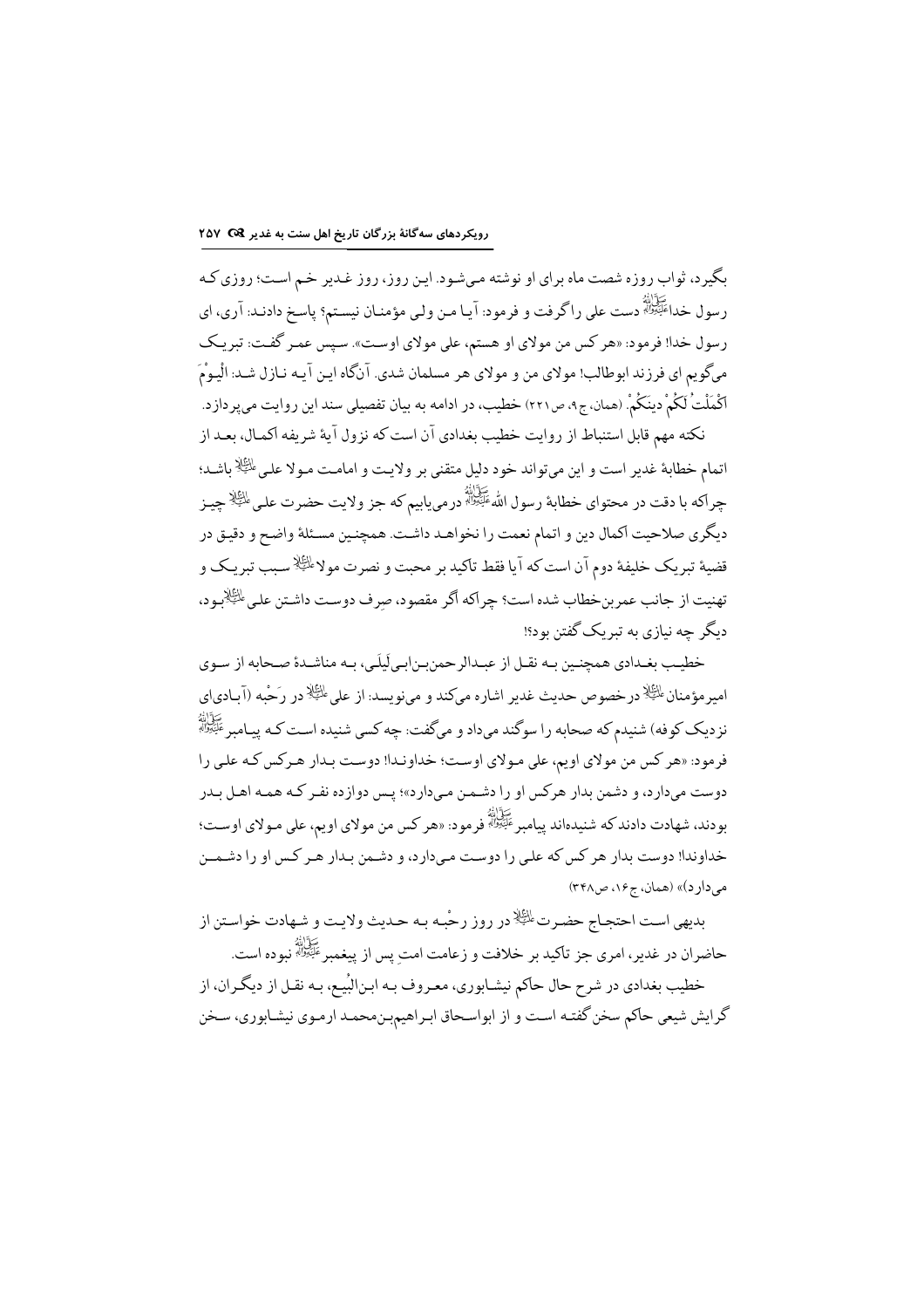غیرمنصفانهای را میآورد و میگوید: «حاکم ابوعبدالله احادیثی راکه بهگمان خود با شرط بخاری و مسلم صحیح بوده است و بایـد در صـحیح آن دو مـي آمـد، جمـع آوري نمـود، كـه از آن جملـه، «حديث طائر» و «مَن كُنتُ مَولاه فعَلى مَولاه» است. يس اصحاب حديث، حاكم را مـورد سـرزنش قرار دادند و به سخنانش التفات نکر دند و کار او را صواب ندانستند». (همان، ج۳، ص۰۹،

– ابن خَلِكان (ف١٢٥ق) در وفَيات الإعبان و انباء ابناء الزمان، به عبد بودن روز غدير ، تصريح كرده و كاملاً به حادثة غدير خم اشاره نموده است. او پيرامون تاريخ وفات مستنصر عبيدي، كه در شب هجدم ذيحجه واقع شده و آن تاريخ مصادف با زمان رويداد غدير خم بوده است، مـيگويـد: «اين شب، شب عيد غدير است؛ يعني شب هجـدهم ذيحجه؛ و آن، غـدير خـم اسـت؛ و گـروه بسیاری را دیدم که از این شب سؤال میکردند […] و این مکان، میان مکـه و مدینـه اسـت کـه در آن، غدیر (برکهٔ) آبی قرار دارد و گفته می شود در آنجـا درختـان انبـوهی اسـت و هنگـامی کـه پیامبر ﷺ از مکه از حجةالوداع باز میگشت، به این مکان رسید و علـیبـن ابـیطالـبﷺ را بـه برادري انتخاب نمود و فرمود: «عَلى منى كهارون مـن مُوسـى، اللهـم وال مَـن والاه وعـاد مَـن عـاداه وانصُر مَن نصَرَه واخْذُل مَن خذَلَه»؛ و شيعه تعلق زيادي به آن دارد. و حـَازمي گويـد: آن سـرزميني میان مکه و مدینه، نزد جحفه است که در کنار برکهاش، پیامبر ﷺ خطبهای خواند. و اپـن وادی، بهسختی زیاد و شدت حرارت، شناخته می شود». (این خلکان، ۱۹۹۴م، ج۵، ص۳۲۰و ۲۳۱)

- ابوالفتح شهرستاني (ف8۴۸ق) در المِلَل والنحَل، ضمن توضيح دربارة نحلة شيعة اماميـه، بـه واقعهٔ غدیر خم و حدیث پیامبرﷺ که فرمود: «مَن کُنتُ مَولاهُ فعَلـي مَـولاه، اللهـم وَال مَـن والاه، وعَاد مَن عَاداه، وانصُر مَن نَصَره، واخذُل مَن خَذَله، وادر الحَق معَه حَيثُ دار»؛ و آن يسَ از نـزول آية تبليغ (مائده:۶۷) بوده است، اشاره ميكند. (ر.ك: شهرستاني، بيتا، ج١، ص١٤٢)

-ابن عَساكر دمشقي شافعي(ف٧١٥ق) در تـاريخ دمشـق، در مواضـع بسـيار زيـادي بـه حـديث غدیر اشاره میکند.` برای نمونه مینویسد: «روزغدیرخم، پیامبرﷺ ایستاد و خطبـهای خوانـد و .<br>فرمود: ای مردم! آیا من اولی از مؤمنان برخودشان نیستم؟ و سـه بـارتکرارکرد! همـه گفتنـد: آري! .<br>فرمود: ای علی! نزدم بیا. پس دست علی را آنقدر بالا بر د که سفیدی زیر بغـل هـر دو نمایـان شـد و

۱. دربارهٔ روایات یاد شده در **تاریخ دمشق**، که شامل موضوع غدیر است، کتابی بـا عنـوان طـرق حـدیث غـدیر بـه روایت این عساکر، نوشتهٔ امیر تقوی معصومی، از انتشارات دلیل در ۲۰۸ صفحه چاپ شده است.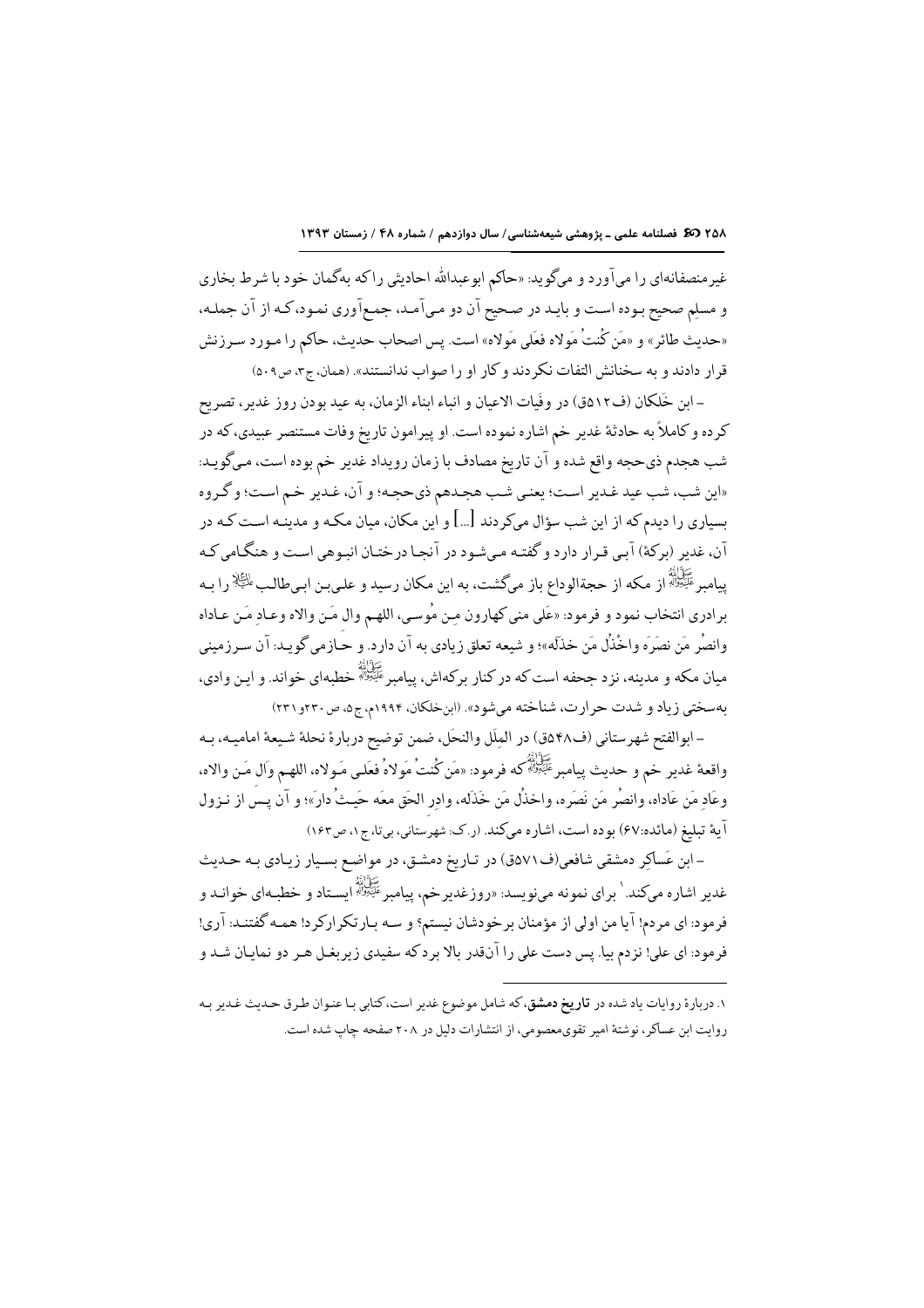فرمود: «هرکس من مولاي اويم، على مـولاي اوسـت». حتـي سـه بـار ايـن جملـه را تكـرار نمـود». (ابن عساكر، ١٩٩٥م، ج۴٢، ص١١٧)

او با سند صحیح و راویان موثق و مورد تایید علمای رجال اهل سنت، دربارهٔ نـزول آئـهٔ بـلاغ (مائده:۶۷) در غدیر میگوید: «از ابوبکر وَجِیهبنِطاهر، از ابوحامد ازهری، از ابومحمد مَخْلَدی، از ابوبکر محمد بن حَمدُون، از محمدبنابراَهيم حُلْواني، از حسنبنحَماد سَجَاده، از عليبنِعـابس، ازِ [سليمان] اعمَش وابوجَحاف [بُرجُمي]، از عَطيه[عَوفي]، از ابوسعيد خُدْري نقل است كه گفت: اين آيه (يا ايها الرسولُ بَلغْ ما انزلَ اليكَ مِن ربكِ) (مائده: ۶۷) بر رسول خداﷺ در غدير خم در شان علىبنابىطالب نازل شد». (َهمان، ج۴۲، ص۲۳۷)

افزون بر این، ابنءساکر با روایات صحیحی، به موضوع تبریک خلیفهٔ دوم بـه علـی <sup>طائِلا</sup>ً در روز غدیراشاره میکند، (رک: همان، ج۴۲، ص ۲۲۰-۲۲۲ و ۲۳۴و۲۳۴)

همچنین او با ذکر سلسلهای از راویان که به فُضَیلبنمَرزوق ختم میشود، از حسنبـنحسـنبـن على الظِّلا معروف به حسن مثنى، در رد ديدگاه شيعه (رافضيها از ديد راوي)كه قايل بـه ولايـت و خلافت على ﷺ ما استناد به حديث غدير ند، سـخناني را نقــل مــى كنــد. او مــى گو بــد: ر افضـي هــا از حسنبن حسن <sup>المُثِيَّلا</sup> پرسيدند: مگر نه آن است كه رسول خدائَتِيَوَلَّهُ فرمود: مَن كُنت مَوَلَاهُ فعَلى مَوَلَاهُ؟ كه حسن در جواب گفت: بهخدا قسم! أگر مقصود پيامبر ﷺ امارت و قدرت بود، آن را بهوضوح بیان میکرد و میفرمود: «ای مردم! او والی و سرپرست شما پس از من است. پـس بـه او گـوش فـرا دهید و فرمان وی را اطاعت کنید». سیس از حسنبن حسن <sup>بلوئ</sup>لا چنین آورده که اگر قایل به انتخـاب حضرت از سوى پيامبر به امر خلافت باشيم، بايد بپذيريم كه حضـرت علـىﷺ در انجـام فرمـان رسول خداﷺ کوتاهي کرده و امر را به ديگران واگـذار نمـوده؛ پـس از همـهٔ مـردم گناهكـارتر است؛ و ازاینِرو میبایست از مردم بهدلیل این کوتاهیاش در انجام وظیفه عذرخواهی کنـد. (رک: همان، ج۱۳، ص۶۹-۷۱)

در رد اين نقل قول بايد بگوييم: حتى أكر بحث سندي روايت را -كه خالي از ضعف و اشكال نیست –مطرح نکنیم و فقط به اشکالات دلالی روایت بیردازیم، به این نکات میتوان بسنده کرد: ١. روايت ياد شده از متفردات اهل سنت است؛ يعني فقط از طرق اهل سنت روايت شـده و از ر او بان شیعه نقل نشده است؛ از این و و قابلیت استدلال ندار د؛

۲. از منظر اهلسنت، چون این روایت در هیچ یک از کتب صحاح و دیگر کتـابـهـای روایـی معتبر ذکر نشده است، اعتباری ندارد؛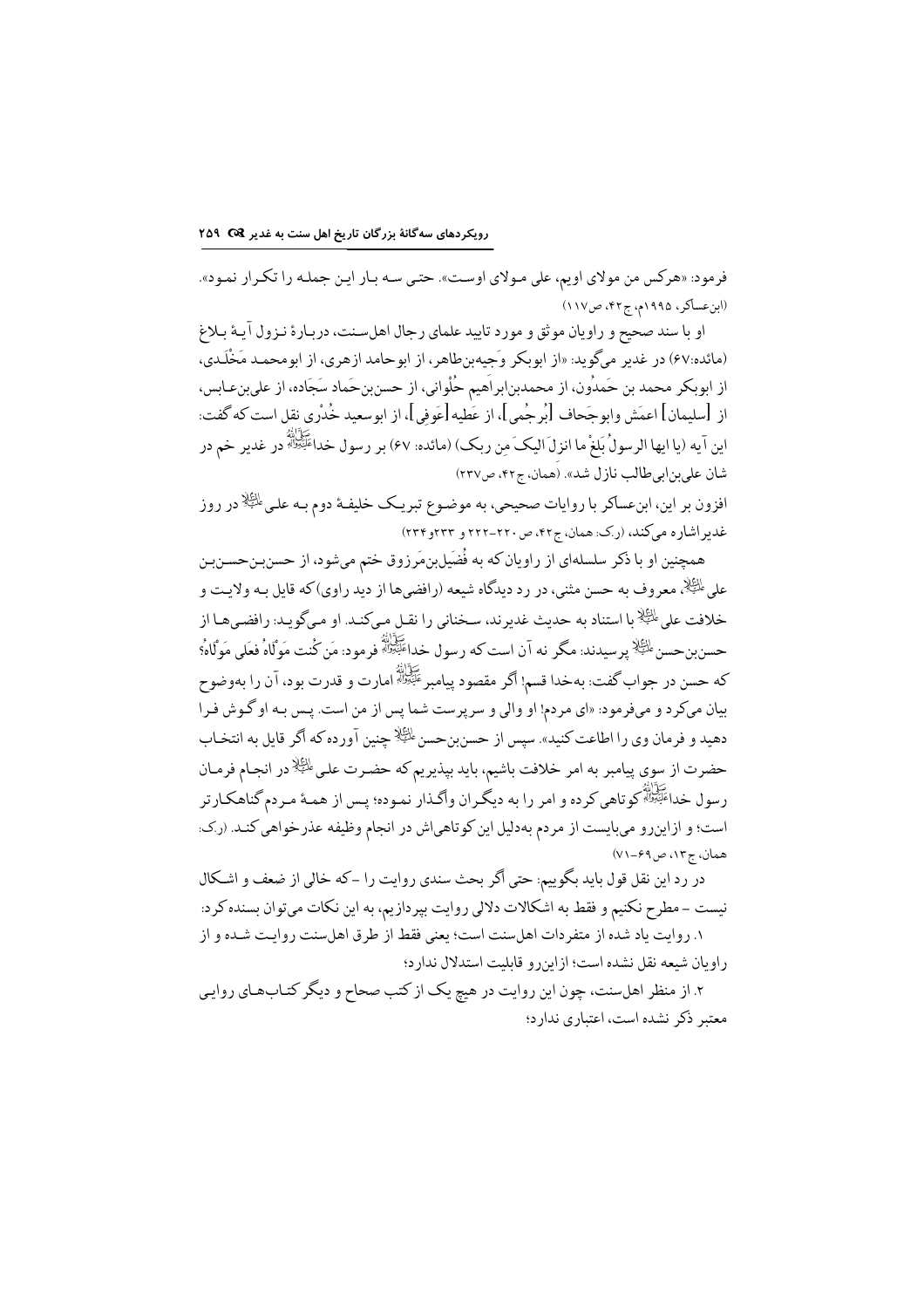٢۶٠ 37 فصلنامه علمی ـ پژوهشی شیعهشناسی/ سال دوازدهم / شماره ۴۸ / زمستان ١٣٩٣

۳. با فرض اینکه حسن مثنی چنین جملهای گفته باشد، اما چون معصوم نیسـت، قـول او بـرای شيعه حجبت ندارد؛

۴. این سخن با سـخنان معصـومین <sup>پانگِلا</sup> منافـات دارد کـه از حـدیث غـدیر بـرای اثبـات امامـت حضر ت على طَظِّلًا استفاده كر دهاند؛

۵. این حدیث، با حدیث مناشدهٔ حضرت امیر <sup>طائِع</sup>لا دربارهٔ حدیث غدیر که در منابع اهـلسـنت آمده است، تضاد كامل دارد؛

ع حسن مثني ميگويد: چرا رسول خدا<sup>عليکولله</sup> صراحتا به ولايت اميرالمؤمنين <sup>طلط</sup>يلا اشاره نک رده<br>۶. حسن مثني ميگويد: چرا رسول خدا<sup>عليکولله</sup> صراحتا به ولايت اميرالمؤمنين <sup>طلط</sup>يلا اشاره نک رده است؟ حال آنکه دربارهٔ بیان صریح رسول خداﷺ بر خلافت و امامت علیﷺ روایات متعددی از شیعه و بر خی اهل سنت وار د شده است.

- عزالدين ابن اثير (ف٣٠عق) در اسْد الغابة في معرفة الصحابـة، بـا ذكـر سلسـلهاي از راويـان متعدد، به واقعهٔ غدیر خم و حدیث ولایت اشاره میکند. (ابناثیر، ۱۹۹۴م، ج۱، ص۵۷۲، ۶۶۹، ۶۷۱ و ج۲، ص۳۶۲ و ج۳، ص۱۳۶، ۱۳۷، ۴۱۲، ۴۸۷، ۴۶۵، ۴۸۷ و ج۶، ص۱۳۲و۴۲۷) همچنین روایاتی دربارهٔ احتجاج حضرت به حدیث غدیر در روز رَحْبه، و شهادت دادن صحابه نقل کرده است. (همان، ج۴، ص۱۰۲ و ج۵، ص ۲۸۱ و ج۶، ص ۱۲۶ و ۲۴۶)

- ذَهَبِي (ف٧٤٨ق)، رجالشناس و مورخ نامور اهلسنت، ضمن تـأليف آثـار مسـتقلي دربـارة امیر مؤمنان علی ﷺ ـ که با تاسف فراوان، تقریبا همهٔ آن آثار از میان رفتهاند، در حالی که بیشتر آثار رجالي و تاريخي او برجاي مانده است!- `در تاريخ الاسلام و وَفَيات المَشـاهير والاعـلام بـه

١. ذهبي كتابي بـا عنـوان فـتح المطالـب فـي فضـائل علـي بـن ابـي طالـب عٰلَيًّا لِا داشـته (ذهبـي، ١٩٩٨م، ج١، ص١٢) و رسالههايي نيز دربارة «حديث طير» و «حديث مَن كُنتُ مَولاه» تـأليف كـرده اسـت؛ امـا فقـط نسـخهاي از رسـالة «طرق حدیث غدیر» وی در کتابخانهٔ دانشگاه تهران (نسخهٔ ش ۱۰۸۰، برگ&ای ۲۱۱ - ۲۲۳) یافت شده، که اخیرا بهچاپ رسیده است. این کتاب حاوی ۱۲۵ روایت با اسناد مختلف از حدیث غدیر است کـه از منـابع مختلف فراهم آمده است. او در این اثر، از چندین ماخذ مهم که بهطور مستقل دربارهٔ حـدیث غـدیر نگاشـته شـده بـود، استفاده كرده است؛ از آن جمله ميتوان كتاب «الولاية» تأليف محمدبنجرير طبري، و كتاب «الولاية» از ابـنءُقـده را نام برد. عبارت آغازین رسالهٔ یاد شده چنین است: «حدیث مَن كُنْتُ مَولاهُ فَعَلى مولاهُ» از احادیث متـواتر است که بهطور يقين از رسول خداﷺ صـادر شـده و گـروه بسـياري، از طـرق صـحيح و حسـن و ضـعيف، آن را روايـت كردهاند». (ر.ك: ذهبي، رسالة «طرق حديث مَن كُنتُ مَـولاه فعَلـى مَـولاه»، تحقيق و تعليق علامـه سـيدعبدالعزيز طباطبابي، انتشار ات دليل ما).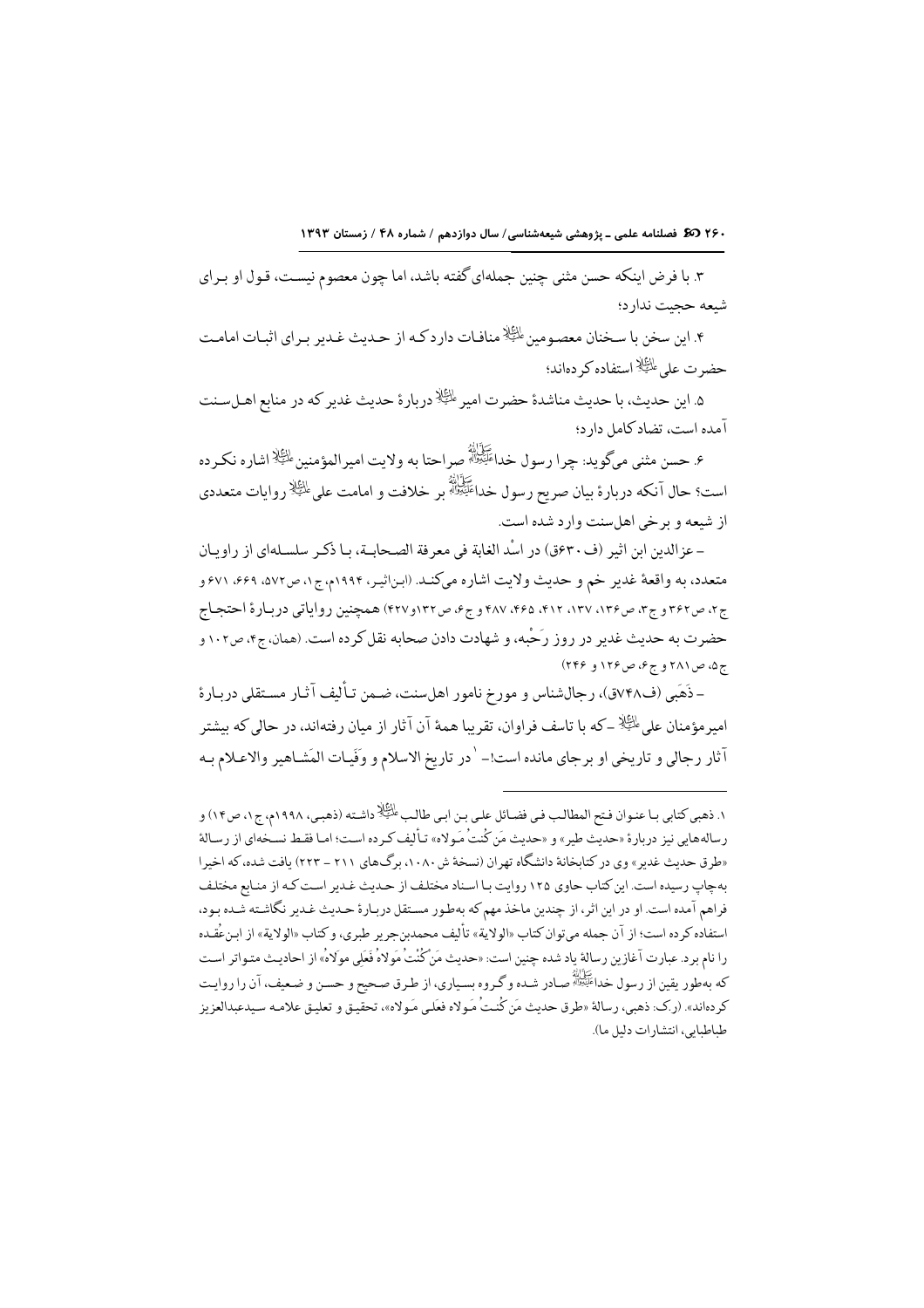موضوع تبريک خليفة دوم به علىﷺ دربارة مقام و منصب جديد آن حضرت، يعني خلافت و جانشيني پيامبر ﷺ اشاره ميكند. از جمله، با سند صحيح چنين نقل ميكند: حَمادبنِسَلَمه، به نقـل از عليبنزيد و ابيهارون، به نقل از عَديبنِ ثابت، به نقـل از بَـراء گويـد: بـا رسـول خـداءَتَّ اللهُ زيـر درخت نشسته بودیم که ندای الصلاة جامعة (بیایید نماز را با جماعت بخوانیم) بلند شـد، و رسـول خداءَ اللَّهُ على عليه السَّلاَّ را فراخواند و دستش راگرفت و او را بهسمت راست خود برد و [به دیگران] فرمود: آيا من نسبتبه مؤمنان به خودشان سزاوارتر نيستم؟ گفتند: آري. فرمـود: يـس ايـن [علـي] مولای کسی است که من مولای او هستم. خداوندا! دوست بـدار آنکـه علـی را دوسـت مـیدارد و دشمن بدار آن که او را دشمن میدارد. پس عمر بنخطَّاب به دیدار او رفت و گفت: گوارایت باشد، ای علي! مولای هر مرد و زن مؤمن شدی. (ذهبي، ۱۹۹۳م، ج۳، ص۶۳۲ و ۶۳۳) ذهبي از طرق مختلف به حديث غدير و تبريك خليفة دوم، و نيز مناشدة حضرت با صحابه اشـاره كـرده اسـت. (همـان، ج۳، ص۶۲۹–۶۳۳ و ج۲۱، ص۱۲۴)

او در شرح حال محمدبنادریس شافعی، در تبیین کیفیت انتساب وی به تشیع، به متـواتر بـودن حديث ولايت اشاره ميكند و مي;ويسد: «بـا ايـن اعتبـار، احمـدبنعبـدالله عجْلـي در مـورد شـافعي ميگويد: ثقه است؛ ولي به تشيع تمايل داشته. من ميگويم: معناي اين تشيع، يعني دوستي علي الثِّلاو بغض نواصب؛ و اگر علي ﷺ را مولاي خود دانسته، بهدليل عمل به روايت متـواتري اسـت كـه از ييامبر مان رسيده كه فرمود: مَن كُنتُ مَولاهُ فَعَلى مَولاهُ». (همان، ج١۴، ص٣٣٨)

ذهبی در دیگر کتاب خود بهنام تَذْکِرة الحُفاظ در شرح حال علیبنابیطالب <sup>المِتَّالِا</sup>، حدیث غدیر را نقل میكند و میگوید: «پیـامبرِ ﷺ او [علـی ﷺ] را بـه بهشـت بشـارت و مــژده داد و فرمـود: هرکس من مولاي اويم، على ﷺ مولاي اوست». (ذهبي، ١٩٩٨م، ج١، ص١٤) همچنين در شـرح حـال محمدبنجریر طبری، از تألیف سترگ او دربارهٔ اسناد حدیث غدیر نام میبرد و مینویسد: «جلدی از طرق حديث غدير كه ابنجرير نوشته بود را ديدم كه از زياد بودن طرق آن، شـگفتزده شـدم». (همان، ج۲، ص۲۰۲). ذهبی دربارهٔ رسالهٔ مستقلی که خود او دربارهٔ طرق حدیث غدیر تـألیف کـرده است، میگوید: «و اما حدیث مَن کُنتُ مَولاه؛ پس برای آن طرق خوبی است که آن را در رسـالهای جداگانه نگاشتهام». (همان، ج۳، ص۱۶۴)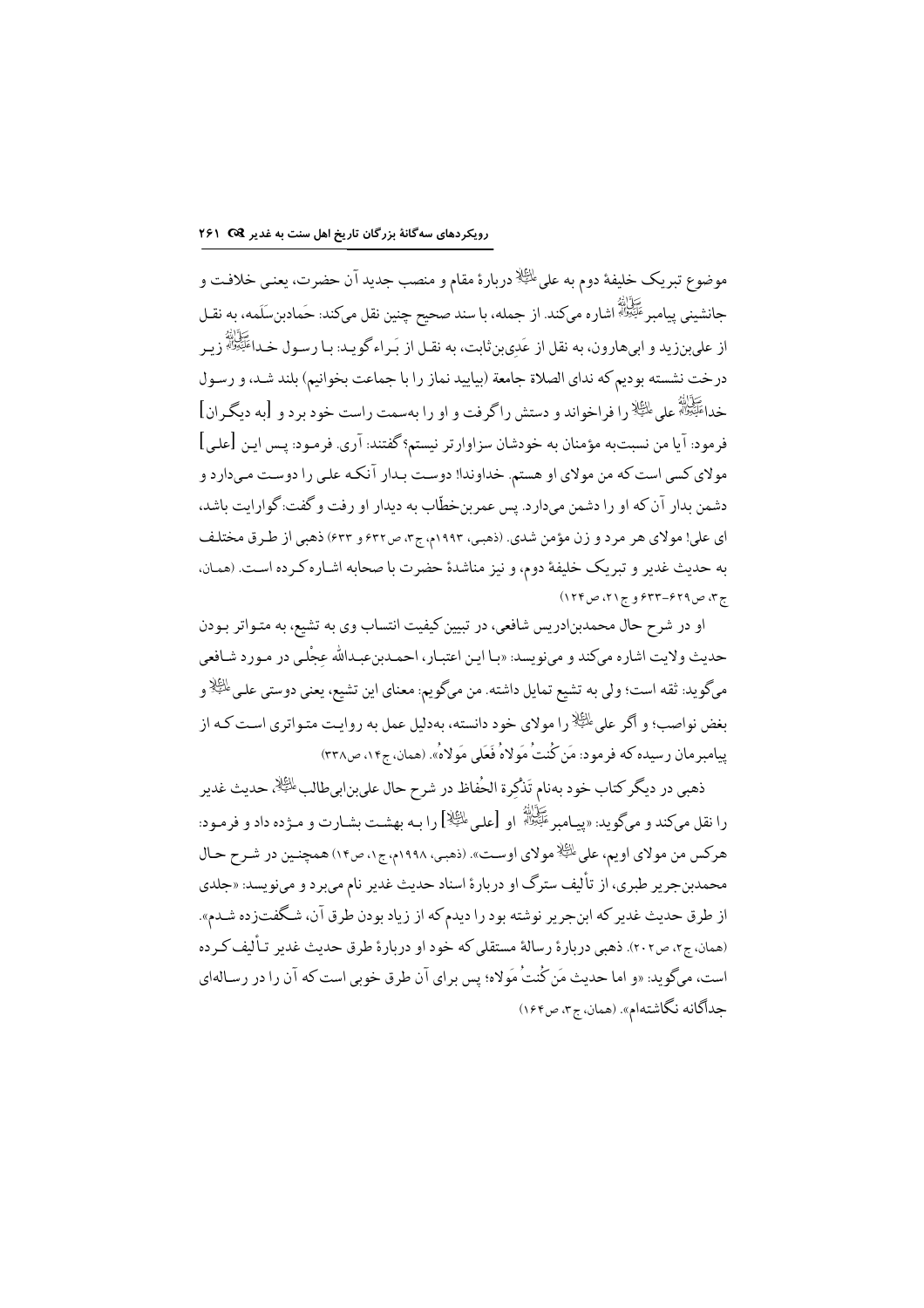همچنین در دو کتاب تاریخ الاسلام (ذهبي، ١٩٩٣، ج٢٨، ص١٢٧) و تـذکرة الحفـاظ (همـو، ١٩٩٨م، ج۴، ص۱۶۴) دربارهٔ صحت و سقم مستدرک حاکم نیشابوری، به ذکر سخن ابوبکر خطیب بغـدادی به نقل از ارموي كه قبلا بدان اشاره شد مى پردازد.

-ابنكَثير شامي (ف٧٧٤ق) در تاريخ البداية و النهاية علت وقوع حادثة غدير را، همـان امـري میداند که ابنهشام در سیرهاش (ر.ک: ابنهشام، ۱۹۵۵م، ج۲، ص۶۰۲-۶۰۴) و طبـري در تـاریخ خـود رک: طبری، ۱۳۸۷، ج۲، ص۱۴۷-۱۵۲) به اجمال و خلاصه بدان اشاره کردهاند؛ یعنی دفاع پیامبر عَلَیْوْلُلُّهِ (<br>(رک: طبری، ۱۳۸۷، ج۲، ص۱۴۷–۱۵۲) به اجمال و خلاصه بدان اشاره کردهاند؛ یعنی دفاع پیامبر عَلَیْوْلُلُّهِ از علی <sup>طلط</sup>خلا در پر ایر شکایت بر خی از همراهان حضرت، به دلیل سختگیری ایشان در پازگر داندن يار جههاي زكات و حزية اهل بمن به بيتالمال؛ (اين كثير، ١٩٨٨، ج٥، ص٢٢٧ و ج٧، ص٣٧٠ و ٣٧١) با این تفاوت که ابنکثیر، زمان و مکان دقیق آن واقعه را ذکر میکند.

البته بايد توجه داشت كه دفاع پيامبر ﷺ ( على الثِّلا در پي شكايت برخي بهاصطلاح صحابه از حضرت –که در بسیاری از منابع معتبر تاریخی اهلسنت بهعنوان علت وقوع حادثـهٔ غـدیر و بيان حديث ولايت، مطرح شده است – هيچگونه ارتباطي با قضية غدير خـم نـدارد و بـه نخسـتين سفر امیر مؤمنان علی ﷺ به بمن و شکایت لشکر از استفادهٔ حضرت از کنیز غنیمتبی مریوط میشودکه در سال هشتم هجری (یک سال و نیم پیش از حجهٔ الوداع و حادثهٔ غدیر) و در مدینـه روی داده است. در توضیح مطلب بایدگفت که مولا علی <sup>پلظیلا</sup> بهدستور نبی مکـرم<sup>عَلَیْوْلل</sup>َّ سـه بـار بـه یمن سفر کرده است: سفر نخست برای دعوت اهل یمن به دین مبین اسلام صورت گرفت کـه پـیش از اعزام حضرت امیر ﷺ خالدبن ولید و بُرِيده موفق به انجام این ماموریت نشـده بودنـد. در ایـن سفر، گروهي از مردم يمن، بهويژه قبيلة هَمْدان، با عشق و علاقه مسلمان ميشـوند. در همـين سـفر است که شکوائیههای بُریده با تحریک خالد و دیگران صورت گرفته، و پیـامبرﷺ در مدینـه از مولا علی <sup>ططِّلا</sup> دفاع کرده است. سفر دوم حضرت امیر <sup>طلِط</sup>ِلادر سال نهم هجری برای امر قضاوت بوده است که شکایتی نداشت. سفر سوم ایشان نیز در سال دهم برای جنگ با اهـل یمـن یـا جمـع|وری زکات و بیتالمال انجام شده است که در نهایت، علی الخُلِخخود را در مکه به پیـامبر ﷺ رسـاند و در حجهٔ الوداع شرکت کرد. در سفر اخیر، از حضرت <sup>پائِی</sup>لا دو بار شکایت شد: یـک بـار بـه دلیـل منع لشکر از یوشیدن لباس های غنیمتی،که آن در مکه صورت گرفت؛ شکایت دیگر مربوط به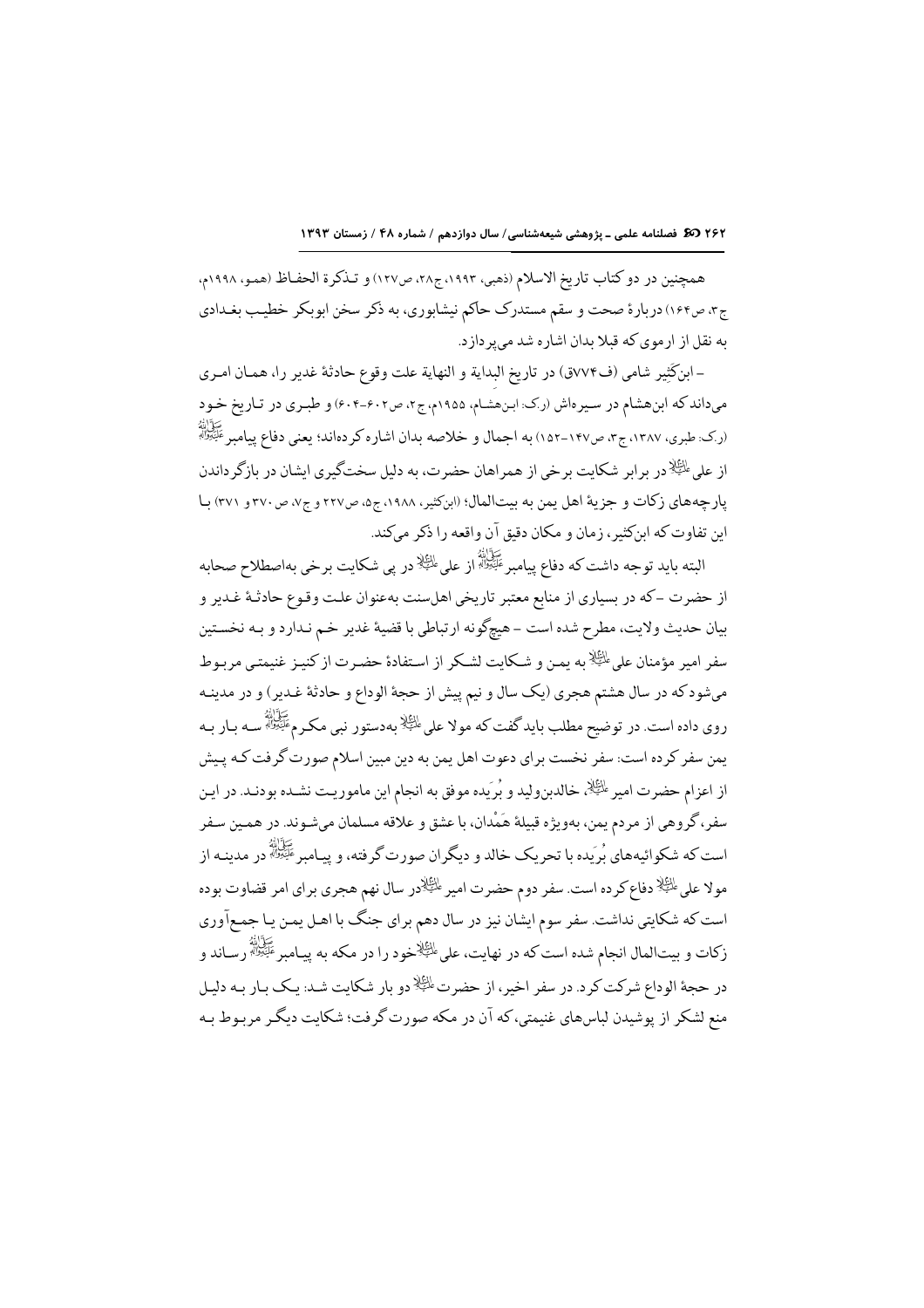منع حضرت ﷺاز سوار شدن لشكر بر شتران غنيمتي است، كـه يـس از حجــةالـوداع؛ در مدينـه خدمت پيامبر <sup>عَلَيْوْلَهٖ</sup> طرح شد. `غالب آنچه در تواريخ اهلسـنت آمـده، خلـط سـفرهاي علـي <sup>الِثَي</sup>ْلاو شکايات ياد شده با يکديگر است که فهم حقيقت امر، دقت بسيار و تعمق کافي ميطلبد.

ابنکثیر در مورد اینکه وقوع رویـداد غـدیر در میانـهٔ راه مکـه بـه مدینـه، نزدیـک جُحفـه -مکانی که بدان غدیر خم گفته میشود- و در روز یکشنبه، هجدهم ٔ ذیحجهٔ سال دهم هجـرت بوده است، تر دیدی ندار د. او پس از آن، در صدد ذکر مصادر احادیث وار دشـده و تمییز صحیح از ضعیف آن برمیآید، و از کتاب دوجلدی محمدبن جریر طبری و صاحب تفسیر و تاریخ معـروف) كه دربارة طرق و الفاظ حديث غدير و جَرح و تعديل آن نگاشته، و نيز از احاديث بسيار ابنءساكر (صاحب تاريخ دمشـق) دربـارهٔ ايـن خطبـه، سـخن مـىگويـد (همـان، ج۵، ص٢٢٧ و ٢٢٨) و روایات متعددي را از منابع مختلف دربارة حادثـهٔ غـدیر، نقـل و بـه صـحت و ضـعف آنهـا اشـاره مي كند. (همان، ج٥، ص٢٢٨ - ٢٣٣ و ج٧، ص٣٧٩ - ٣٨٧) از جملةَ آن منابع، سـنن نسـائي ` اسـت كـه بـه گنجانده شدن حدیث ثقلین ٔ در سیاق حدیث غدیر اشاره کرده است و این کثیر در بارهٔ آن می گویید: «نسائی در سنن خود روایت کرده است از محمدین مُثنی، از یحبی بن حَماد، از ابی معاویه، از اعمَش،

١. ر.ک: ابوالقاسم صلواتي گلستاني، غدير و امامت، مبحث «واقعه غدير، نص بر امامت، يا پاسخ به شاكيان بازگشته از يمن.

٢. البته ابنكثير در فصل «شيءٌ مِنْ فَضَائِل امِيرالْمُؤْمِنِينَ عَلِي بْن ابي طَالِب»، روز دوازدهـم ذيحجـه را زمـان وقـوع غدیر ذکر میکند. (ابنکثیر، ۱۹۸۸م، ج۷، ص ۳۷۰).

۳. البته حديث غدير در سنن نسـائي، مـذكور نيسـت؛ بلكـه داسـتان يـاد شـده در مـتن و راويـان آن ــكـه در تـاريخ ابن كثير به نقل از **سنن نسائي** آمده، عيناً در كتاب خصائص اميرالمؤمنين على بن ابي طالب ذكر شـده اسـت. (ر.ك: خصائص اميرالمؤمنين علىبنابىطالب، ج١، تحقيق احمد ميرين البلوشي، الكويت، مكتبة المعلا، ط١، ١٤٠۶هـ) ۴. حدیث متواتر ثقلین که در آن، پیامبر اکرم<sup>علیقولله</sup> تمام امت را به تمسک به قران کریم و اهل بیت خود امـر کـرده و عترت را همراه همیشگی کتاب وحی معرفی نموده، از احادیثی است که ولایت امیر مؤمنان علی <sup>طلِقا</sup>لا را بـهطـور قطع و يقين بهاثبات مىرساند. وجود اين حديث در خطبهٔ غدير خم، دليل روشني است براينكـه مقصود از بيـان حدیث غدیر، رهبری و جانشینی علی الثِّلا بوده است، و نـه دوسـتی و نصـرت حضـرت؛ چراکـه بـا دقـت در مفـاد حدیث، درمی یابیم که این تمسک و پیروی زمانی معنا پیدا میکند که آن دو، امام و پیشوای امت باشند و نـه چیـز دىگە .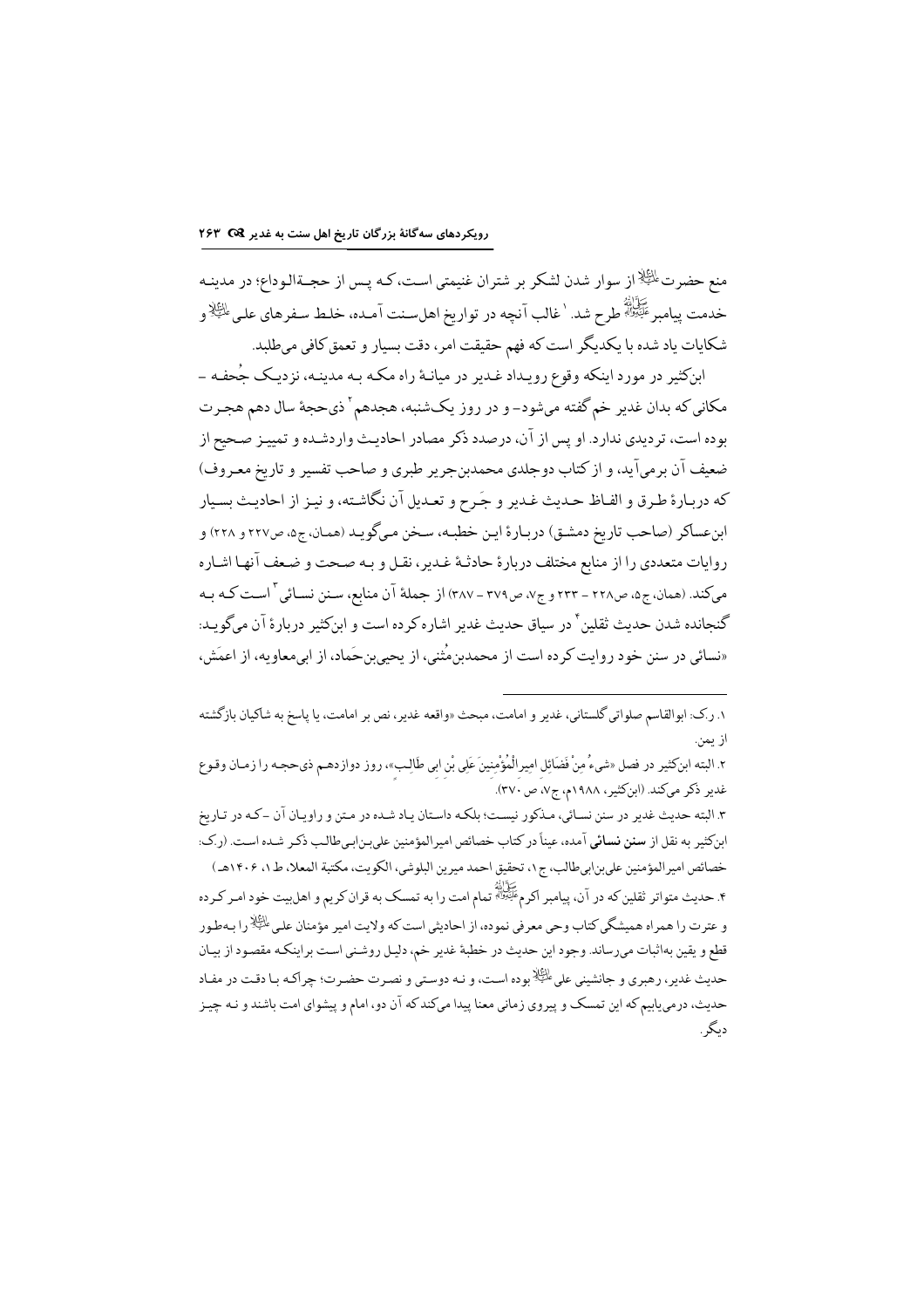۲۶۴ (36 فصلنامه علمی ـ یژوهشی شیعهشناسی/ سال دوازدهم / شماره ۴۸ / زمستان ۱۳۹۳

از حبيب بنابي ثابت، از ابي طُفَيل، از زَيدبنارْقَم، كه گفت: هنگامي كه رسولاالله ﷺ از حجةالـوداع بازمیگشت، در محل غدیر خم فرود آمد و به درختانی که در آن نزدیکی بودند، اشاره کـرد. پـس اصحاب، زیر آن درختان را تمیزو آماده کردند. سپس فرمود: مرا بهسوی خداوند دعوت کردهاند و نزدیک است که دعوت او را اجابت نمایم [زمان رحلتم نزدیک است]. دو اثر گران بها در میـان شما بهجاي ميگذارم:كتاب خدا و عترتم، اهلبيتم. بنگريد تا پس از رحلت مـن بـا آنهـا چگونـه رفتار خواهیدکرد. پس این دو یادگار، هرگز از یکدیگر دور نخواهند شد تا اینکه در کنار حـوض كوثر بر من وارد شوند. سپس فرمود: اللهُ مَوَلايَ و انّا وَلَى كُلّ مُؤمن. پس از آن، دست علي ﷺ را گرفت و فرمود: مَنْ كُنْتْ مَولَاهُ فَهَذَا وَلِيهُ، اللهُم وال مَنْ وَالَاهُ وعادِ مَّنْ عَادَاهُ. من [ابوطفيل] بـه زيـد [بن|رقم] گفتم: آيا تو از رسول خداعَيْتِيْلُهُ اين را شنيدهاي؟ زيدگفت:كسي در اطـراف آن درختـان حضور نداشت، مگر اینکه با دو چشمش دید و با دو گوشش شنید [همه دیدند و شنیدند]». او پس از نقل این روایت میگوید: «نسائی به تنهایی آن را نقل کرده است. استاد مـا ابوعبـدالله ذهبـی گفتـه است اين حديث، صحيح است». (همان، ج۵، ص۲۲۸ و ۲۲۹)

ابنكثير كه ازشاگردان ذهبي است، به نقل از استادش، دربـارهٔ تـواتر حـديث غـدير مـي;ويسـد: «ذهبي گفت: صدر اين حديث [مَن كُنتُ مَولاه فَعَلى مَـولاه] متـواتر اسـت و مـن يقـين دارم كـه از رسول خداءَ السَّلَاةُ )<br>رسول خداءَ النِّعْلَةُ صادر شده؛ اما جملة اللهُم وال مَنْ واَلَاهُ، دنبالهاي است بـا سـند قـوي». (همـان، ج۵، ص٢٢٣).

همچنین او به نقل از راویان متعدد، به ماجرای تبریک عمربنخطاب اشاره میکند (همان، ج۷، ص٢٨۶) و از احتجاج حضرت به حديث غدير در رَحْبه، و اعتراف و انكار برخي صحابه، رواياتي ر آ می آور د. (همان، ج۵، ص۲۲۹ – ۲۳۱ و ج۷، ص۳۸۳ – ۳۸۵)

لازم است در اینجا به سه مطلب اشاره شود:

۱. با اینکه ابنکثیر از دیگران روایاتی نقل کرده، ولی خود او معتقد است که اجتماع غدیر خم و بیان حدیث غدیر در شان علی<sup> الِثَی</sup>ْلا بدان سبب بودکه پس از بازگشت حضرت از فتح یمـن، چنـد تن از ناراضیان، او را به خشونت و عدم رعایت عدالت در تقسیم غنایم متهم کردنـد و پیـامبرﷺ براي اثبات برائت على <sup>الخِلْإ</sup> و دفـاع از او، اجتمـاع غـدير را ترتيـب داد و آن خطبـه را بيـان نمـود، (همان، ج۵، ص۲۲۷) که ۱ د این عقیدهٔ غلط بیان شد.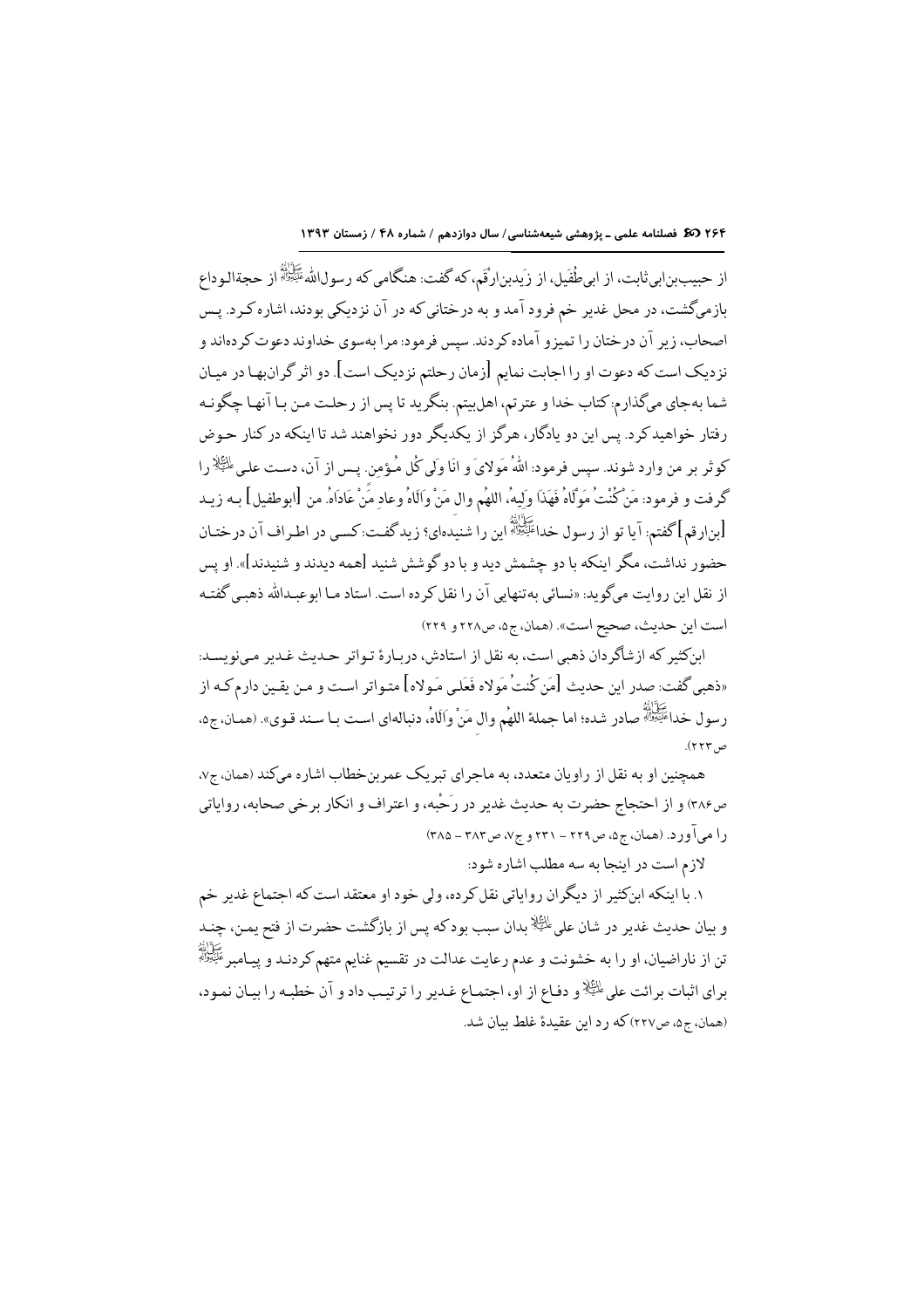۲. وی با نقل روایتی از ابوهریره که به نزول آیه اکمال دین پس از جریـان غـدیر و نیـز ثـواب شصت ماهـهٔ روزهٔ هجـدهم ذيالحجـه (روز غـدير) اشـاره دارد و در بيـان روايـات تـاريخ بغـداد (خطیب بغدادی، ۲۰۰۲، ج۹، ص۲۲۱) ذکر شد – بهشدت به انکار آن روایت می خیزد و میگوید: «ایـن حدیث، جداً منْکَر است پذیرفتنی نیست، بلکه کـذب اسـت؛ زیـرا بـا آنچـه در صـحیح بخـاری و صحيح مسلم از عمربنخطاب نقل شده، كه اين آيـه [اكمـال ديـن] در روز جمعـه مصـادف بـا روز عرفه نازل شد، مخالفت دارد؛ و همان گونه که گذشت، رسول خداءً بُعِثَلٌ در این هنگـام در عرفـات بودند. و همچنین این گفتـار کـه روزهٔ هجـدهم ذيحجـه – روز غـدیر خـم – بـا شصـت مـاه روزهٔ گرفتن برابر است، صحیح نیست؛ زیراکه در حدیث صحیح بدین مضمون روایت شـده اسـت کـه: روزهٔ ماه رمضان معادل ده ماه روزه گرفتن است. پس چگونه روزهٔ یک روز، معـادل شصـت مـاه روزه گرفتن میشود؟ پس این کلام، غیرقابل قبول و باطل است. شیخ ما، حافظ ابوعبدالله ذهبی، بعد از ذكر اين حديث، آن را حديثي كاملا غير قابل قبول مي دانـد و مـيگو يـد: ايـن حـديث را حَبشُـون .<br>خَلال و احمدین عبدالله بن احمد نیری ـ که این دو در نقل حدیث صادق و صـدوق هسـتند ـ از علـی ابنسعید رَملی، از ضمره نقل کردهاند. استاد مـا ذهبـي در ادامـه گفتـه اسـت: البتـه ايـن حـديث، بـا سندهاي واهي و سست، به عمر بن خطاب، مالک بن حُوِير ث، انـس بـن مالـک، ابو سـعيد و ديگـران نسبت داده شده است. او همچنین میگوید: صدر حدیث غدیر، متواتر است و یقین دارم که رسـول خداءَ الآلة<br>خداءَ الرَّسَةُ أنَّ را گفته است؛ اما عبارت «اللهُم وال مَن والاهُ» دنبالهاي است كه اسـناد آن قـوي اسـت. در رابطه با روزه نیز بایدگفت که این روزه صحیح نیست. سوگند بـه خـدا، ایـن آیـه نـازل نشـده است، مگر در روز عرفـه و چنـد روز قبـل از غـدیر خـم. والله تعـالي اعلـم». (ابـنكثيـر، ١٩٨٨م،ج۵، ص۲۳۳)

در ياسخ به اين ديدگاه بايد گفت: روايت واردشده از عمربنخطـاب -كـه در صـحيحين آمـده است – با فرض درست بودن سند آن، بايد با روايت خطيب بغـدادي معارضـه كنـد؛ زيـرا آن هـم داراي سند صحيح است؛ حـال بـا چـه دليلـي بايـد روايـت خليفـهٔ دوم را اصـل قـرار داد و روايـت خطيب را بهواسطة اختلاف متـنش بـا آن، از درجـهٔ اعتبـار سـاقط كـرد؟! همچنـين، تمـام راويـان روایت خطیب بغدادی نزد علمای عامه ثقهاند و روایت یاد شده، روایتی صحیح اسـت و نمـیتـوان آن را فقط به این دلیل که در مضمون با روایت عمرین خطاب مخالفت دارد، نادیده گرفت.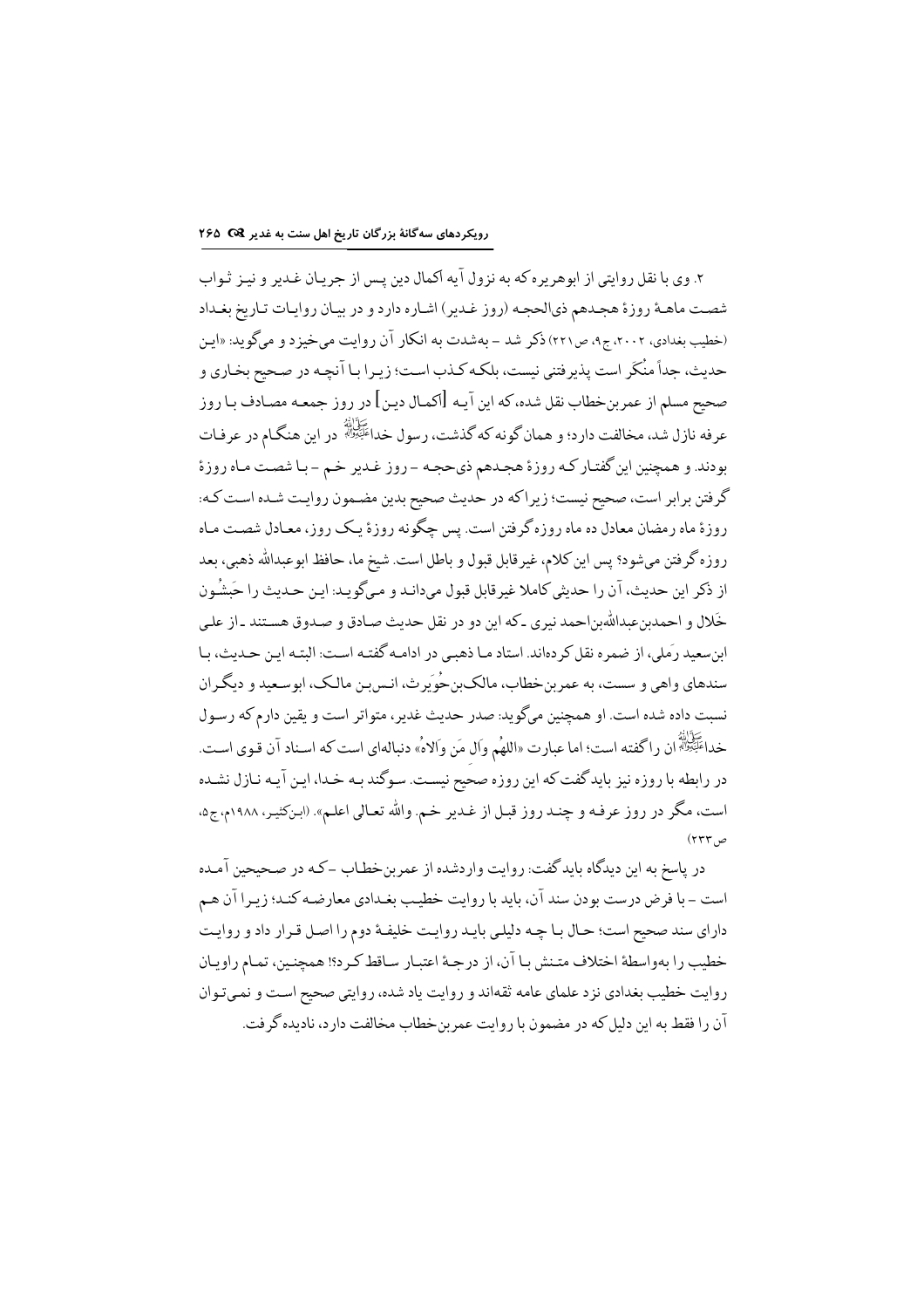۳. ابنکثیر به نقل از خطیب بغدادی، به کلام ابو اسحاق ارمَوی در رد مستدرک الصحیحین حاكم نيشابوري، بهدليل آوردن احاديثي مانند حديث «الطائر» و «من كُنْتُ مَوْلَاهُ فَعَلى مَوْلَاهُ» اشاره می کند. (همان، ج۱۱، ص۴۰۹)

-مقريزي (ف٨۴۵ق) در كتاب المَواعظ والاعتبار بـذكْر الخطَط والإثـار، معبروف بـه خطَط مقریزی به نقل از مُسند کبیر احمد حنبل، به ماجرای کامل غدیر خم و نیـز تبریـک خلیفـهٔ دوم اشاره میکند. (ر.ک: مقریزی، ۱۴۱۸م،ج۲، ص۲۵۵). او از قول ابنزرُولاق مصری –که از عید بودن غدیر نزد مـردم مصـر و مغاربـه، و نيـز جانشـيني علـي#الله در آن روز سـخن گفتـه اسـت - مـي;ويسـد: «ابنزولاق گوید: در روز هجدهم ذيحجهٔ سال ۳۶۲ هجري، كـه آن روز غـدير اسـت، گروهـي از مردم مصر، مغاربه و اطراف آن براي خوانـدن دعـا جمـع مـىشـدند؛ زيـرا آن روز را بـهمناسـبت وصت يبامبر خداءَ الله عليه .<br>وصت يبامبر خداءَ الله الله عنه الله عنه علي بن ابي طالب الثِّلا در حانشيني يس از خود، عبد می دانستند؛ (همان، ج۲، ص۲۵۵؛ همچنین ر.ک: امینی، ۱۹۷۷م، ج۱، ص۴۹۱) اما مقر بزی ادعـا مـی کنـد کـه عيد غدير از بدعتهاي معزالدوله على بن بويه ديلمي بوده، (رك: همان، ج٢، ص٢٥٢ و ٢٥٥) كه علامه امینی با ذکر دلایل، ادعای او را رد کرده است. (رک: امینی، ۱۹۷۷م، ج۱، ص۲۸۷-۲۸۹)

- ابن حَجَر عَسقَلاني (ف٨٥٢ق) در «الاصابة في تَمْييز الصحابة» از طريق ابنِعُقْـده بـه نقـل از كتاب «الموالاة» او، با اسناد مختلف و تصريح به ضعيف يـا صـحيح بـودن آن روايـات، بـه رويـداد کامل غدیر و حدیث ولایت اشـاره کـر ده (رک: این حجـر عسقلانی، ۱۴۱۵، ج۲، ص۱۴۰ و ج۳، ص۴۸۱ و ۴۸۴ و ج۴، ص۲۲، ۲۲۷، ۲۷۶ و ۴۶۷) و از مناشده و احتجاج حضرت به حدیث غدیر، روایاتی آورده است. (ر.ک: همیان، ج۲، ص۱۳، ۱۴و۵۰۴ و ج۳، ص۴۸۴ و ج۴، ص۲۷۷ و ۳۰۰ و ج۶، ص۳۱۶ و ج۷، ص۲۷۴ و  $(3.00)$ 

ابن حجر در تهذیب التهذیب –که یکی از کتابهای معتبر ر حالی اهل سنت به حساب می آید - به حدیث غدیر خم اشـاره مـيكنـد (ابـنحجـر عسـقلاني، ١٣٢۶، ج٧، ص٣٣٧) و پـس از ذكـر برخـي راويان حديث غدير و طرق آن، در خصوص تأليفات مستقل ابن جرير و ابنءقده دربارة غدير خم، ميگو يد: «ابنجر پر طبري، طرق حديث غـدير را در كتـابي گـر دآورده، و ابوالعبـاس ابـنءقـده ايـن حديث را تصحيح، و به جمعآوري طرق آن اعتنـا نمـوده و حـديث را از طريـق هفتـاد صـحابي يـا بیشتر ، روایت کرده است». (همان، ج۷، ص۳۳۹)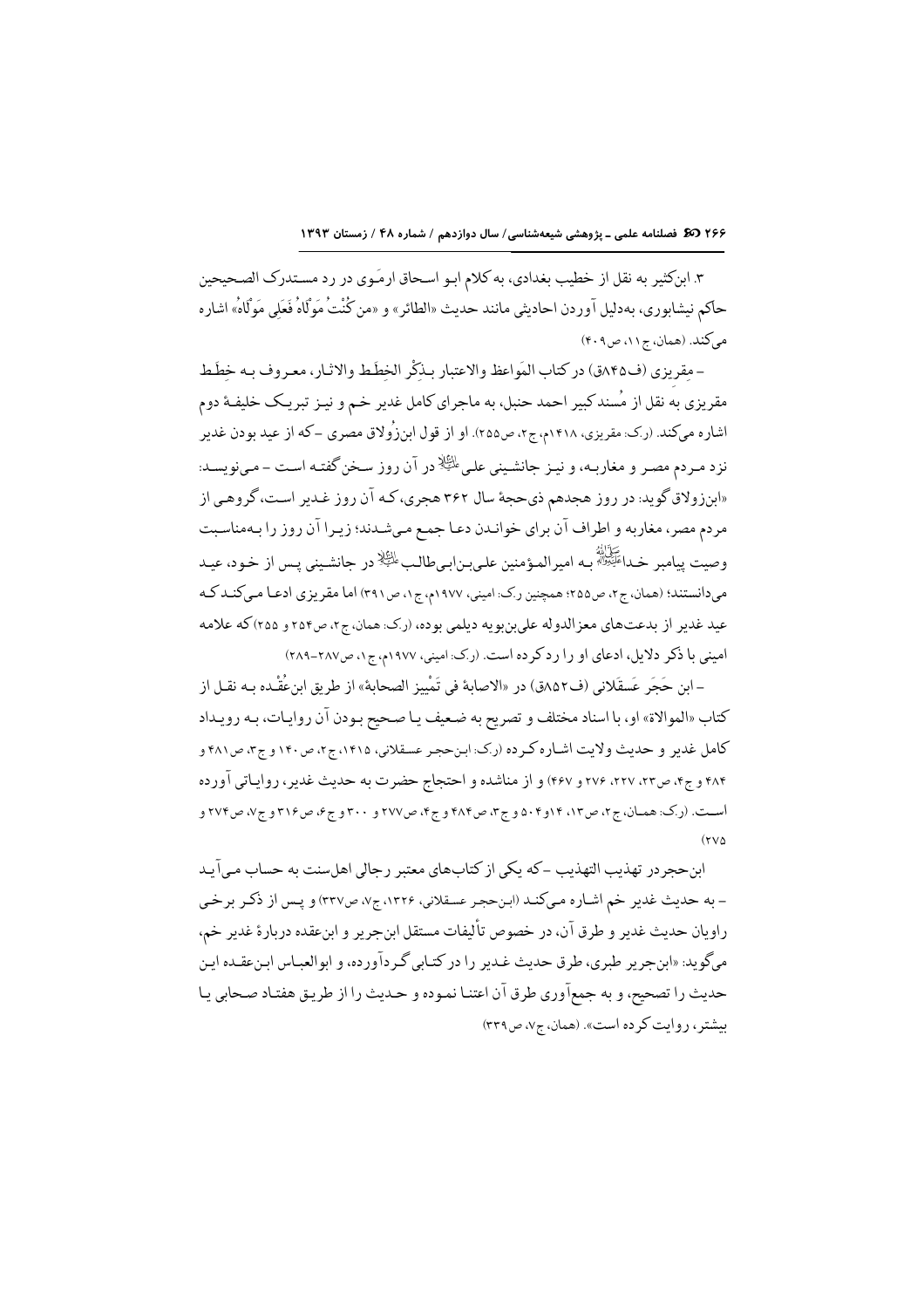– ابن عماد حنبلي (ف١٠٨٩ق) در شَذَرات الذهَب في اخبار مَن ذَهَبٍ، همانند ابن خلكـان، در بخش اعلام و اشخاصي كه به سال ۴۸۷ هجري فوت نمودهاند، ضمن ذكـر تـاريخ وفـات المستنصـر بالله -كه در هجدهم ذيحجه بوده -از عيد بودن غدير و چگونگي وقوع آن رخـداد خطيـر يـاد ميكند و ميگويد: «و اين شب، عيد غدير ناميده ميشود، مقصود من، غدير خم است؛ نـام مكـاني میان مکه و مدینـه،کـه در آن برکـه آبـي اسـت.گفتـه شـده در آنجـا درختـان انبـوهي اسـت کـه پیامبر ﷺ بههنگام بازگشت از حجهٔالوداع و رسیدن به ایـن مکـان، علـی.ِـنابـیطالـبﷺ را بـه برادري خود برگزيد و فرمود: علي مني كهارون مِن موسى، اللهم وال مَن والاه وعادٍ مَن عاداه وانصُرِ مَن نصَرَه واخْذُل مَن خذَلَه؛ كه شيعه به آن تعلق زيادي دارد. و اين مكان به دشـواري و وخامـت و شدت حرارت، وصف ميشود». (ابنءماد، ١٩٨۶م، ج٥، ص٣٧٧)

ب) بسنده کړ دن په ذکړ جز ئيات مړ تبط يا غديږ گروه دوم از مورخان اهلسنت به گوشههایی از آنچه با غدیر خم مرتبط است، اشاره کردهاند. این تاريخنگاران، به ذكر حديث «مَن كُنتُ مَولاه فعَلى مَولاه»، يا احتجاج و مناشدة حضـرت اميـر <sup>التِيَلا</sup> با برخي صحابه در خصوص واقع شدن غـدير خـم و مـواردي از ايـن دسـت، بسـنده كـردهانـد، كـه عبارتاند از.

ـ ابن قُتَيبه (ف٢٧۶ق) در كتاب المعارف، در فصل ذكر كساني كـه بـه بيمـاري بَـرصَ (ييسـي) مبـتلا شدهاند، به احتجاج و مناشدهٔ على <sup>الثِيلا</sup>با انَس بنمالک اشاره مىکند و مىگويد: «در چهـرهٔ انـس بـن مالک، بیماری برص(پیسی) نمایان بود.گروهی گفتند: علی <sup>پلٹیلا</sup>دربارۂ اپن کـلام رسـول خـداعَلَنُِوْلَاً»: (اللهم وال مَن والاه وعاد مَن عاداه)از او سؤال كرد. او [كه شاهد بر اين سخن در غـدير بـود] گفـت: من پیر شدم و این سخن را بهخاطر نمیآورم. علیﷺ فرمود: اگر دروغ گفته باشی، خداونـد تـو را به بیماری برص مبتلاکندکه دستار (عمامه) آن را پنهان نکند». (ابنقتیبه، ۱۹۹۲م، ص ۵۸۰).

متأسفانه باید گفت: در چاپهای مصری کتاب، کلماتی که از ابومحمـد ابـنقتیبـه نیسـت و در متن کتاب او وجود نداشته، بـر آن افـزوده شـده اسـت و پـس از ذکـر عبـارت بـالا، ايـن جملـه را گنجاندهاند: «ابومحمد [ابنقتيبه]گويـد: بـراي ايـن حكايـت، اصـلي نيسـت و آن حقيقـت نـدارد». (همان) البته علامه اميني در الغدير، با استدلالات صائب خـود، از سـاختگي بـودن عبـارت اخيـر کتاب، پرده برداشته و آن را ردکرده است. (رک: امینی، ۱۹۷۷م، ج۱، ص۱۹۲-۱۹۵)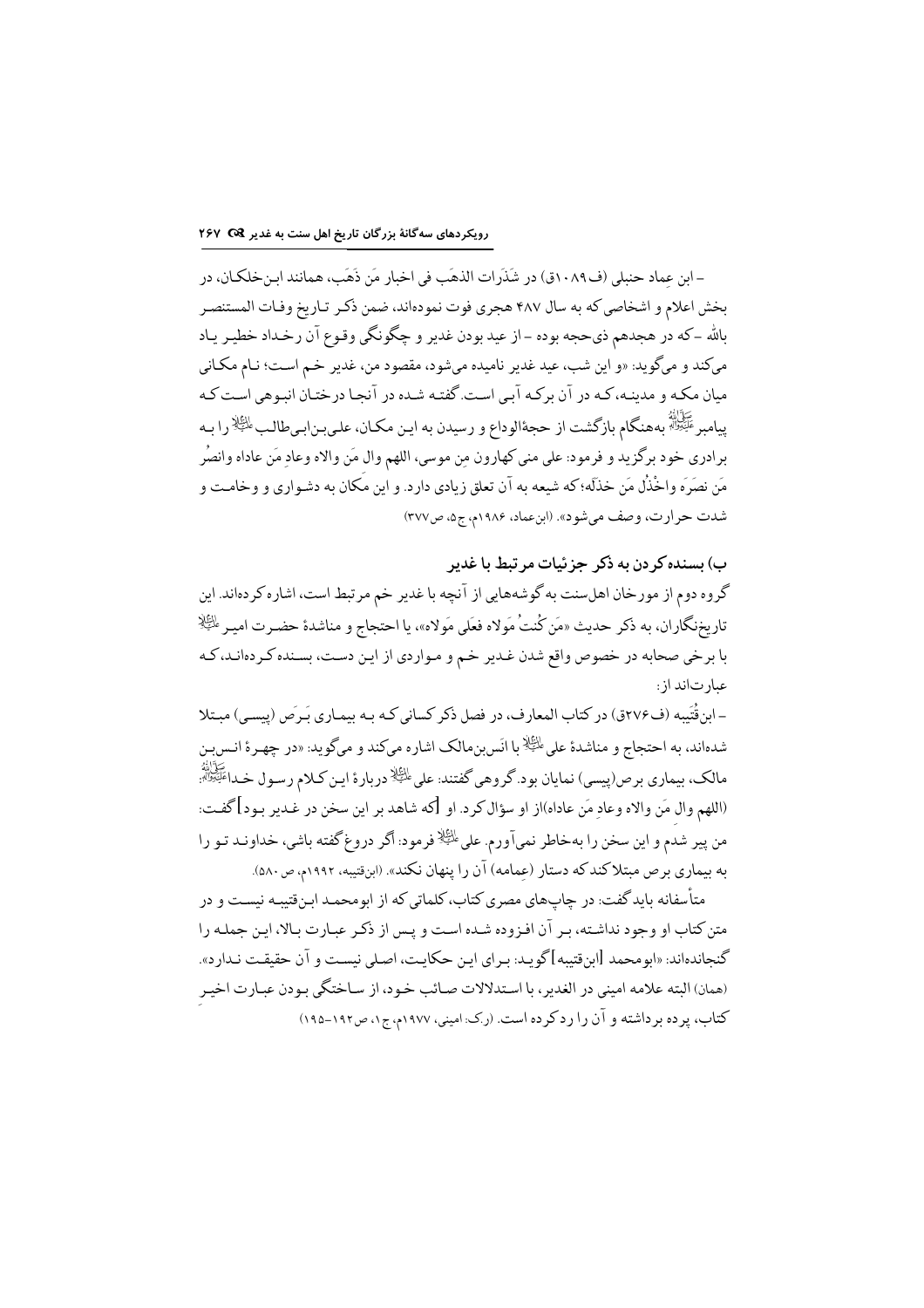لازم به ذكر است، هرچند محققاني در صحت انتساب كتاب الامامة و السياســة بـه ابـن قتيبـه تر ديد دارند، (رك: على بهراميان، «الامامة و السياسة»، دائرة المعارف بزرگ اسلامي، جلـد ١٠، شـمارة: ٣٩١٨) اما علامه اميني با استناد به اين كتاب ابن قتيبه، به ذكر موضوع غدير و بيعت نكردن بر خي طوايف با ابوبکر، بهدلیل پایبندیشان به بیعت با امـام علـیﷺدر روز غـدیر، اشـاره کـرده اسـت. (امینـی، ١٩٧٧م، ج١، ص ۶ و ٢٠١)

–ابن عَبداللّهِ قُرطُبي(ف٤٤٥ق) در الاستبعاب في معـرفـة الاصـحاب از چنـد طريق (بُرِ بـده، ابوهُرَيره، جابر، بَراءبن عازب و زيدبنارقَم) فقط به حديث غدير اشـاره كـرده و آورده اسـت كـه حضرت نبي اكرمﷺ در روز غديرخم فرمود: مَنْ كُنْتُ مَوْلاهُ فَعَلِي مَوْلاهُ، اللهم وَال مَنْ وَالاهُ وَعَادِ مَنْ عَادَاهُ. وي در ادامه ميگويد: برخي از اين صحابه بر جملة «مَنْ كُنْتْ مَوْلاهُ فَعَلَى مَـوْلاهُ» چيـزي نیفز ودهاند. (ر.ک: ابن عبدالبر، ۱۹۹۲، ج۳، ص۱۰۹۹) همچنین پس از ذکر احادیث مؤاخات (بر ادری) و رايت (يرچم) و غدير، دربارة اعتبار آنها ميگويد: «تمام اين روايات، اثاري ثابت شـدهانـد» (همـان، ج۴، ص ۱۱۰۰)

-ابن الشيخ بَلوي مالكي(متوفاي حـدود ٤٠٥ق) در كتـاب الـف بـاء، غديريـة امـام علـى الثِّلا را روایت کرده و در جلد اول، صفحهٔ ۴۳۹ مینویسد: «امـا علـیﷺ جایگـاهش بلنـد و شـرفش عـالی است. او نخستین کسی است کـه اسـلام را پـذیرفت و همسـر فاطمـه الجَنِّلاْ دختـر پیغمبـر اسـت؛ و هنگامیکه بعضی از دشمنانش بر او فخر فروختند، با سرایش ابیاتی، مفاخر خود را بیان کرد و بـه حمزه، عموي خود، و جعفر، برادرش، افتخار نمود و سرود: محمدُ النبي اخـي و صـنْوي […]». ابـن الشيخ پس از ذكر بيتي كه به موضوع ولايت و داستان غدير اشاره دارد (فاوْجَبَ لِي ولَايَتَه عَلَيكُم × رَسُولُ الله يَومَ غَديرِ حُمْ)، ميگويد: «مراد از اين شعر، سخن پيامبر است كه فرمود: مَن كُنتُ مَـولاه فعَلى مَولاه، اللهم والَّ مَن وَالاه و عَادِ مَن عَاداه». (ر.ک: امیني، ١٩٧٧م، ج٢، ص٢٧)

– ياقوت حموي (ف٢٢٠ق) كه بر امير مؤمنان على للتِّلاسخت متعصب بوده، در مُعجَم الادَياء، جلد ١٨، صفحهٔ٨۴ چاپ اخير، حديث غديرخم را آورده است. (رک: همان، ص۶)

- ابن ابیالحَدید(ف۶۵۶ق) در بخشهای تاریخی شرح نهجالبلاغه، که حادثهٔ غدیر را از منظر شیعیان بیـان کـرده اسـت، (رک: ابـنابـیالحدیـد، ١٩٥٩م، ج٢، ص٥٩ و ج٥، ص٨) بـه نقــل از صـحابة یبامبر ﷺ فقط به ذکر حـدث «مَن کُنتُ مَـولاه فهَـذا عَلـى مَـولاه»ُ، بِسـنده کـر ده (ر کِ: همـان، ج۳،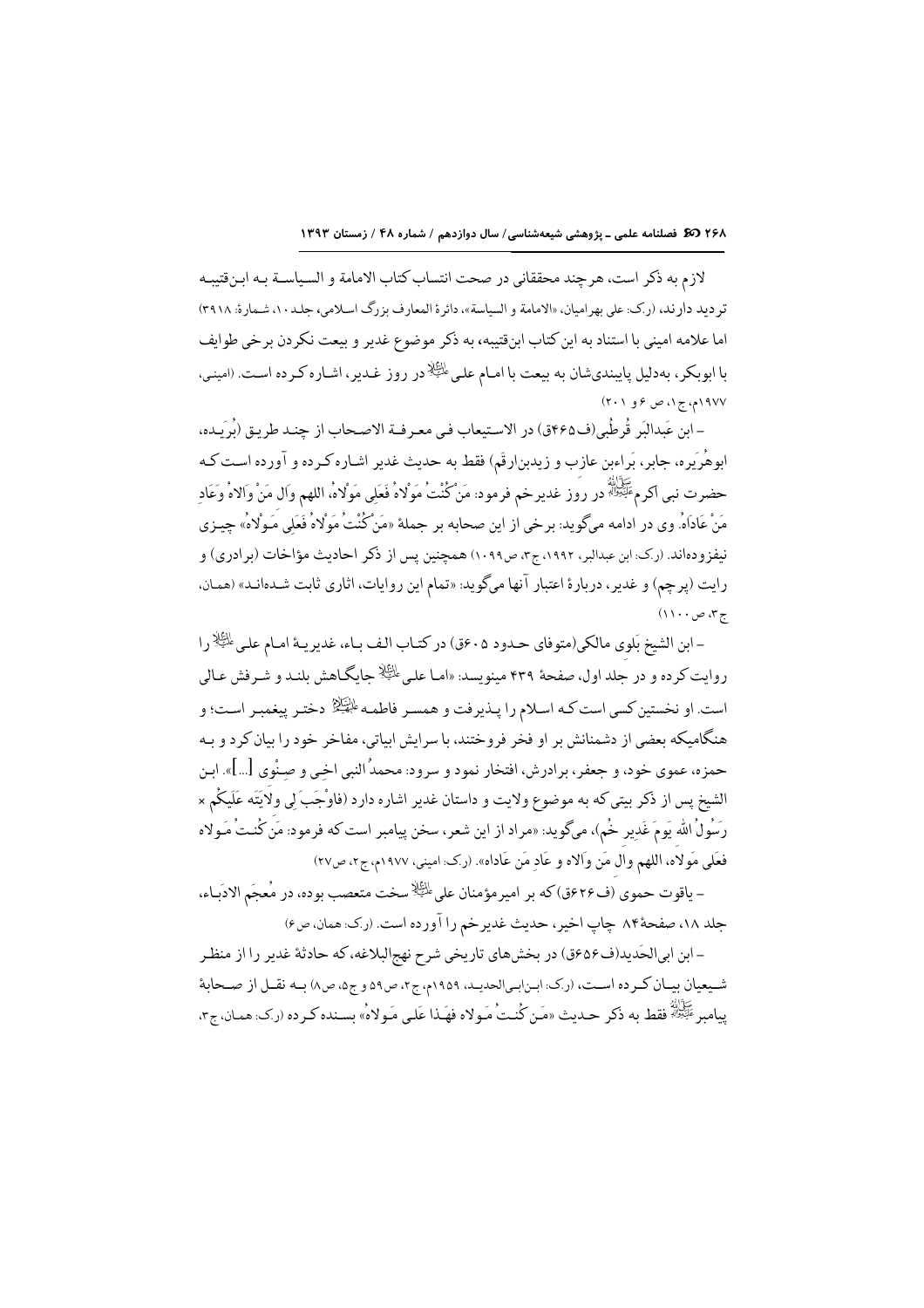ص۲۰۸) و در مارهٔ داستان احتحاج علی ﷺ ما طلحه و زیبر و عایشـه در حنـگ حمیل سـخن گفتـه است. (رک: همان، ج۱۷، ص۱۷۴) ابنابیالحدید دربارهٔ داستان رَحْبه و گـواهی دادن تنـی چنـد از صحابه نسبتبه صدور حديث غدير از پيامبرﷺ و امتناع انسبنِمالک و زيدبنِارقم از اعتـراف به آن، مطالبي آورده است. (رک: همان، ج۲، ص۲۸۸ و ۲۸۹ و ج۴، ص۷۴ و ج۱۹، ص۲۱۷)

– يُونيني(ف٢٤٧ق) در ذَبل مراة الزمان، وقتي از حوادث سال ٤٧٩ هجري سخن مي گويد، به مضمون نوشتهٔ سلطان منصور سيف\لدين قلاوون صالحي، خطاب به يسرش وليءهد اشاره مـيكنـد كه بخشي از آن كلام، گريزي به واقعهٔ غدير دارد. او مينويسد: «هرصاحب علم وعمل بايـد بدانـد گفتهٔ پیامبر ﷺ به همنامش [علی] ﷺ را، آنگاه که او را تا اوج فخر بالا برد، که فرمود: هر کس من مولای اویم، علی مولای اوست. پس هیچ مُلک روی زمین نیست، مگر اینکه این خطاب بـه آنجا رسیده است؛ و هیچ فرمانده لشکری نیست، مگر اینکه این مطلب شـامل او هـم مـيشـود؛ و هیچ اقلیمی نیست، مگر اینکه این مطلب را قبول دارد و بدان عمل میکنـد؛ وهـیچ منبـری نیسـت، مگر اینکه خطیب آن منبر، دلیل این تقدم را بیان میکند». (یونینی، ۱۹۹۲م، ج۴، ص۵۰)

- ابن الوَرْدي شافعي (ف٧٤٩ق) در تَتِمــة المُختصـر فـي اخبـار البَشَـر، معـروف بـه تـاريخ ابـن الوردي (چاپ مصر)، با اشاره به برخي فضايل حضرت على <sup>الظ</sup>ِّلا، فقط حديث «مَن كُنتُ مَوَلَّاهُ فعَلَى مَوْلَاهُ» را ذکر کرده و دربارهٔ رویداد غدیر سخنی نگفته است. (ر.ک: ابنالوردی، ۱۹۹۶م، ج۱، ص۱۵۷) – يافعي (ف٧٤٨ق) در كتاب مراة الجنان وعَبْرة اليَقْظان في معرفة ما يُعتَبَر من حوادث الزمان،

وقتي از سال چهلم هجري سخن ميگويد، به وفات حضرت على <sup>بلظٍلا</sup>در اين سال اشـاره مـي)كنـد و ضمن بيان مناقب و فضايل بيبديل آن حضرت، فقط حديث «مَن كُنتُ مَولاه فعَلى مَولاه، اللهـم وال مَن والاه، وعَاد مَن عاداه» را ذكر مىنمايد. (رك: يافعي، ١٩٩٧م، ج١، ص٩٠)

- محمدبناحمد فاسي (ف٨٣٢ق) در شِفاء الغَرام باخبـار البَلَـد الحَرام، هنگـام ذكـر آبراهـهٔ زیرزمینی مشهوری بهنام «خُم» میگوید: «خُم، مجرای آبی زیرزمینی مشهوری است که آن، غیر از .<br>خُمي است كه پيامبر ﷺ نزد غدير (بركة) واقع در آن فرمود: مَن كُنتُ مَوْلَاهُ فعَلـي مَوْلَـاهُ؛ و آن در فضیلت علیبنابیطالب ﷺ وارد شده است. این خم، موضعی در جحفـه اسـت و میـان آن و بـاب مکه –که محب طبري بدان اشاره کرده – به مسافت پر تاب دو تير ، فاصله است. والله اعلم». (تقي فاسي، ٢٠٠٠م،ج١، ص٤٠۶) اين سخن، بر معروف بـودن غـدير خـم و حـديث پيـامبر ﷺ نـزد همـه دلالت دار د.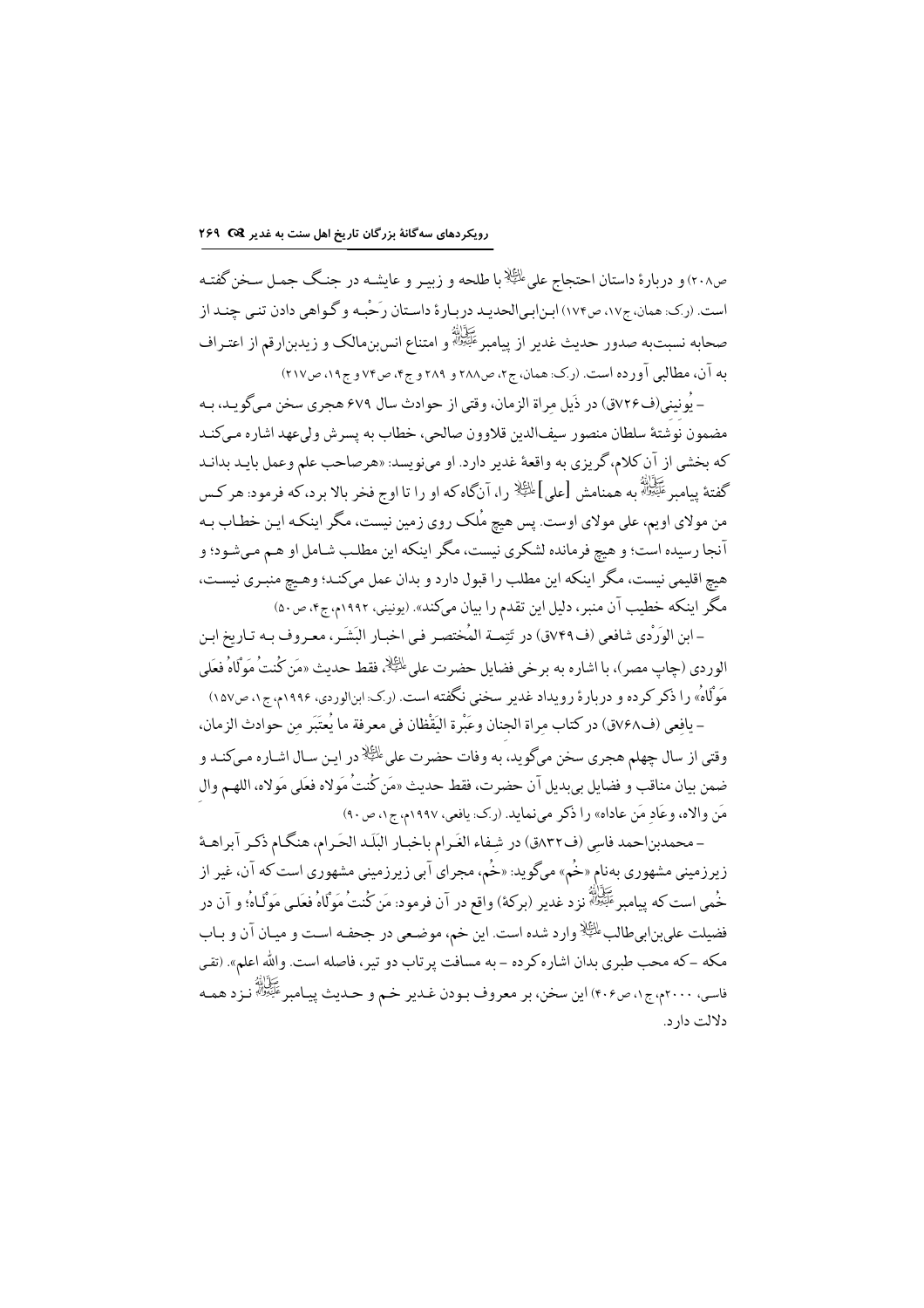٢٧٠ 30 فصلنامه علمى ـ پزوهشى شيعهشناسى/ سال دوازدهم / شماره ۴٨ / زمستان ١٣٩٣

– نُوِيري (متوفاي حدود ٨٣٣هَ) در نهـايــة الارَب فـي فنـون الادب، در بـاب ذكـر گزيـدهاي از فضايل علىبنابيطالب للظِّلخ بـا ذكـر يـنج تـن از صـحابه (بريـده، ابـوهريره، جـابر، بـراءبنءـازب و زيدبنارقم) از زبان حضرت رسول ﷺ به حديث «مَن كُنتُ مَولاه فعَلى مَولاه» در روز غـدير خـم و نيز روايت (اللهم وال مَن والاه، وعَاد مَن عَاداه) بعضي از آن صحابه، اشـاره مـىكنـد. (رك: نـويري، ۱۴۲۳م، ج۲۰، ص۴)

- ابن ضياءمَكي حنفي (ف٨٥٤ق) در تاريخ مكة المُشرفة والمسجد الحرام والمـدينة الشـريفـة والقبر الشريف همانند محمدبناحمد فاسي، در فصل ذكر چـاههـاي مكـه و اطـراف آن، بـههنگـام سخن از چاهي بهنام «خُم» جهت دفع خطا و براي اينكه اشتباها خـم معـروف، بـه ذهـن خواننـده خطور نکند، به توضیح مطلب مبادرت میورزد و میگوید: «چاهی است در آبراهـهای زیرزمینـی که بدان خُم میگویند و<sup>َ</sup> آن، غیر از خُمی است که روایت شده پیامبر ﷺ فرمـود: مَـن کُنـتُ مَوَلَـاهُ فعَلى مَوْلَاهُ؛ زيرا اين خُم، نزديک جُحفه است». (ابنِضياء، ٢٠٠۴م، ص٢٠٩). ايـن مطلب، از شـهرت واقعهٔ غدیر خم و حدیث پیامبر<sup>علیُولل</sup>هٔ حکایت دارد.

– سُيُوطى (ف٩١١ق) در تاريخ الخلفاء، با سلسـله سـندهاي مختلـف، حـديث غـدير مَـن كُنـتُ مَولاه فعَلى مَولاه و تتمهٔ آن (اللهم وَال مَن وَالاه وعَادِ مَن عَادَاه) را ذكر كـرده، (ر.ك. سيوطى، ٢٠٠۴م، ص١٣٢) به احتجاج حضرت على الثِّلا با برخي صحابه در روز رَحْبه اشـاره مـىكنـد. (رك: همـان،  $(155)$ 

– سَمهُودي شافعي(ف١١٩ق) در جواهر العقْدين في فضل الشرفَين، حديث غدير را نقـل نمـوده <sub>(د</sub>.ک: امینه)، ۱۹۷۷م، ج۱، ص۱۷، ۱۷ و ۲۹) و به مناشدهٔ علم <sup>بالث</sup>گا<sup>لا</sup> در روز رحیه اشاره کرده است. (ر.ک: همان،ج۱، ص۱۶، ۴۵، ۴۸، ۵۴ و ۱۷۶) همچنین در کتاب تاریخی خود با عنوان خُلاصـة الوَفـا باخبـار دار المصطفى، كه دربارهٔ مدينهٔ منوره تأليف شده است، فصلى را به مساجد واقعشده در راهـي كـه يچانه<br>پيامبر<sup>عَلِيُوْلُهُ</sup> در ايام حج و غير آن به سوى مكه مىپيموده، اختصاص داده است. او در ايـن فصـل، از مسجد بعد جُحفه -كه بهگمانش همان مسجد غدير خم است - نام مـي.بـرد و يـس از توضـيحات جغرافيايي دربارة آن، به موضوع غدير و نماز ظهر پيامبرﷺ در آن مكان، و ايراد جملــة «اللهــم مَن كُنتُ مَولاه فعَلى مَولاه» از زبان مبارك رسول خداءً يُخِلُّهُ پس از بالا بردن دست على عليه السلام<br>مَن كُنتُ مَولاه فعَلى مَولاه» از زبان مبارك رسول خداءً يُخِلُّهُ پس از بالا بردن دست على عليها عليه السّاره می کند. (ر.ک: سمهودي، بيتا، ج ۲، ص ۴۸۴)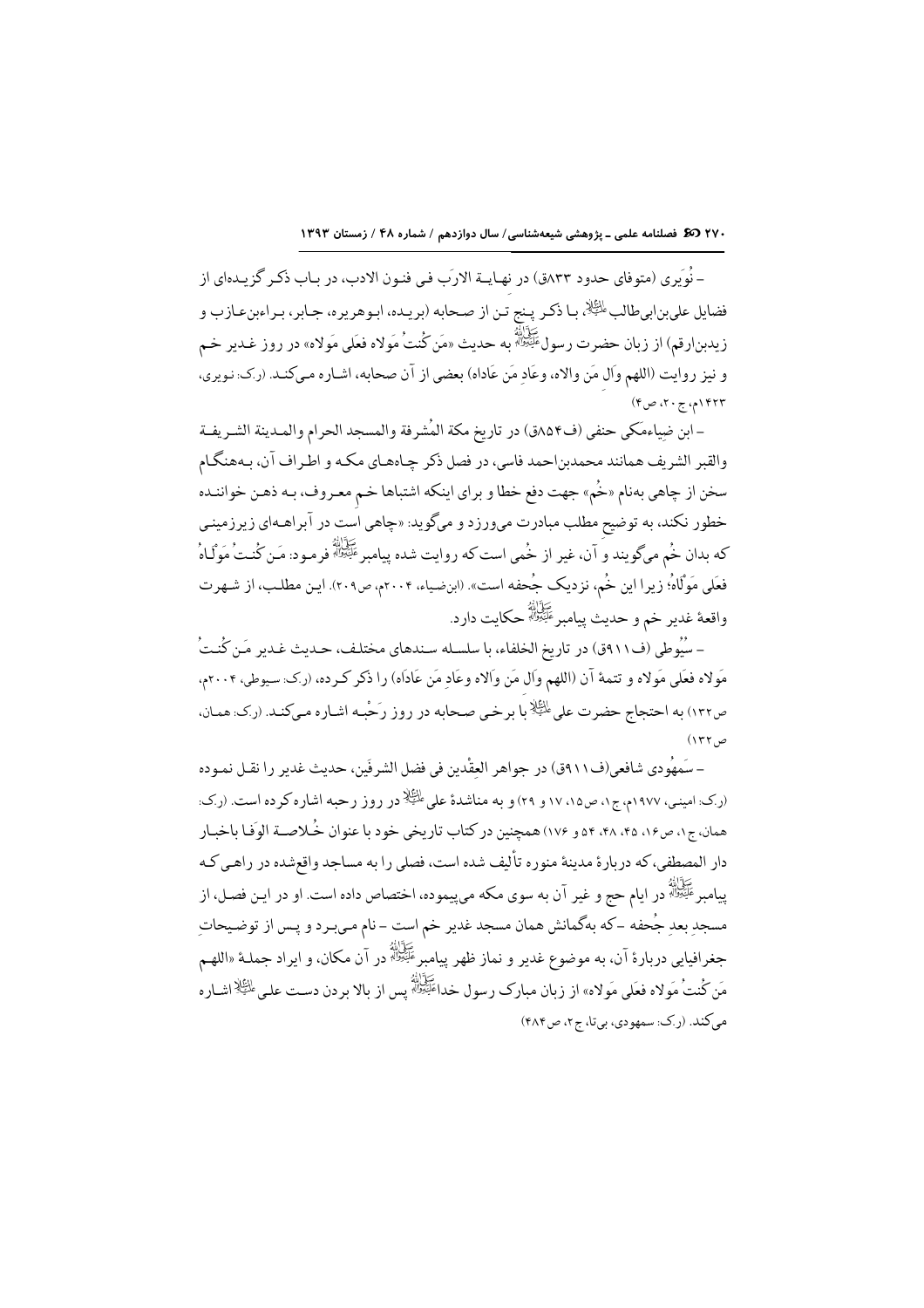–احمد بن بوسف قرْمانی دمشـقی (ف١٠١٩ق) از حملـه علمـای راوی حـدیث غـدیر در قـرن يازدهم، در كتاب اخبار الدولَ وآثار الاولَ في التاريخ، به حـديث غـدير خـم اشـاره مـيكنـد. (ركـ: قرماني، ۱۹۹۲م، ج ۱، ص ۲۰۵)

– ابوالعرفان صَبَان شافعي مصري (ف١٢٠۶ق) در اسْعاف الراغبي نفي سيرة المصطفى و فضـائل اهل بيته الطاهرين –كه در حاشية نور الابصار شَبَلَنجي چاپ شده است – در صفحهٔ ١٥٣ميگويـد: «رسول خداءَتَيْتُهُ در روز غدير خم فرمود: مَن كُنتُ مَولاه فعَلى مَولاه اللهم وال مَـن والاه وعـادِ مَـن عاداه وانصُر مَن نصَرَه واخْذُل مَن خذَلَه و ادر الحَق معَـه حيـثُ دارَ، و ايـن حـَديث را سـي نفـر از صحابه از پیامبر ﷺ روایت نمودهانـدکـه بسـیاری از طـرق آن، صـحیح یـا حسَـن اسـت». (امینـی، ۱۹۷۷م، ج۱، ص۱۴۵)

- زَينبي دَحْـلان مَكـي شـافعي (ف١٣٠٤ق) در الفتوحـات الاسـلامية جلـد٢، صـفحة٣٠٤، مینویسد: «عمر(رض) علیبنابیطالب و اهلبیت رسول خدائلپُولُه را دوست مـیداشـت، کـه در ایـن خصوص مطالب زیادی از او روایت شده؛ و از آن جمله است: هنگامی که پیامبر<sup>عَلِیُولِل</sup>ٌ فرمـود: مَـن كُنتُ مَولاه فعَلى مَولاه، ابوبكر و عمير، گفتنـد: اي فرزنـد ابوطالب! مـولاي هـر مـرد و زن مـؤمن شدي». (همان، ج۱، ص۲۸۲ و ۲۸۳)

- شهاب الدين سَلاوي (ف١٣١٥ق) در الاستقصَا لاخبار دُولَ المَغـرب الاقصَـي، بـا بيـان اينكـه فضايل و مناقب على <sup>طائِعُ</sup>لا در عدالت و حسن سيرت، اجل از آن است كه بتوان بـدان احاطـه يافـت، به احادیث نبوی غدیر، اعطای پرچم، و حدیث منزلت اشاره میکند. (سلاوی، بیتا، ج۱، ص۱۱۲) - شيخ يوسف نَبْهاني بيروتي (معاصر) در صفحه ١١٣ كتـاب خـود الشـرفَ المُؤَبِـد لآل محمـد، از طریق ابنابیشَیبه، از زیدبنیُثَیْع، به مناشدهٔ حضرت علی <sup>الثِی</sup>لا در روز رَحْبـه اشـاره مـیکنـد. (رک: امینی، ۱۹۷۷م، ج۱، ص۱۷۱ و ۱۷۲)

## ج) سکوت مطلق یا انکار صریح

در برابر دو گروه نخست، برخی مورخان عامـه، حادثـهٔ عظـیم غـدیر را سـاخته و پرداختـهٔ ذهـن شیعه دانسته و با دید تردید و انکار، به آن موضوع حساس تاریخی نگریستهاند. آنان انکار خود را یا صراحتاً بیان کردهاند یا در برابر آن سکوت اختیار نموده و حتی سطری از آن حادثـهٔ بـزرگ در تاریخهای خود ننگاشتهاند.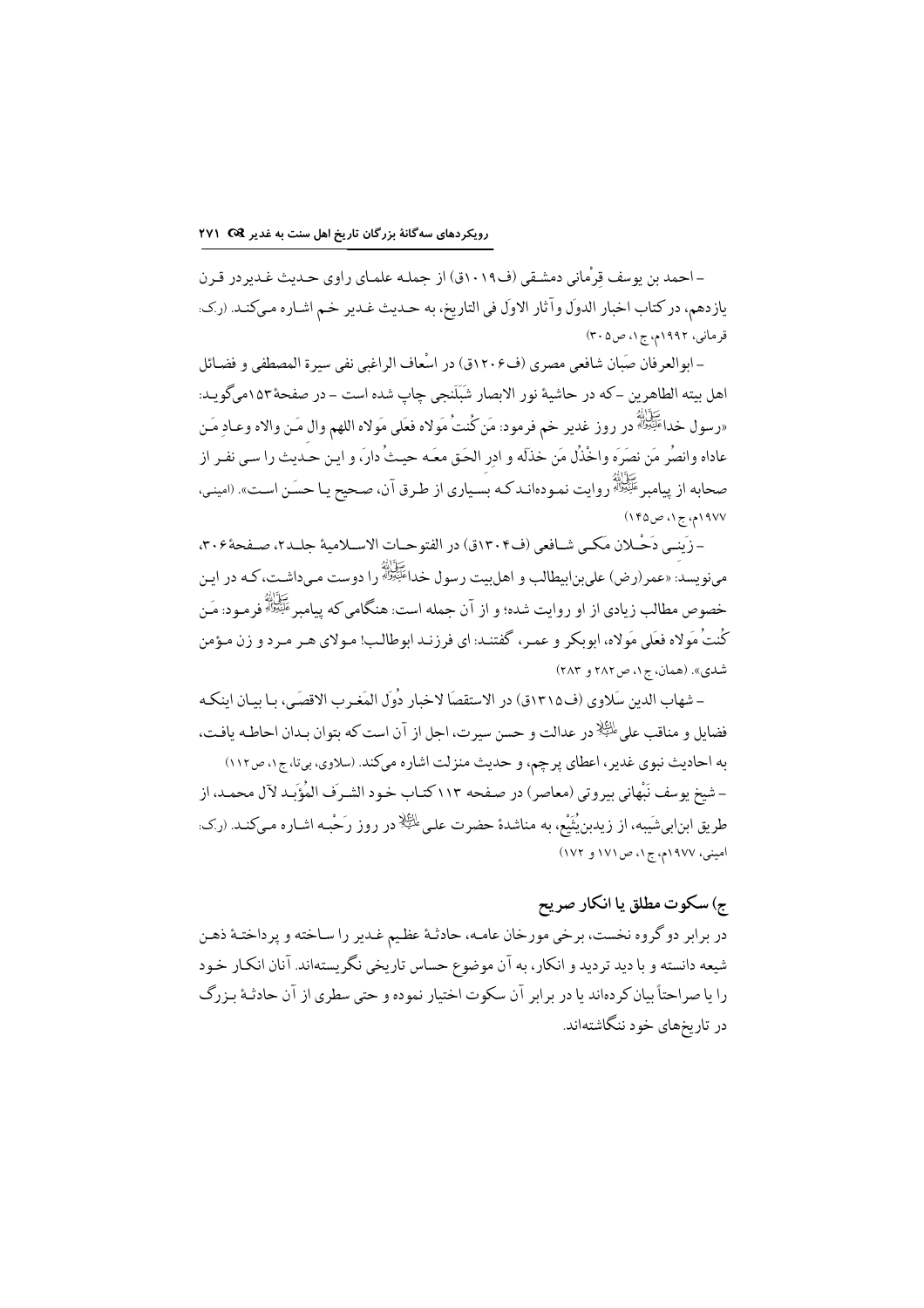٢٧٢ 30 فصلنامه علمی ـ پژوهشی شیعهشناسی/ سال دوازدهم / شماره ۴۸ / زمستان ١٣٩٣

عدهاي از آنان، علت بيان حديث «مَن كُنتُ مَولاه فعَلى مَـولاه» را از جانـب يبـامير ﷺ يامان دادن بـه انتقـاد و بـدگويي صـحابه از علـي <sup>الِئِيلا</sup>در جريـان برخوردهـاي قاطعانـهٔ او بـا همراهـانش (سختگیری حضرت در ممانعت از استفاده از مرکبهای زکات و اقدام او در بازپسگیری لباسهایی که در غیابش توزیع شده بود) و خنثی شـدن توطئـهٔ تفرقـهافکنـی میـان مسـلمانان، ذکـر کر دهاند؛که ر دگفتهٔ آنان، قبلاً بیان شد.

علامه امینی، محقق گر انقدر و نگارندهٔ کتاب شریف *الغدیر*، در صفحات نخستین این کتـاب، بحثي عقلاني و علمي تحت عنوان «اهميت غدير در تاريخ» مطرح، و مورخان متعصب را بهشدت محکوم ميکند و ميگويد:

أكر مورخي از روى تعصب جاهلانـه، از بيـان ايـن داسـتان [غـدير] و حقـايق وابسـته بـه آن چشمپوشي کند، به اسلام و نبي مکرمﷺ خيانتي بـزرگ کـرده و هـم در صـفحات تـاريخ خـود، حنایتی حیرانناپذیر مرتکب شده است؛ زیرا حدیث غدیر و آنچه که پیامبر گرامی ما در آن روز فرخنده و باشکوه ابلاغ کرده و آن صحنهٔ تبلیغیای راکـه بریـا نمـوده، مسـئولیتی بـوده اسـت کـه بهفرمان وحي انجام شده و هيچ كس شك ندارد كه روز غدير، در تاريخ اسلام موجى ايجاد كـرده است كه هيچگاه از ارتعاشات آن كاسته نمىشود. از اينجاست كه مىبينيم مورخين، نظر بـه حفظ حقایق تاریخ و ثبت حوادث بزرگ، به بررسی دربارهٔ حدیث غدیر و جمعآوری مأخذش همت گماشتهاند. (امینی، ۱۹۷۷م، ج۱، ص۵ و ۶)

علامه سخن خود را از علم تاريخ، به علـم حـديث، تفسـير، عقيـدهشناسـي و لغـتنامـهنويسـي میگستراند و به جایگاه و اهمیت غدیر در این علوم اشاره میکند. (همان، ص۶–۸)

این گروه از تاریخنویسان اهلسنت که در قبال واقعهٔ غدیر خم، رویکرد سکوت مطلق یا انکار صر يح را درپيش گر فتهاند، عبارتاند از:

- ابـن هِشـام مُعـافِري (ف٢١٣ق)، تـاريخ نگـار معـروف، در كتـاب السـيرة النبـويــة، پـس از توضيحاتي دربارة حجةالوداع پيامبر اكـرم<sup>الِطِ</sup>لا، بـه ماموريـت علـي <sup>الِطِّلا</sup>در نجـران يمـن كـه جهـت جمعآوري زكات و جزيه بدانجا رفته بـود و بـه پيوسـتن حضـرت بـه رسـول خـداﷺ بـراي اداي فريضة حج، اشاره كرده است؛ سپس از موضوع تصرف همراهـان علـى <sup>إلِي</sup>ِّلا در جزيـهٔ اهـل يمـن (پارچههای بیتالمال) در غیاب او و بـازیسگـرفتن آن توسـط مـولا $\mathbb{R}^{\mathbb{N}}$  کـه بـه شـکایت آنـان از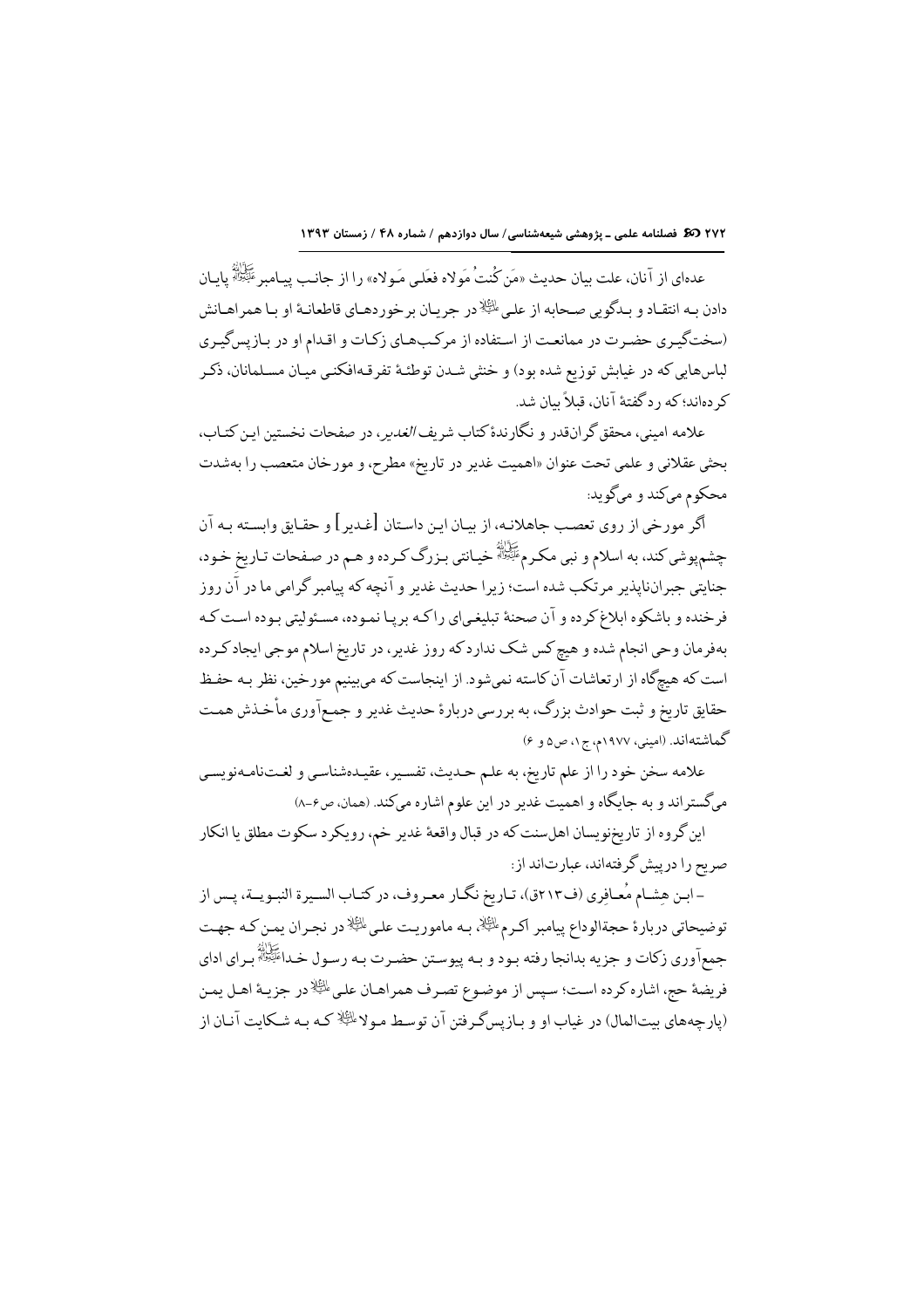حضرت انجامیده، سخن گفته است. سپس ابنهشام، به نقل از ابناسحاق، با ذکر سلسـله سـندي کـه به ابوسعید خُدْری می٫سد، فقط به عبارت «ای مردم! از علی شکایت نکنید که بهخدا قسـم، اودر ذات خدا، یا در راه خدا، سختتر و شدیدتر از آن است که از او شکایت شود»، که پیامبر <sup>عَلِيُولل</sup> در دفاع از على <sup>الظِّلا</sup> ايراد فرمود، بسنده مىكند. يس از آن، به ذكر خطبـهٔ رسـول<sup>ِ عَلِيَّةٍا،</sup> در حجــةالـوداع مىپردازد و كلام خود را بدون هيچ اشارهاى به حادثهٔ غدير و حديث متواتر «مَن كُنتُ مَولاه فعَلى مَولاه» به پایان می برد. (رک: ابن هشام، ۱۹۵۵م، ج۲، ص۶۰۲ – ۶۰۴)

ابنهشام، ضمن اینکه در خطبهٔ حجةالوداع پیامبر علیهالله به حدیث غدیر اشارهای نداشته است،<br>. دربارهٔ داستان شکایت مردم و دفاع پیامبرِ ﷺ نیز بیش از آنچه ذکر شد، چیزی ننوشـته؛ و اشـاره نکرده که این سخن پیامبر ﷺ چه هنگام و در چه محلی بیان شده است.

– خليفة بن خَياط(ف ٢٤٠ق) در تاريخ خودكه به تاريخ خليفة بن خياط مشهور است، با آنكه در ذکر وقایع سال دهم هجرت، به حجةالوداع اشاره کرده و از ماموریت خالدبنولید در نجران يمن سخن گفته است، اما از ذكر واقعهٔ غدير خم بهكلي صرفنظر كرده و از آن هيچ سخني بهميان نیاورده است. (ر.ک: ابنخیاط، ۱۳۹۷ق، ص۹۴) این در حالی است کـه روش وی در برابـر تمـام وقـایع، ذکر آن، و گاه بیان تفصیلی دربارهٔ موضوعات است؛ چنانکه دربارهٔ عمر پیامبر اکرمﷺ در تاریخ او با روايات متعدد اختلافي مواجه ميشويم؛ (رك: همان، ص٩٥) ولي بـاكمـال شـكفتي دربـارة ايـن .<br>قضیه سکوت اختیار نموده و به نوشتن چند سطر دربارهٔ حجةالوداع بسنده کرده است.

- ابن جَرير طَبَري (ف٢١٠ق)، مورخ و مفسر نامدار اهلسنت، هرچند در كتـاب الـولايــة فـي طُرُق حديث الغدير، ` مفصلاً به اسناد حديث غدير يرداخته است، (رك: اميني، ١٩٧٧م، ج١، ص١٥٢، ۱۵۳ و ۲۱۴) در تاریخ خود با عنوان تاریخ الرسُل والمُلُوک، همانند ابـنهشـام معـافري، بـه موضـوع حجةالوداع پرداخته است و فقط از داستان دفاع پیامبرﷺ از علی ﷺ در برابر شکایت مردم *ک*ه با عبارت «اي مردم! از على شكايت مكنيد. پس بهخدا سوگندكه او در ذات خدا - يا در راه خـدا

۱. کتابی با عنوان «فضائل علی بن ابی طالب <sup>پالِئ</sup>ِلا و کتاب الولایة» از طبری، که متن عربی بخشهـای انـدک بـه جـای مانده از اصل کتاب مذکور است، با مقدمه و تصحیح حجة الاسلام رسول جعفریان از سوی نشر دلیل (۱۳۷۹ش) حاب شده است.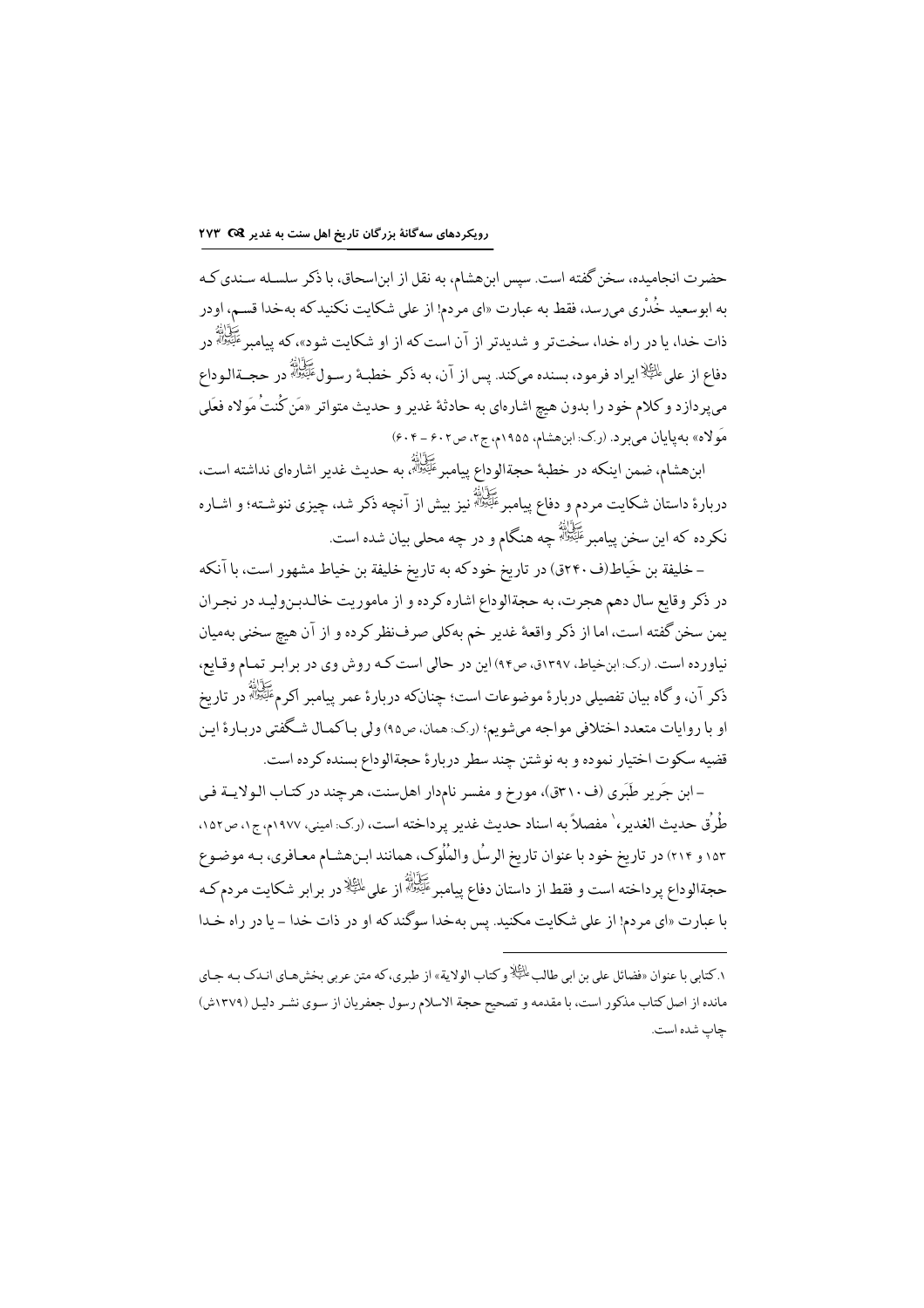- بسیارسخت و خشنتر از آن است که از او شکایت شود»، پایان پذیرفت، مطالبی نگاشته (رک: طبري، ١٣٨٧، ج٣، ص١٤٧-١٥٢) و در برابر خطيرترين موضوع تاريخي، يعني حادثة غـدير، سـكوت کامل اختیار کر ده است. این امر ، بر خلاف روش متداول اوست که قضایا و حوادث را به تفصیل و به ط ق متعددگز انش مرکند.

– ابن جَوزي حنبلي (ف٥٩٧ ق) در المُنتظَم في تاريخِ الامَم والمُلُوك به فرستاده شدن على الثِّلِا بهسوي اهل يمن براي دعوت آنان به اسلام، و يس از آن، جمعآوري زكات و جزية آنها، و رسيدن حضرت به حجةالوداع اشاره مىكند؛ اما از غدير خم سخنى نمىگويد. (رک: ابنجوزى، ١٩٩٢م، ج١، ص۱۵۰و ۱۵۱)

البته علامه اميني به نقل از كتاب المناقب او مـيiو يسـد: «علمـاي سـير ه اتفـاق نظـر دارنـد كـه داستان غدیر، پس از بازگشت پیامبر ﷺ از حجةالوداع، روز هیجدهم ذیحجـه رخ داده و در آن روز، ١٢٠ هزار نفر ٰ از صحابه، اعـراب و سـاكنان حومـهٔ مدينـه و مكـه ــكـه بـا ييـامبر در حـج شرکت داشتند – همراه وی بودند و حدیث غدیر رااز او شنیدند و شاعران در این باره اشعار بسیار سر ودند». (اميني، ١٩٧٧م، ج١، ص٢٩۶)

ابنجوزي، همچنین نقل قول غیرمنصفانهٔ خطیب بغدادی را دربارهٔ بیاعتباری مستدرک حاکم نیشابوری –که در صفحات گذشته بدان اشاره شد– را یادآور میشود. (ابنجوزی، ۱۹۹۲م، ج۱۵، ص۱۰۹)

-ابوالفداء (ف٧٣٢ق) در المُختصر في اخبـار البَشَـر، بـا اينكـه از فرسـتاده شـدن علـي الثِّلا بـه فر مان پيامبر ﷺ<br>فر مان پيامبر ﷺ به يمن، و اخذ صدقات و جزيۂ اهل نجـران، و هـمزمـاني آن بـا حجــةالـوداع و رسيدن مولا على <sup>الظ</sup>ِلْ<sup>د</sup>ِيه آن حـج سـخن مـيگويـد، ولـي بـه موضـوع غـدير اشـارەاي نمـيكنـد. (رک: ابوالفداء، بي¤ا، ج١، ص١٥٠) با اين حال، در بخش بيان بر خي از فضايل حضـر تﷺ، از حـديث «مَـن كُنتُ مَولاه فعَلى مَولاه» و ديگر احاديث پيامبرﷺ در بيان منقبت مولا<sup>يلنظٍ</sup>ذ نام برده است. (همـان، ج ۱، ص ۱۸۱)

۱. دربارهٔ عدد واقعی جمعیت حاضر در غدیر ، ر.ک: به مقالات: سیدجلال امام، «بر رسی تعداد جمعیت حاضر در غدیر»، **تاریخ در آیینهٔ پژوهش،** زمستان ۱۳۸۶، ش ۱۶، ص۵-۴۲؛ و حسین احمدی حسینآبادی، «نقـد یـک مقاله و ياسخ نقد (تعداد جمعيت حاضر در غدير)»، **تاريخ در آيينهٔ پژوهش،** زمستان ١٣٨٧، ش١٨، ص٥-۴۶.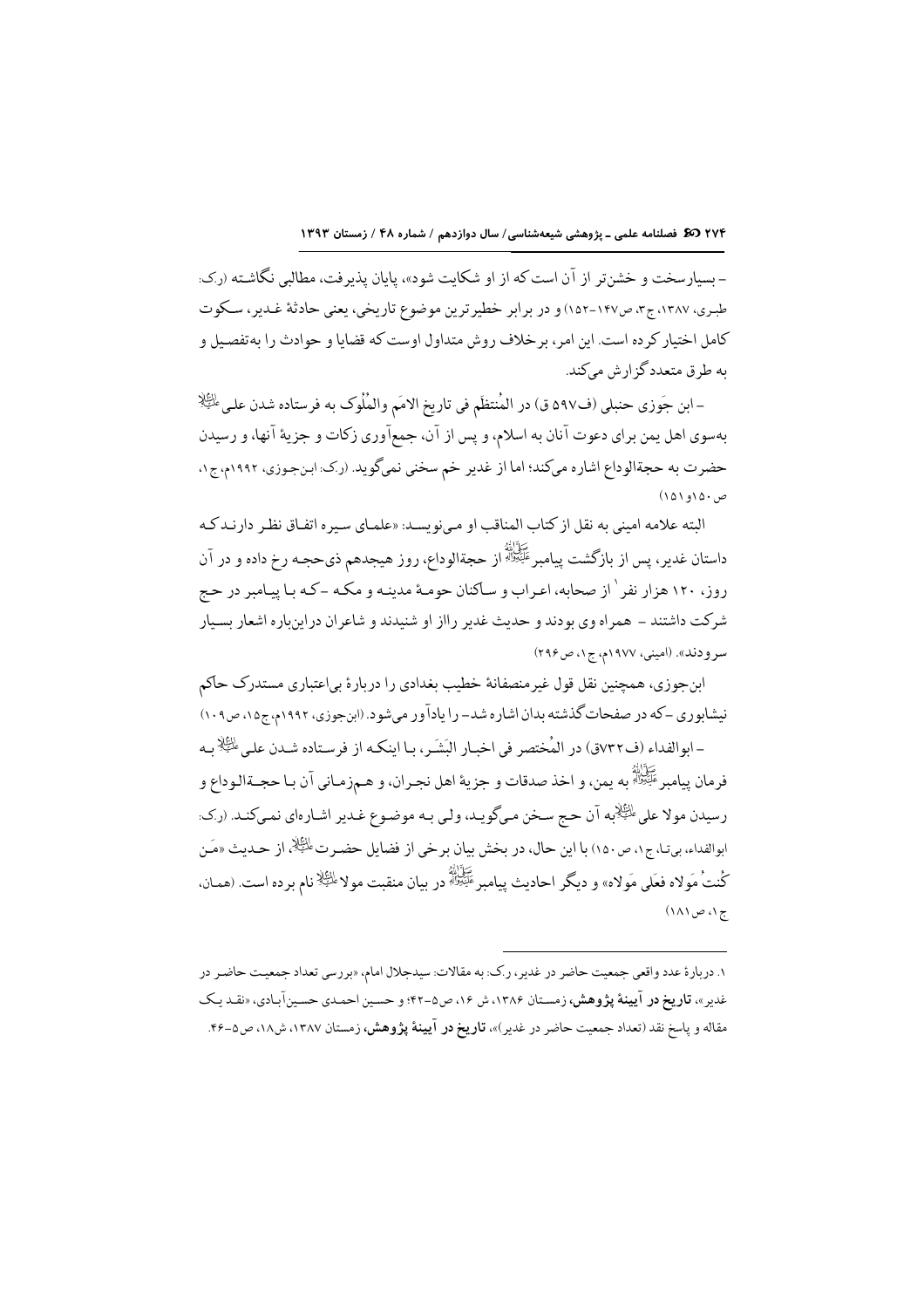- ابن خَلْدُون اشْبِيلي (ف٨٠٨ق)، از مورخـان بنـام و مطـرح جهـان اسـلام، در العِبَـر و ديـوان المُبتَدَا والخَبَر، معروف به تاريخ ابنخلدون، ضمن بحث دربـارة مـذاهب شـيعه، در مـورد حكـم امامت، از زبان شیعیان به حدیث «مَن كُنتُ مَولاه فعَلى مَولاه» و تبریک خلیفهٔ دوم اشاره مىکند. (رک: ابنخلدون، ۱۹۸۸م،ج۱، ص۲۴۶) او در بحث حجةالوداع، فقط به ذکر ماموریت علی الظِّلاِّ بـرای جمعآوري جزية مردم نجران يمن و بازگشت و پيوستن حضرت بـه رسـول خـدا<sup>عَلِيُوْلَه</sup>ُ و بـهجـاي ۔<br>آور دن حج، بسندہ کر دہ است. (ر.ک: همان، ج۲، ص۴۷۹ و ۴۸۰) عجیب این است کـه وی بـه موضـوع حجةالوداع پرداخته؛ اما اشارهاي گذرا به غدير نداشته و از كنار آن، باكمال بيانصافي عبور كرده است؛ در حالي كه خليل شحاده (محقق كتاب)، پس از پايان موضوع حجــةالـوداع، در پـاورقي بـه حديث غدير اشاره كرده و گفته است:

«در اینجا حدیث غدیر ذکر نشده است؛ در حالی که مورخان و ارباب تفسیر، اجماع دارند که در راه بازگشت رسول خدا<sup>علِیَ</sup>نڈُ از حجةالوداع بهسمت مدینه، جبرئیل امین بر ایشان نـازل شـد و آية يا ايهَا الرسُولُ بَلغْ ما انْزِلَ الَيْكَ من رَبِكَ (مائده:۶۷) را ابلاغ نمود و پيامبرعَتِيْرًا أو منصب على يس از خود به عنوان امير و ُخليفهٔ مسلمين امر شد. رسول خداﷺ به كساني كه با او بودند، فرمان دادکه در غدیر خم نزدیک جحفه توقف نمایند؛ و آن، روز هجدهم ذيحجهٔ سـال دهـم هجـرت بو د [...]. (همان، ج۲، ص ۴۸۰ و ۴۸۱)

ڪَرَاڻُهُ<br>وي سيس خطابة بيامبر عَلَيْعِللهُ را بهصورت نسبتاً مفصل ذکر مي کند.

نويسندهٔ مقالهٔ «داوري در انديشههاي ابن خلدون درباره امام على <sup>إلث</sup>ِلا و مسئلهٔ خلافت»، پس از تحلیل و بررسی بخش تاریخ صدر اسلام کتاب ابنخلدون (از بعثت تا رحلت رسـول خـداﷺ) می گو بد:

استقرای تام در این زمینه، نشان از تحفظ و تقید ابنخلدون بر این نکات داردکه اولاً: در حـد امکان، هیچ منقبت و فضیلتی را از علی بن ابی طالب <sup>طلِق</sup>لاً به صر احت یا اشاره بیان نکند، مگر ناچـار شود؛ و حتی در مواردی چون مباهله، که بدون ذکـر منقبتـی اختصاصـی از آن حضـرت قابـل نقـل نیست، بهکلی مسکوت مانده و فقط از آن (مباهله) نام برده است؛ ثانیـاً در برخـی مـوارد دیگـر، مانند فتح خيبر، أنچه راكه معجزه پيامبر ﷺ است، نقل مىكند و أنچـه منقبـت علـى ﷺ اسـت،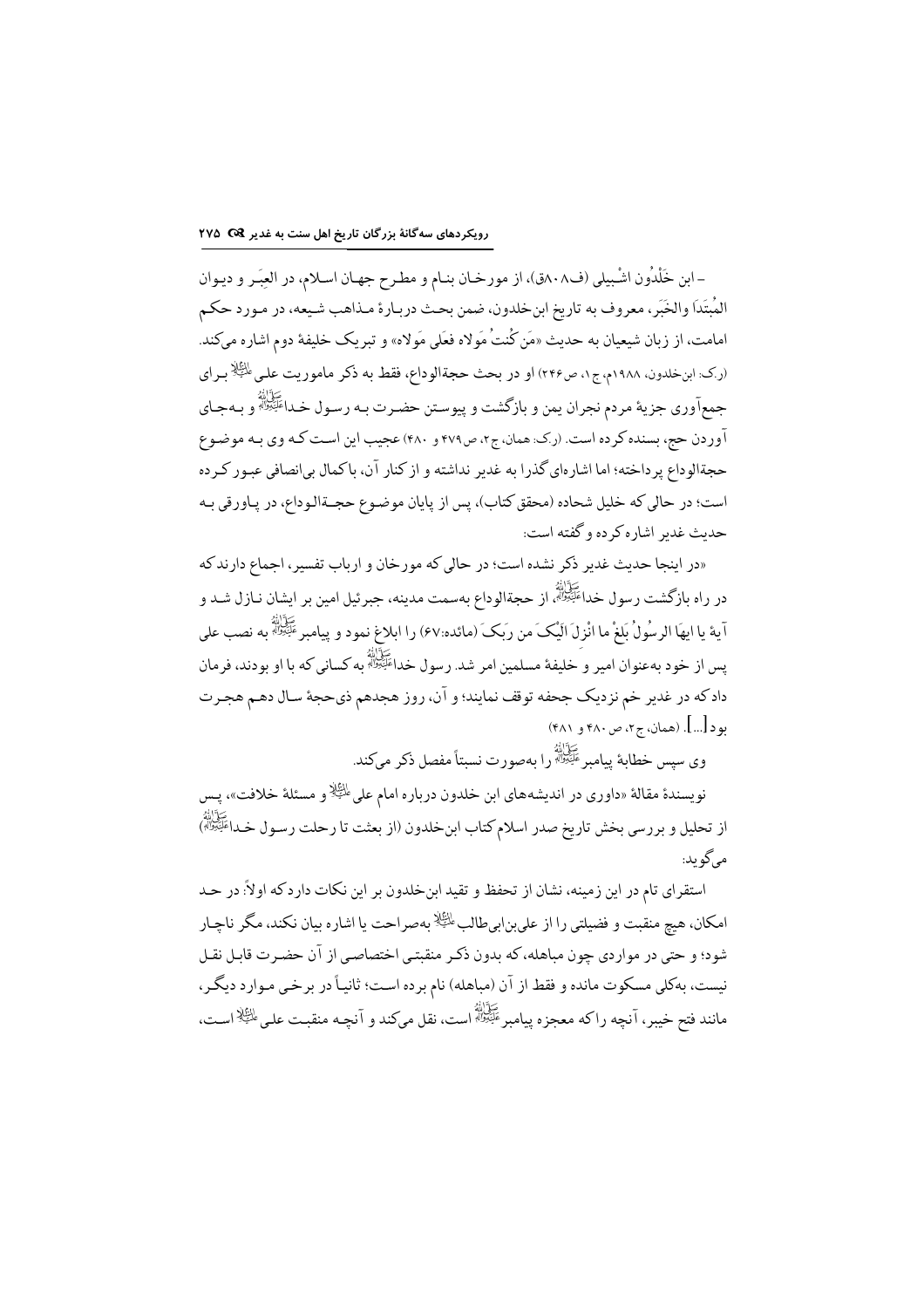واميگذارد […]؛ ثالثاً در بيان عظمت مقام و مناقب صحابهاي همچـون ابـوبكر و عمـر -كـه مـا نتوانستیم وجهی خاص برای آن بیابیم، جز اینکه رقیب سیاسی علیبنابیطالب<sup>الظِلا</sup>هحسوب میشدند – هرجاكه فرصت و مجالی یافته، بهصراحت سخن گفته است. بدین سان بهنظر می رسد نحوة برخورد او با امام على الثِّلِادر بيان اين بخش از تاريخ صدر اسلام، منصفانه و علمي نيست. (امه طلب، ۱۳۸۴، ص۸۵ و ۸۶، با تلخیص)

همچنین در سخن پایانی|ش تاکید میکند:

ابنخلدون تعهد ویژهای به خلفا داشت […]. وی آشکارا یکسونگرانه و بـر اسـاس تعصـب مذهبي (فقهي و كلامي) و نيز تعصب نسبت به نظريهٔ عصيت خويش، به پالايش و سانسـور تـاريخ دست زده است […]. وي در اين روش، چنان جسـورانه و باجرئـت عمـل كـرده، كـه گـويي در يـي حذف كامل نقــش و جايگــاه علــي.بـنابــيطالـب <sup>يللئِيلا</sup>در عصـر رســول خــدائَيْتِتْلَة و خلفـاي ســهگانــه است[…]. با اين حال، ابنخلدون دربـارة دوران خلافت آن حضـرت، از بيـان بسـياري از حقـابق کو تاهي نکر ده است؛ ولي در نهايت، بهدليل همان تعصبات، نتوانسته به داوري خر دمندانه بير دازد […]. بنابر ابن، مي توان چنين نتيجه گر فت كه با ابن خلدون به دلايلي، از بيان حقايق عاجز است؛ و با اصولا مورخي متعصب وغير منصف مے باشد.» (همان، ص۹۶، با تلخص).

- نورالـدین حَلَبی شـافعی(ف١٠۴۴ق) در السـبرة الحَلَبـیه، در کنـار ذکـر داسـتان بمـن و دفـاع كَانَ اللَّهُ لِمَ اللَّهُ إِنَّ عَلَيْهِ الظَّلَادِرِ بِرابِـرِ شَـكَايت بِرْخَـي افـراد از آن حضـرت، (رك: حلبـي، ١٤٢٧ق، ج٣، ص٣٨۴) عقيدة شيعيان (روافض به ادعاي او) دربارة حادثة غدير را بيان ميكند و متن كامل حـديث غدير (مَن كُنتُ مَولاه فعَلى مَولاه اللهم وَال مَن والاه وعَادِ مَن عَاداه، واحب مَـن احبـه، وابغُـضْ مَـن ابغَضَه، وانصُر مَن نصَرَه، واعن مَن اعانَه، واَخذُل مَن خذَله، وادر الحَق معَه حَيثُ دار) را از ديـدگاه .<br>آنان ميآورد و ميگويد: شيعه معتقد است اين حديثي است صحيح كه با سـندهاي صـحيح و حسَن روایت شده و به سخنان شککنندگان در صحت آن، مانند ابوداود و ابوحاتم رازی، اعتنا نمیشود. (ر.ک: همان، ج۳، ص۳۸۴) او روایـت شـیعیان را دربـارهٔ داسـتان رَحْبـه و گـواهي دادن تنـي چنـد از صحابه و امتناع برخی دیگر نسبتبه صحت صدور حـدیث غـدیر از پیـامبرﷺ مـی|ورد. (رک: همان، ج٣، ص٣٨۴ و ٣٨٥) در يايان سخن، با اشاره به كتاب خود بهنام القول المطاع في الرد على اهـل .<br>الابتداع، كه بهگفتهٔ او، خلاصهٔ الصواعق المحرقة ابن حجر هیثمی است، بـا ذكـر دلايـل چهارگانـه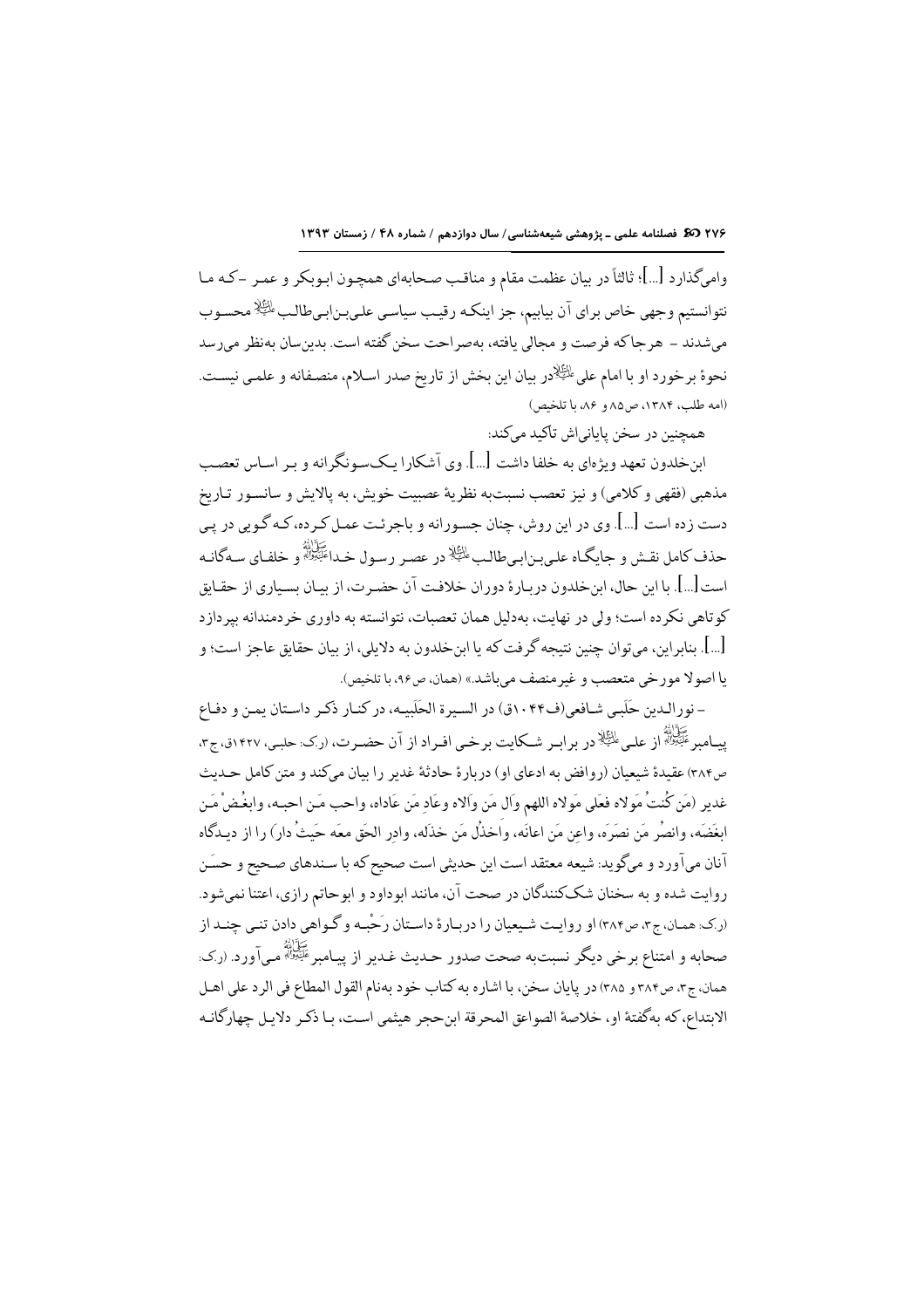(تناقض گويي شيعه در ياب تواتر احاديث دال بر امامت و آجاد بودن احاديث مخيالف آن، مـولا بهمعناي آقا و سرور، تواتر نقل مبنى بـر عـدم تعيـين خليفـه بـههنگـام وفـات پيـامبر ﷺ، و عـدم احتحاج على ﷺ و عباس و ديگر صحابه به حديث غدير ) و نقل اقوال كساني مانند حسن مثنبي و نَوَوِي، به رد عقايد شيعه در باب مفاد حديث غدير و دلالت آن بر امامت على الطِّلا پرداخته است. (ر.ک: همان، ج٣، ص٣٨٥-٣٨٧)

- عصامی مَکی (ف١١١١ق) –که با تناقضگوییهای او دربارهٔ غـدیر در کتـابش سـمْط النجُـوم العَوالي في انباء الاوائل والتوالي مواجهيم – از كساني است كه با وجود اشاره به حـديث مَـن كُنـتُ <sup>/</sup> مَوْلَاهُ فعَلِي مَوْلَاهُ (رک: عصامی، ۱۹۹۸م، ج۲، ص۳۰) و ذکر آن در بخش احادیث پیامبرﷺ در شـأن علي الظِّلْا و ذكر كرامات و مناقب حضرت، (رك: همان، ج٣، ص٢٥-٨٣ و ج۴، ص١٥٩-١٠٢) نهاىتـأ در حديث غدير ترديد كرده و صراحتاً منكر صحت آن شـده اسـت. او ضـمن نگـارش حـوادث سـال نخست هجري،از جحفه و غدير خم سخن به ميان مي آوردو به واقعهٔ غدير اعتراف ميكندو ميگويد: و غدیر خم در سه مایلی جحفه در سمت چپ راه واقع شـده اسـت، کـه چشـمهای در ایـن غـدیر میریزد و پیرامون آن، درختان بههمپیچیده و انبوهی است و آن جـای پردرخـت، خُـم نامیـده مىشود. و در اين غدير است كه پيامبر ﷺ در خطبهاى فرمود: مَن كُنتْ مَوَلّـاهُ فعَلـى مَوَلّـاهُ، اللهُـم وال من واَلَاهُ تا آخر آن، و آن بههنگام بازگشت حضرت از حجةالـوداع در روز هشـتم ذيالحجـة الحرام بوده است. (همان، ج٢، ص ٣٠)

جای بسی شگفت است که وی در ذکر حوادث سال دهم هجرت، به حجةالوداع اشاره داشته، ولي از غدير و حديث ولايت، هيچ نگفته است. (رک: همان، جr، ص٢٠٥-٣٠٧)

وی روایت تاریخ دمشق ابنءساکر راکه از زبان حسن مثنی در رد ادعای شـیعه [رافضـیهـا از دیدگاه او ] مبنی بر ولایت و خلافت علی ﷺ آمیده است، نقبل می کنید. (رک: همان، ج۲، ص۳۴۱) عصامی، افزون بر توهین و تحقیرهای زشت و بی شرمانه نسبت به شیعیان، قاطعانه حدیث غدیر را از اخبار آحاد دانسته است و آن را قابل اطمینان نمیداند (ر.ک. همان، ج۲، ص۳۷۴) او با انکار و رد و تضعیف بسیاری از احادیث که دربارهٔ فضایل و مناقب امیرمؤمنـان $\mathbb{R}^{\mathbb{N}}$ از زبـان پیـامبر مکـرم سلام عَلَيْهِ اللهُ<br>اسلام عَلَيْهِ اللهِ سان شدهاند، مانند حديث منزلت و غدير و طائر ، (رک: همان، ج۲، ص٣٧٠-٣٨٥) نهايت بي انصافي علمي خود را نمايان ميكند.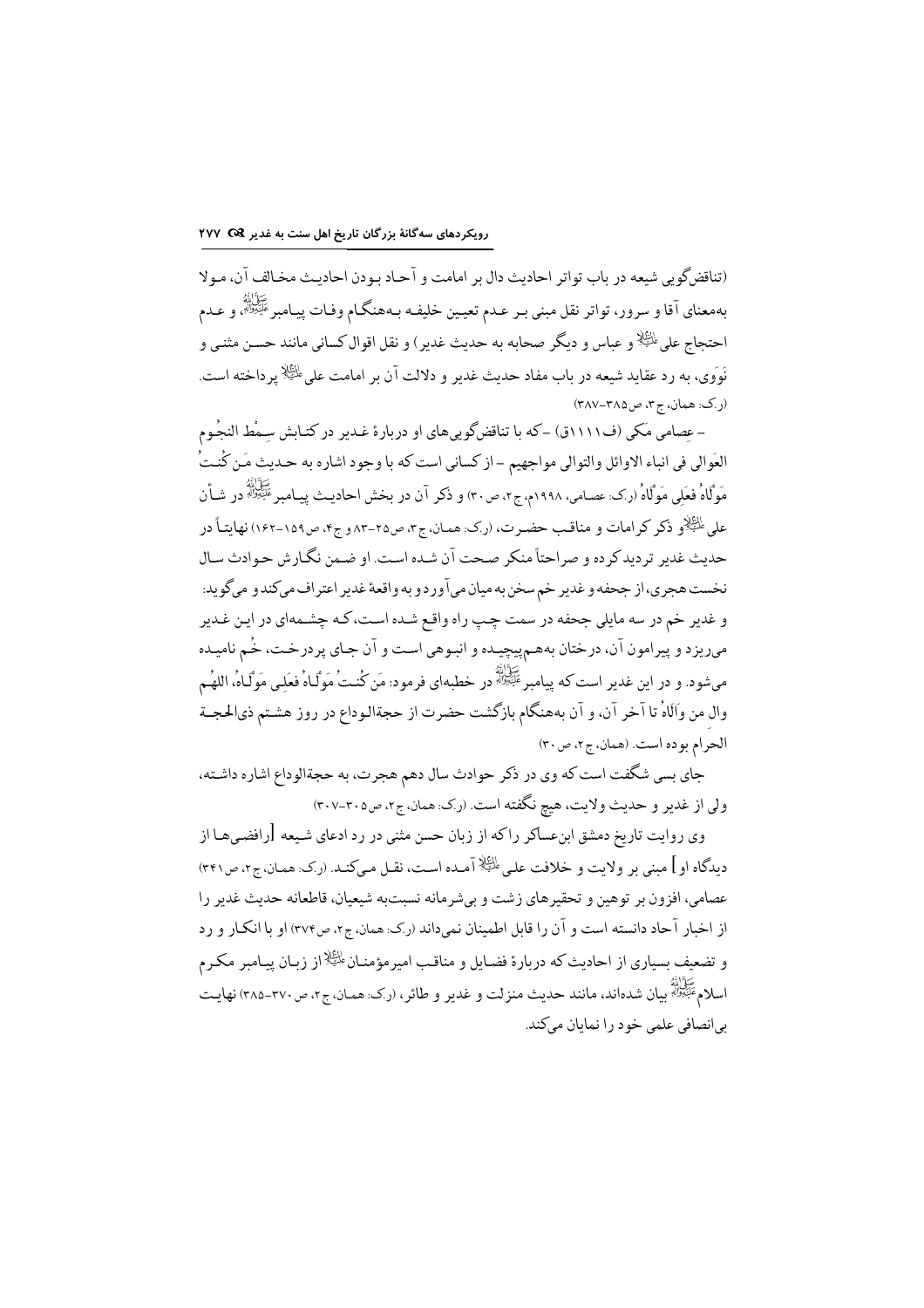در پاسخ به برخي ادعاهاي او بايدگفت:

۱. حدیث غدیر بهطور قطع از اخبار متواتر بوده، از شهرتی بسیار برخوردار است. میتوان گفت كـه ايـن حـديث، از حـد تـواتر نيـز گذشـته و قطعـي بـودن مـاجراي آن چنـان اسـت كـه بهگفتهٔ ضیاءالدین مُقبلی (ف۱۱۰۸ق)، اگر حدیث غدیر مسلم نباشد، هیچ امر روشـن و مسـلمی در اسلام وجـود نـدارد! (ر.ک: امینـی، ۱۹۷۷م، ج۱، ص۳۰۶ و ۳۰۷) اگـر در ایـن گونـه احادیـث مسـتند و متواتر، شک و تردید راه پابد، پس به کدامین خبـر و حـدیث مـیتـوان بـه دیـدهٔ صـحت و اعتبـار نگر ىست؟!

۲. پساری از احادیثی که بر مناقب امیر مؤمنـان $\mathbb{H}$  دلالـت دارنـد و او آنهـا را از اخبـار باطـل، كذب و ضعيف مىداند، تماماً از احاديثي|ندكه علماي طراز اول اهلسنت آن را يذيرفته|ند. میرزامحمد بدخشی در *نزل الابرار، ص*فحه ۲۱ چنین میگوید: «حدیث غدیر، حدیث صحیح مشهوري است كه در صحت آن هيچ كس خدشه نمىكند؛ مگر متعصب مخالف حق، كه كـلام وي اعتباری ندارد». (همان، ج۱، ص۳۰۹)

دكتر عبدالفتاح عبدالمقصود، از علماي معاصر اهـلسـنت و از نـامهـاي آشـنا در عرصـهٔ تـاريخ اسلام و مؤلف كتاب الامام على بن ابىطالب، در تقريظ خود بر كتاب *الغدير* مى نويسـد: «حـديث غدیر، یقیناً حقیقتی است که دستخوش باطل نمیشود؛ چونان روشنایی روز، درخشـان اسـت؛ و از حقایق وحیـانیای اسـت کـه از سـینهٔ پیـامبرﷺ پراکنـده شـده تـا ارزش دسـتپـرورده، بـرادر و برگزیدهٔ خود را در میان امتش معلوم سازد». (امینی، ۱۹۷۷م، ج¢، صص«و، ز»)

در پایان سخن عرض میکنیم کـه همیشـه انکـار یـک چیـز، دلیـل نبـود یـا سُـقمان امـر نیسـت؛ و همانگونه که نابخرداني هستند که منکر وجود خداوند متعال\ند و بر باطل خود لجاجت و اصرار مىورزند و اين در حالي است كه عقيدة آنان، نهتنها هيچ خلل و نقصي به ساحت قـدس الهـي وارد نمیسازد، بلکه برعکس، سبب محرومیت خود آنان از منبع نورانی لایـزال بـاری تعـالی مـیشـود، منكران غدير نيز در چهارچوب چنين حكمي قرار خواهند داشت.

آنچه ذکر شد، اشارهای بود گذرا به موضعگیریهای متفاوت اکثر کتابهای تاریخی اهلسنت، در برابر درخشش افتاب غدیر.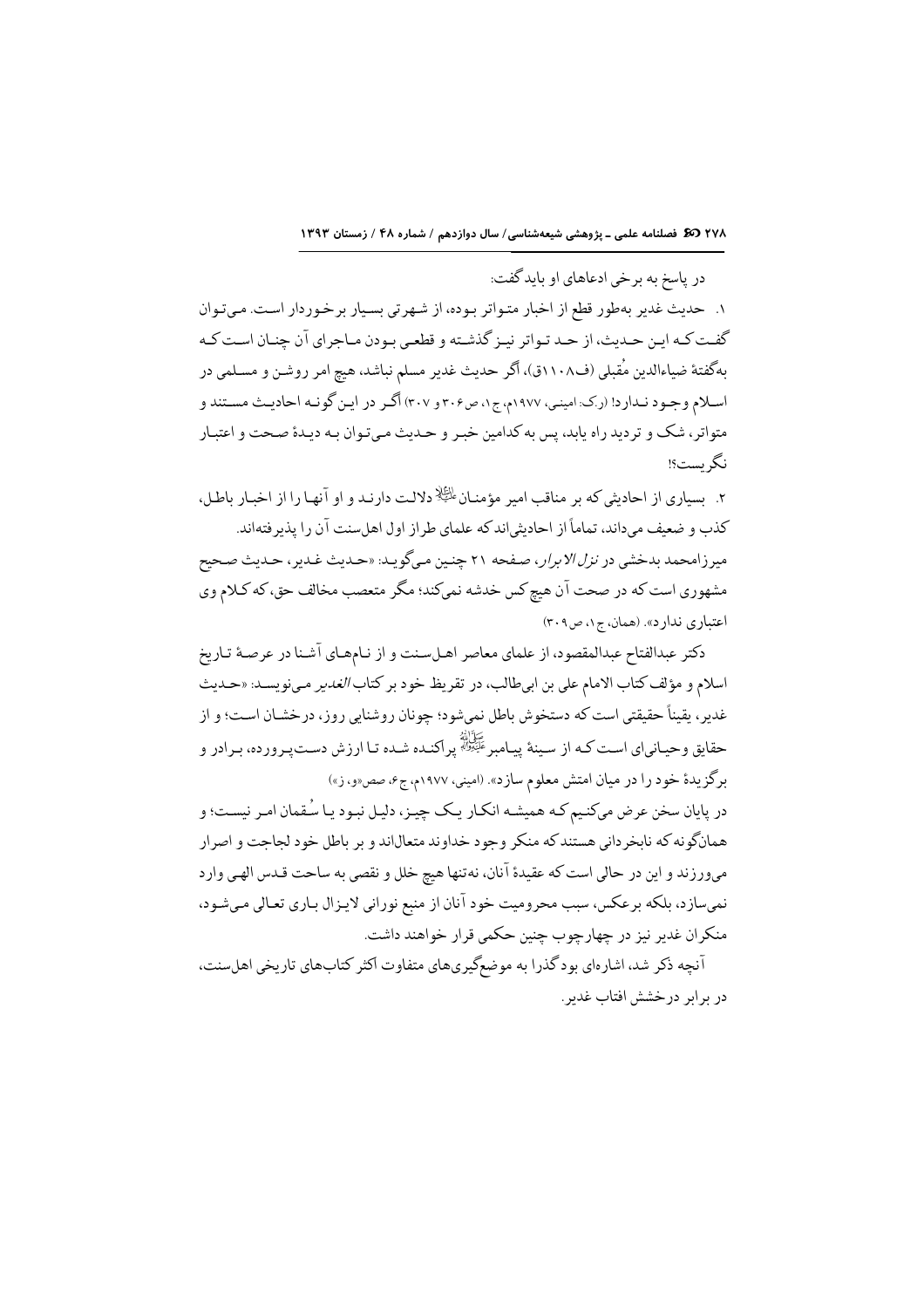### نتيجەگير ي

واقعهٔ غدیر خم، از مسلمات انکارناپذیر تاریخ صدر اسلام است؛ تا جایی که درتمام منـابع دسـت اول شیعه، و غالب منابع معتبر حدیث، تاریخ، سیره، تفسیر، فقه و ادب اهلسـنت، بـه آن اشـاره و پرداخته شده است. حاصل مراجعه و استناد نگارنده به حدود سي منبـع معتبـر از منـابع تـاريخي اهلسنت، آن است که مورخان اهلسنت در مواجهه با موضوع غدیر، رویکردهای سـهگانـهای در ىىش گوفتەاند:

گروه نخست، وقوع غدیر را پذیرفتهاند؛ ولی آنگونه که شیعه بـه آن پرداختـه و بـه روایـات متعددکاملی از خطبهٔ غدیر پیامبرﷺ و چگونگی وقوع آن حادثه در اثبـات امامـت و خلافـت على الثِّلا تمسك جسته است، به موضوع غدير عنايت نداشتهاند؛

گروه دوم از تاریخنگاران اهلسنت، به بیان پارهای از جزئیات مربوط به غدیر، مانند حـدیث «مَن كنتُ مولاه فعلى مولاه» يا احتجاج و مناشدة حضرت امير <sup>الظِ</sup>لا با برخي صحابه در ارتبـاط بـا حادثة غدير بسنده كردهاند؛

گروه سوم در مواجهه با غدیر، از در تردید و انکار وارد شـده و آن حادثـهٔ عظیم و خطیـر را بهوضوح رد کر ده یا دربارهٔ آن سخن نگفتهاند، که بهنظر می رسد کتمان و انکار این گروه، بـر پایـهٔ تعصبات بيجا و منفعتطلبيهاي شخصي، قومي و فرقهاي بنا شده است.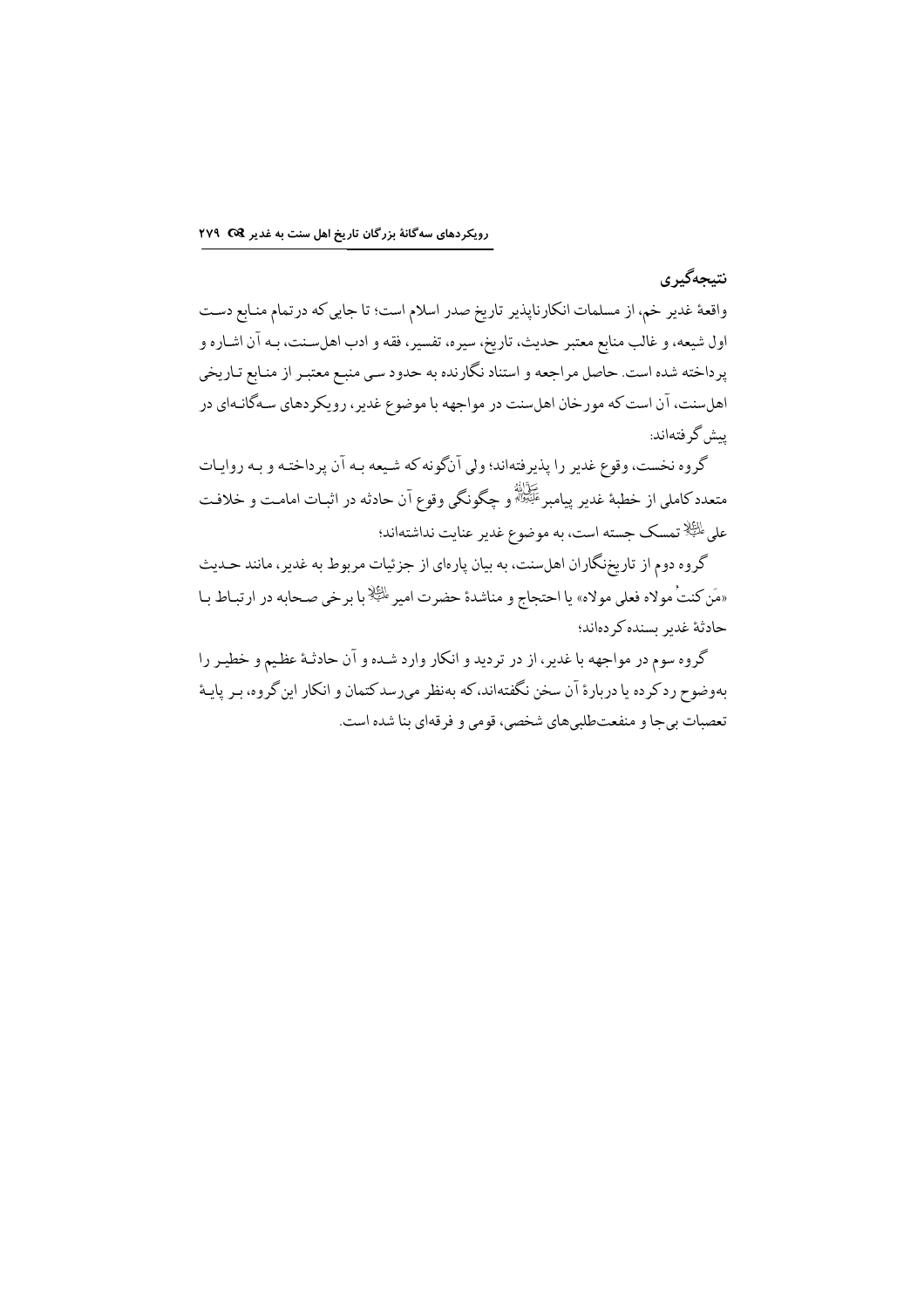## فهر ست مطالب

۱. قرآن کریم.

٢. ابناثير، ابوالحسن علىبن ابيالكرم محمدبن محمدبنعبد الكريمبن عبدالواحد شيباني جـزري عزالـدين، اسـد الغابه في معرفة الصحابه، محقق: على محمد معوض و عـادل احمـد عبـدالموجود، بيـروت، دار الكتـب العلميــة، ۱۴۱۵هه/۱۹۹۴م.

٣. ابنجوزي، جمالالدين ابوالفرج عبدالرحمنبن علىبن محمد، المنتظم في تـاريخ الامـم والملـوك، محقـق: محمد عبدالقادر عطا و مصطفى عبدالقادر عطا، بيروت، دار الكتب العلميه، ١٤١٢هـ/١٩٩٢م.

۴. ابن حجر عسقلاني، ابوالفضل احمدبن علي بن محمدبن احمد، الاصابه في تمييز الصحابه، تحقيق: عـادل احمـد عبدالموجود و على محمد معوض، بيروت، دارالكتب العلمية، ١٤١٥هـ.

۶. ابن خلدون، عبدالرحمن بن محمدبن محمد ابن خلدون ابوزيد وليالدين حضرمي اشبيلي، **تـاريخ ابـن خلـدون**، محقق: خليل شحادة، چاپ دوم، بيروت، دار الفكر، ١۴٠٨هـ/١٩٨٨م.

٧. ابن خلكان، ابوالعباس شمس الدين احمدبن محمدبن ابراهيمبن ابي بكر برمكي اربلي، **وفيـات الاعيـان وانبـاء** ابناء الزمان، محقق: د. احسان عباس، جزء٥، بيروت، دار صادر، ١٩٩۴م.

٨. ابن ضياء، محمدبن احمدبن الضياء محمد قرشي عمري مكي حنفي بهاءالدين ابوالبقـاء، **تـاريخ م**كــة **المشــرفه** والمسجد الحرام والمدينة الشريفه والقبر الشريف، محقق: علاء ابراهيم، ايمن نصر، بيروت، دار الكتب العلمية، ۱۴۲۴هه/۲۰۰۴م.

٩. ابنءبدالبر، ابوعمر يوسفبن عبداللهبن محمدبن عبدالبربن عاصم نمري قرطبي، الاستيعاب فيي معرفة الاصحاب، محقق: على محمد البجاوي، بيروت، دار الجيل، ١٤١٢هـ/١٩٩٢م.

١٠. ابنءساكر، ابوالقاسم علىبن الحسنبن هبةالله، **تاريخ دمشق**، محقق: عمروبنغرامه العمروي، دار الفكر للطباعة والنشر والتوزيع، ۱۴۱۵هـ/۱۹۹۵م.

١١. ابنءماد، عبدالحي بن احمدبن محمدابن عماد عَكرى حنبلي ابوالفلاح، شذرات الذهب في اخبـار مـن ذهـب، محقق: محمود الارناؤوط، دمشق -بيروت، دار ابن كثير، ١٤٠۶هـ/١٩٨۶م.

١٢. ابنقتيبه، ابومحمد عبداللهبن مسلمبن قتيبة الدينوري، ا**لمعارف**، تحقيق: ثـروت عكـاشــه، چـاپ دوم، قـاهره، الهيئة المصرية العامه للكتاب، ١٩٩٢م.

١٣. ابنكثير، ابوالفداء اسماعيلبنعمربن كثير قرشي بصرى دمشقي، البداية والنهـاية، محقـق: علـي شـيري، بيـروت، داراحياء التراث العربي، ١٤٠٨هـ/١٩٨٨م.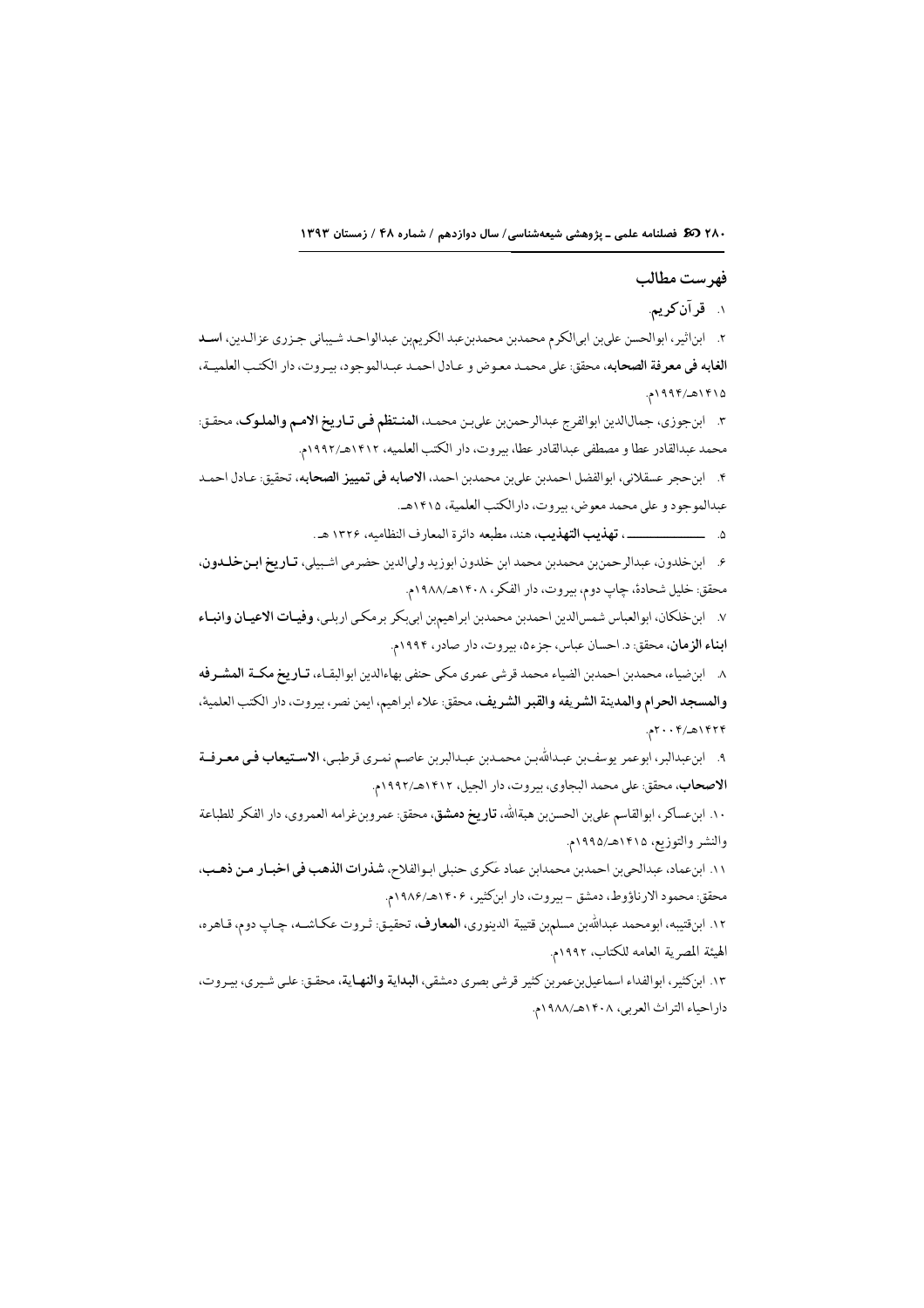١۴. ابنالوردي، عمربن مظفربن عمربن محمدبن ابيالفـوارس ابـوحفص زيـنالـدينبـن الـوردي معـري كنـدي، تتمــة المختصر في اخبار البشر، بيروت، دار الكتب العلميه، ١٤١٧هـ/١٩٩۶م.

١٥. ابن هشام، عبدالملكبن هشامبن ايوب الحميري المعافري ابومحمد جمال الدين، السيرة النبويــة لابـن هشـام، تحقيق مصطفى السقا و ابراهيم الابياري و عبدالحفيظ الشلبي، چاپ دوم، مصر، شركــة مكتبــة و مطبعــة مصـطفى البابي الحلبي و اولاده بمصر، ١٣٧٥هـ/١٩٥٥م.

١۶. ابوالفتح شهرستاني، محمدبن عبدالكريم بن ابي بكر احمد، الملل و النحل، مؤسسة الحلبي، بي تا.

١٧. ابوالفداء، عمادالدين اسماعيلبن علىبن محمودبن محمدبن عمـربن شاهنشـاهبـن ايـوب الملـك المؤيـد صـاحب حماة، المختصر في اخبار البشر مصر، المطبعة الحسينية المصريه، بي تا.

۱۸. اسد علیزاده، اکبر، «حدیث غدیر، ولایت یا محبت؟»، مجلهٔ مبلغان، شمارهٔ ۲۶، اسفند ۱۳۸۰.

۱۹. امه طلب، مصطفى، «داوري در انديشـههـاي ابـنخلـدون دربـارة امـام علـى <sup>إيجا</sup>لاٍ و مسـئلة خلافـت»، فصـ**لنامة** مشکوة، شمارة ۸۷، تابستان ۱۳۸۴.

٢٠. اميني، علامه عبدالحسين احمد نجفي، الغدير في الكتاب والسنة و الادب، چاپ چهارم، بيروت، دارالكتاب العربي، ١٣٩٧ هـ/١٩٧٧م.

٢١. تقى فاسى، محمدبن احمدبن على تقىالدين ابوالطيب مكى حسنى فاسى، شـفاء الغـرام باخبـار البلـد الحـرام، بيروت، دارالكتب العلمية، ١٤٢١هـ/٢٠٠٠م.

۰۲. جهانیپور، یاسر، «حدیث غدیر در منابع روایی اهلسنت، بخش اول»، ف**صلنامهٔ فرهنگ کـوثر**، شـمارهٔ ۷۵، پاييز ١٣٨٧.

\_\_، «حدیث غدیر در منابع روایی اهلسنت، بخش دوم»، فصلنامهٔ فرهنگ کوثر، شـمارهٔ ۷۹،  $-11$ ياييز ١٣٨٨.

۲۴. حسینی مقدم، د. سیدعسکری، «غدیر از منظر عالمان اهـلسـنت»، فصـلنامهٔ شـیعهشناسـی، شـمارهٔ ۲۱ بهـار  $\Lambda$ ۳۸۷

٢۵. حلبي، علىبن ابراهيمبن احمد حلبي شافعي ابوالفرج نورالدينبن برهان الدين، السيرة الحلبيــة (انسـان العيـون في سيرة الامين المامون)، چاپ دوم، بيروت، دار الكتب العلمية، ١٤٢٧هـ.

۲۶. خطيب بغدادي، ابوبكر احمدبن علىبن ثابتبن احمدبن مهدي، **تاريخ بغداد**، المحقق: د. بشـار عـواد معـروف، بيروت، دار الغرب الاسلامي، ١٤٢٢هـ/٢٠٠٢م.

٢٧. خليفهبنخياط، ابوعمرو خليفه بن خياطبن خليفه شيباني عصفري بصري، **تاريخ خليفه بن خياط**، محقـق: د. اكرم ضياء العمري، چاپ دوم، دمشق، بيروت، دار القلم، مؤسسة الرسالة، ١٣٩٧هـ.

٢٨. ديلمي، ارشاد القلوب الى الصواب، قم، شريف رضي، ١٤١٢ق.